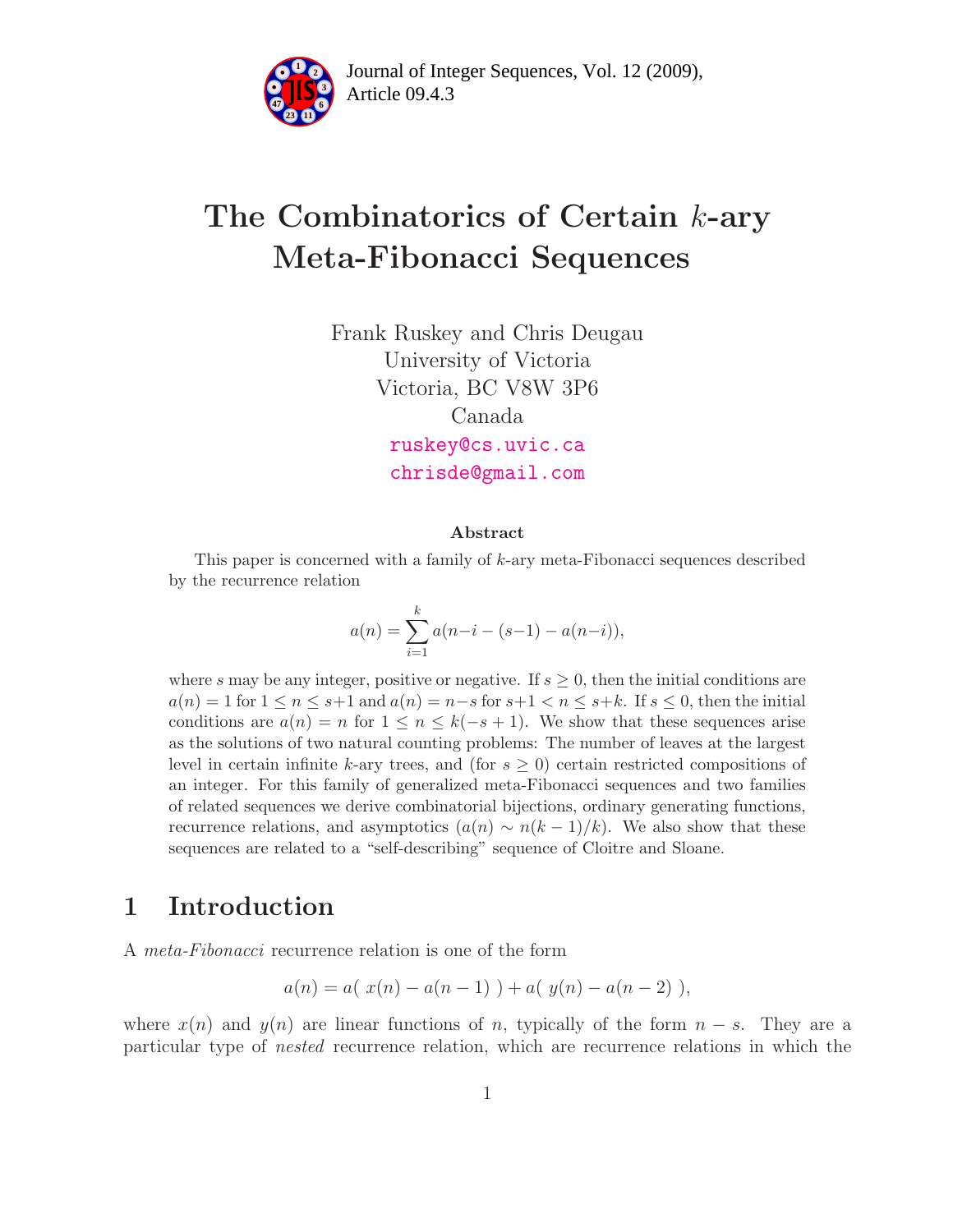right-hand side has a substring of the form  $a(a))$ . These recurrence relations have been investigated by several authors in recent years, but their general behavior remains rather mysterious (e.g., Guy [\[12\]](#page-34-0)(Problem E31), Pinn [\[18\]](#page-35-0)). The most famous of these sequences is most likely that of Hofstadter [\[14\]](#page-34-1), in which  $x(n) = y(n) = n$ . The Hofstadter sequence exhibits a markedly chaotic behavior for some choices of the initial values, and virtually nothing has been proven about it when Hofstadter's original initial conditions are used, including the question of whether is defined for all values of  $n$ . Perhaps the most wellbehaved sequences in the family occur when  $x(n) = n$  and  $y(n) = n - 1$  with the initial conditions  $a(1) = a(2) = 1$ . For a given parameter  $s \geq 0$ , Jackson and Ruskey [\[15\]](#page-34-2) showed that the sequences with  $x(n) = y(n) + 1 = n - s$  for  $s \ge 0$  are almost as well-behaved, so long as they have the appropriate initial conditions. The case of  $s = 1$  was studied before by Tanny [\[21\]](#page-35-1). The case of  $s = 0$  was considered before by Conolly [\[9\]](#page-34-3).

Prior to the paper [\[15\]](#page-34-2), no combinatorial interpretation was known for these sequences (i.e., they were not known to be the solution to some natural counting problem), nor were their generating functions known. The combinatorial interpretation given in [\[15\]](#page-34-2) was based on binary trees. This paper, among several other things, extends the results of  $[15]$  to k-ary trees and to negative values of s.

<span id="page-1-0"></span>We will refer to the sequences  $(a(1), a(2), \ldots)$  that are solutions to the recurrence relation

$$
a(n) = \sum_{i=1}^{k} a(n-i - (s-1) - a(n-i))
$$
 (1)

as k-ary meta-Fibonacci sequences. This is a natural name for them because, as we shall see, they are related to k-ary trees and to k-ary numbers. The integer s is called the shift *parameter*; the reason that we use  $s-1$  instead of s will become clear in the following section. These sequences were studied recently by Callaghan, Chew, and Tanny [\[5\]](#page-34-4), building on the earlier work of Higham and Tanny  $[13]$ . It is known that k-ary meta-Fibonacci sequences are quite sensitive to their initial conditions. For example, consider Figures [1](#page-2-0) and [2.](#page-2-1) These both show sequences generated by  $(1)$  for  $s = 0$ , but with different initial conditions. In Figure [1,](#page-2-0)  $a(1) = a(2) = a(3) = 1$ ; in Figure [2,](#page-2-1)  $a(1) = 1$ ,  $a(2) = 2$ , and  $a(3) = 1$ . Other initial conditions can give yet other behaviors. Our sequence, with  $s = 0$  and  $k = 3$ , is the same as the sequence  $T_{0,3}(n+2)$  of [\[5\]](#page-34-4) for  $n \geq 1$  (e.g., Figure 1.5, p. 797). The paper [5] was mainly concerned with the recurrence relation [\(1\)](#page-1-0) when the initial conditions are all 1's. Because of the very different behavior of the two sequences, we are unable to use any of the results of [\[5\]](#page-34-4), nor do the results overlap in any significant way.

The initial conditions used in this paper for  $a(n)$  when  $s \geq 0$  are

$$
a(n) = 1 \text{ for } 1 \le n \le s + 1 \text{ and } a(n) = n - s \text{ for } s + 1 < n \le s + k. \tag{2}
$$

When  $s \leq 0$ , the initial conditions are

<span id="page-1-2"></span><span id="page-1-1"></span>
$$
a(n) = n \text{ for } 1 \le n \le k(-s+1). \tag{3}
$$

We will show that, with the initial conditions [\(2\)](#page-1-1) and [\(3\)](#page-1-2), these sequences also occur in natural combinatorial settings, that they have a fairly elegant ordinary generating function, and determine their asymptotics. In particular, for any fixed s and  $k \geq 2$ , we give three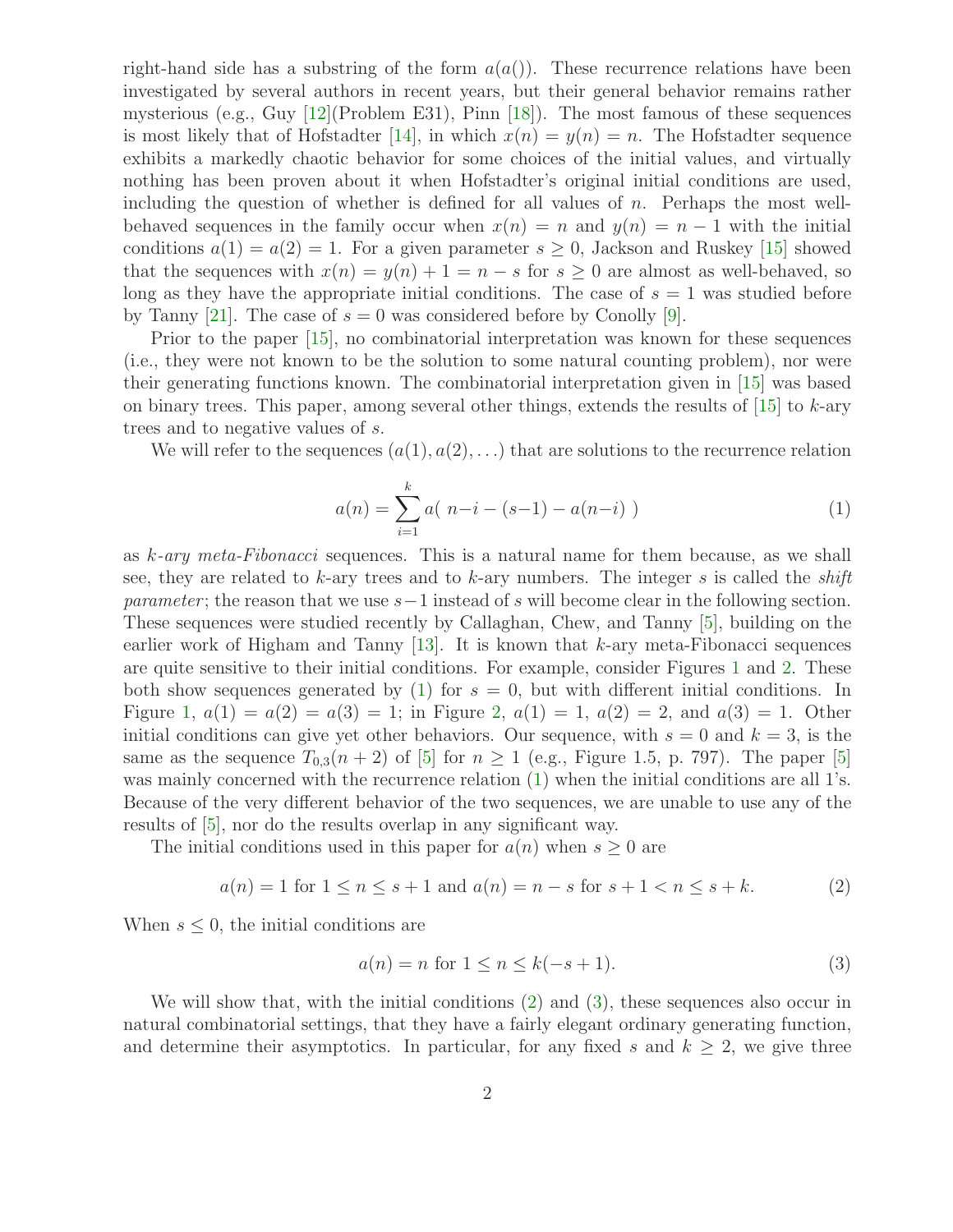

<span id="page-2-0"></span>Figure 1: For  $1 \leq n \leq 3400$ , the graph of  $a(n) - 2n/3$ , where  $a(n) =$  $a(n-a(n-1))+a(n-1-a(n-2))+a(n-2-a(n-3))$ , with  $a(1) = a(2) = a(3) = 1$ . The lighter curve shows  $a(n)$  at even values of n, the darker curve shows  $a(n)$  at odd values of n.



<span id="page-2-1"></span>Figure 2: For  $1 \leq n \leq 3400$ , the graph of  $a(n) - 2n/3$ , where  $a(n) =$  $a(n-a(n-1))+a(n-1-a(n-2))+a(n-2-a(n-3))$ , with  $a(1) = 1$ ,  $a(2) = 2$ , and  $a(3) = 3$ .

new ways of interpreting the sequences; our interpretations are based on certain subtrees of unusually labeled infinite k-ary trees, on certain restricted compositions of an integer, and on certain self-referential sequences. From the first combinatorial interpretation, we can easily see that  $a(n)$  is monotone, that its consecutive terms increase by 0 or 1, and that therefore, the sequence hits every positive integer.

In general, it is difficult to obtain asymptotics of meta-Fibonacci sequences. The asymp-totic suggested by Figure [1,](#page-2-0) was proven in  $[5]$  (Corollary 4.16 and Corollary 5.14), namely  $T(n) \sim (k-1)n/k$ . In Theorem [28](#page-26-0) we show that the sequences with our initial conditions also are asymptotic to  $(k-1)n/k$ .

Since our meta-Fibonacci sequences have the property that successive values are the same or increase by one, it is natural to investigate the sequence of positions where the values increase. We will show that those positions are intimately tied with such classic topics as the ruler function and certain morphisms.

Informally, we say that an integer sequence is self-referential if it is defined by a recurrence relation with cases that depend on the inclusion or not of previous values in the sequence. Examples may be found in Cloitre, Sloane, Vandermast [\[7\]](#page-34-6) and Hofstadter [\[14\]](#page-34-1). Recently, Cloitre and Sloane  $[8]$  observed experimentally that the self-referential sequence  $(OEIS<sup>1</sup>)$  $(OEIS<sup>1</sup>)$  $(OEIS<sup>1</sup>)$ 

<span id="page-2-2"></span><sup>&</sup>lt;sup>1</sup>The OEIS is Neil Sloane's online encyclopedia of integer sequences [\[19\]](#page-35-2).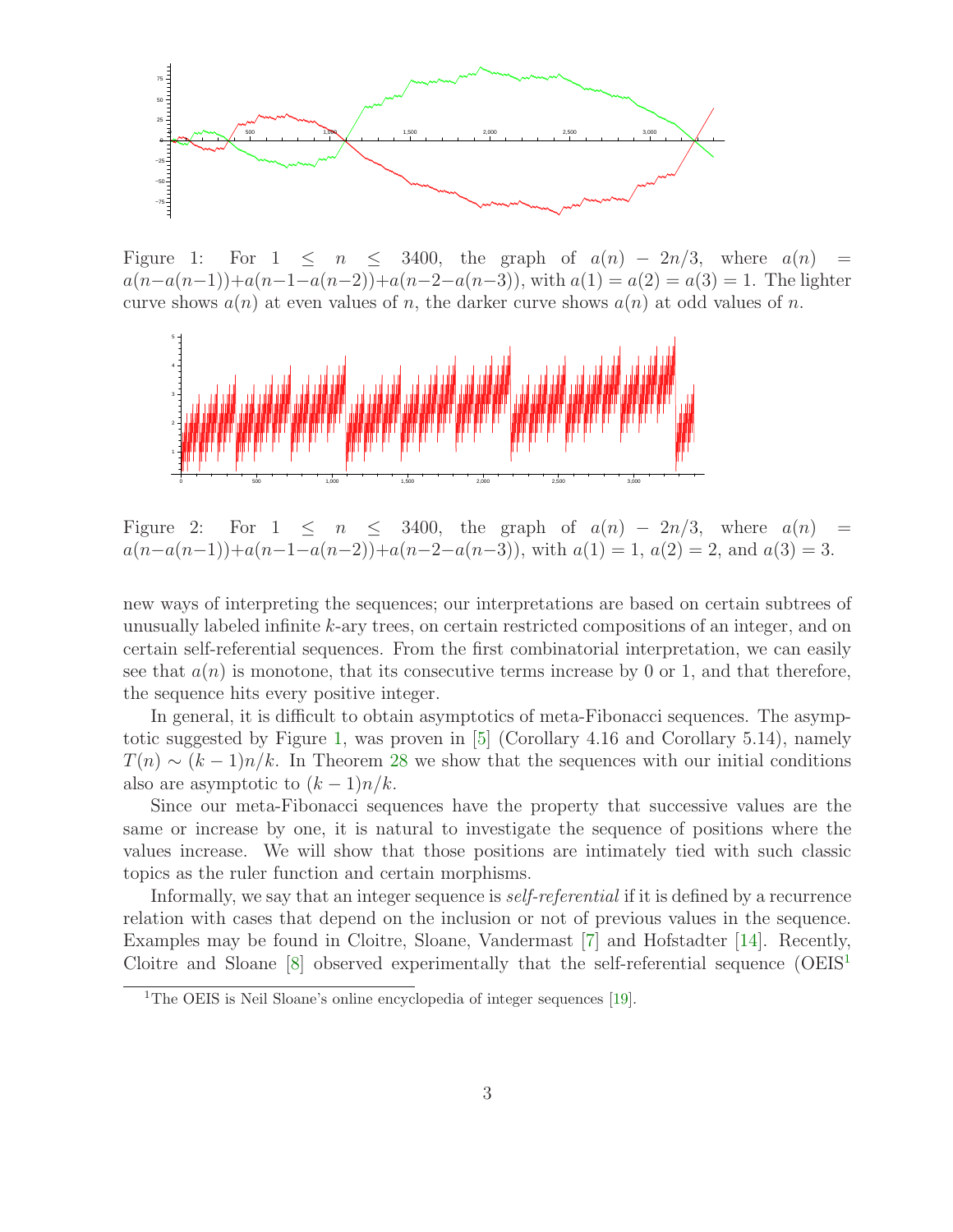<span id="page-3-0"></span>[A045412\)](http://www.research.att.com/cgi-bin/access.cgi/as/~njas/sequences/eisA.cgi?Anum=A045412) defined by

$$
b(n) = \begin{cases} 3, & \text{if } n = 1; \\ 1 + b(n - 1), & \text{if } n \in \{b(1), \dots, b(n - 1)\}; \\ 3 + b(n - 1), & \text{if } n \notin \{b(1), \dots, b(n - 1)\}; \end{cases}
$$
(4)

is related to a meta-Fibonacci recurrence relation, and asked for a proof. In Section [7,](#page-28-0) we will provide a proof, based on our tree interpretation of meta-Fibonacci sequences, for a generalized version of [\(4\)](#page-3-0) where 3 is replaced by  $k + 1$ .

#### 1.1 Organization

This paper is organized as follows. The first section is the introduction. Section 2 presents the basic correspondence between k-ary meta-Fibonacci sequences and the number of leaves at the lowest level in a certain infinite family of  $k$ -ary trees. In Section 3 we develop recursive descriptions of the differences, either 0 or 1, of successive numbers in  $k$ -ary meta-Fibonacci sequences. These recursive descriptions are used to derive generating functions for  $k$ -ary meta-Fibonacci sequences. In Section 4 we introduce another  $k$ -ary tree correspondence, this one based on postorder traversals. In Section 5 we analyze the positions of the 1's in the sequences from Section 3, and generating functions are derived for these sequences. In Section 6 these generating functions are used to prove a correspondence with certain integer compositions (and partitions). A direct combinatorial proof is also provided. In Section 7 we prove the Cloitre-Sloane observation. In Section 8 we prove that the sequences also satisfy some non-nested recurrence relations. Finally, in Section 9 we conclude with some open problems.

A preliminary version of some portions of this paper appeared in Deugau and Ruskey  $[10]$ .

### <span id="page-3-2"></span>2 Meta-Fibonacci Sequences and Complete k-ary Trees

Figure [3](#page-4-0) shows part of an infinite ordered ternary tree  $\mathcal{F}_{0,3}$ . For all  $k \geq 2$ , a k-ary version of this tree,  $\mathcal{F}_{0,k}$ , is defined in the natural way, with every non-leaf having k children. Hereafter, we call a node that is not a leaf, an *internal node*. In this tree all leaves are at the same level, level 0. The level of any internal node is defined to be one greater than the level of its children.

<span id="page-3-1"></span>The forest of labeled trees in  $\mathcal{F}_{0,k}$  consists of a succession of complete k-ary trees of sizes

$$
1, \underbrace{1, 1, \ldots, 1}_{k-1}, \underbrace{1+k, \ldots, 1+k}_{k-1}, \ldots, \underbrace{1+k+\cdots+k^h, \ldots, 1+k+\cdots+k^h}_{k-1}, \ldots
$$
 (5)

The nodes of these subtrees are labeled in preorder. In  $\mathcal{F}_{0,k}$  there is a one-way infinite path of unlabeled nodes (drawn with rectangles in Figure [3\)](#page-4-0), which we refer to as the delay path. The nodes along the delay path are called super-nodes and we think of them as being indexed starting at zero. The rightmost  $(k-1)$  subtrees of supernode h are referred to as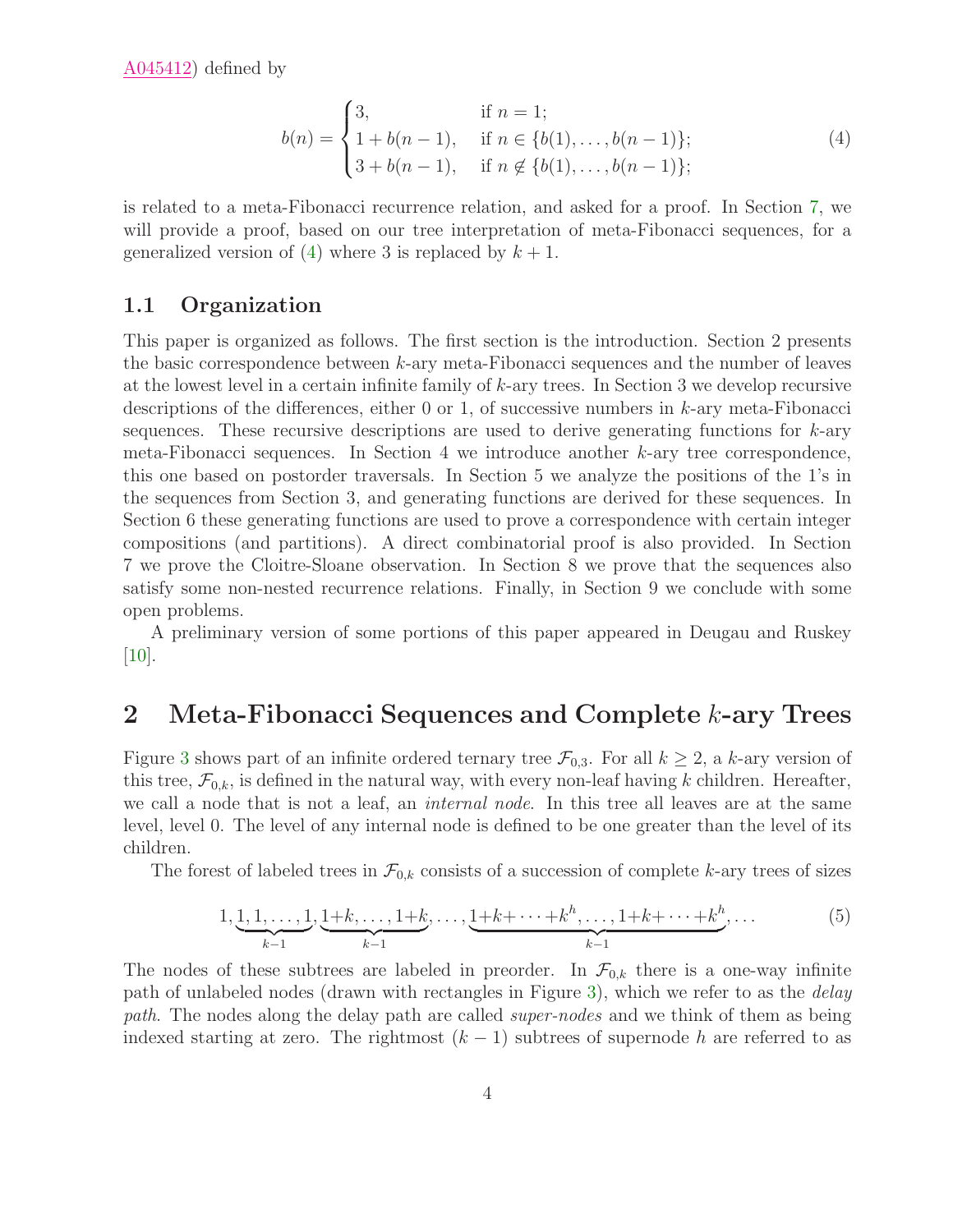<span id="page-4-0"></span>

<span id="page-4-2"></span><span id="page-4-1"></span>Figure 5: The tree  $\mathcal{F}_{2,3}$ .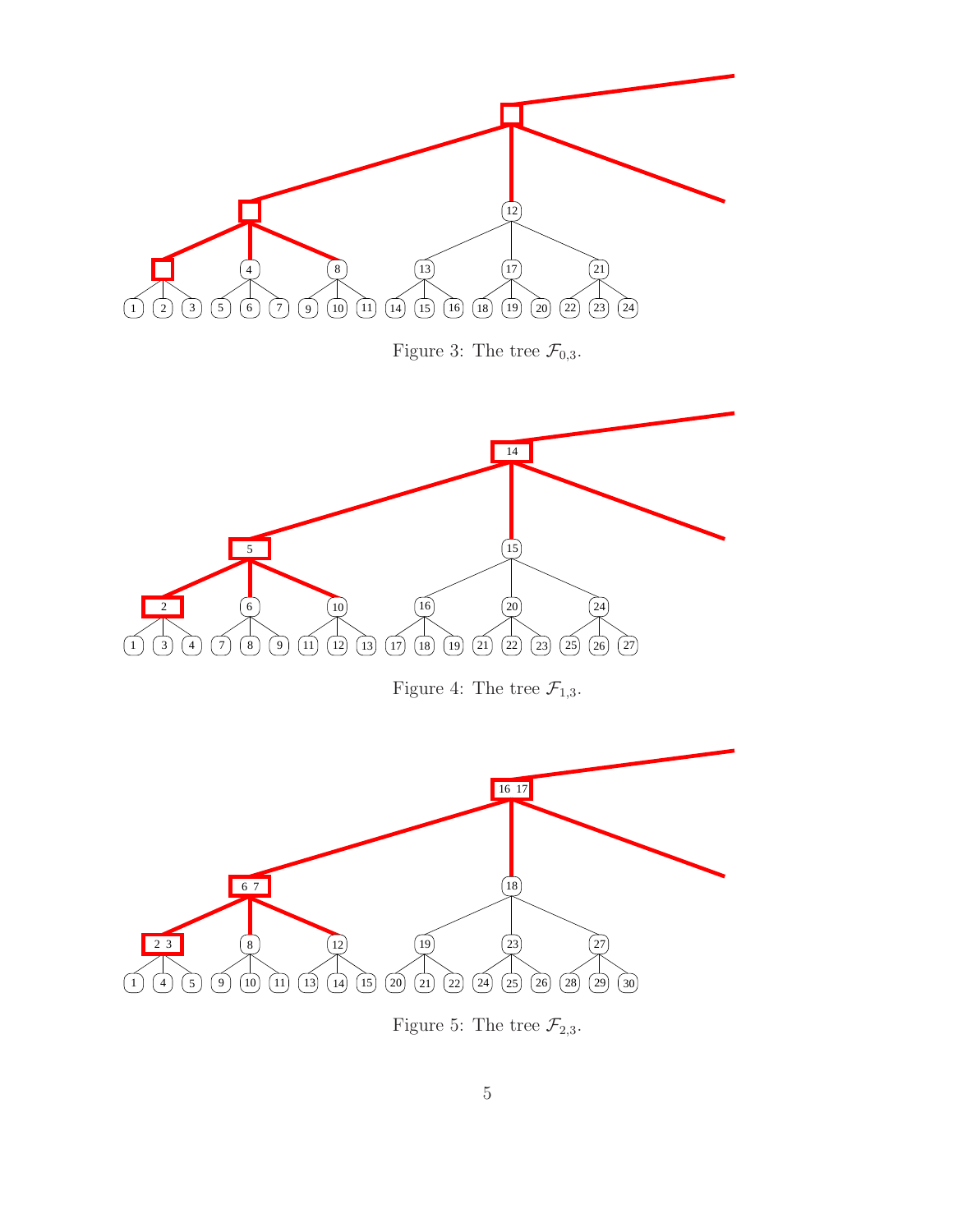| $\boldsymbol{n}$ | $\mathbf 1$  | $\overline{2}$ | 3              | 4                | $\overline{5}$ | 6              | 7                | 8              | 9               | 10             | 11             | 12             | 13             | 14             | 15             | 16               | 17             | 18             | 19               |
|------------------|--------------|----------------|----------------|------------------|----------------|----------------|------------------|----------------|-----------------|----------------|----------------|----------------|----------------|----------------|----------------|------------------|----------------|----------------|------------------|
| $a_{-1,2}(n)$    | $\mathbf{1}$ | $\overline{2}$ | $\overline{3}$ | $\overline{4}$   | $\overline{4}$ | $\overline{5}$ | $\overline{6}$   | $\overline{6}$ | $\overline{7}$  | $\overline{8}$ | 8              | $\overline{8}$ | 9              | 10             | 10             | 11               | 12             | 12             | 12               |
| $a_{0,2}(n)$     | 1            | $\overline{2}$ | $\overline{2}$ | 3                | $\overline{4}$ | 4              | 4                | $\overline{5}$ | $6\phantom{.}6$ | 6              | 7              | 8              | 8              | $8\,$          | 8              | $\boldsymbol{9}$ | $10\,$         | 10             | 11               |
| $a_{1,2}(n)$     | 1            | 1              | 2              | $\overline{2}$   | $\overline{2}$ | 3              | 4                | 4              | $\overline{4}$  | $\overline{4}$ | 5              | 6              | 6              | $\overline{7}$ | 8              | 8                | 8              | 8              | $8\,$            |
| $a_{2,2}(n)$     | 1            | 1              | 1              | $\overline{2}$   | $\overline{2}$ | $\overline{2}$ | $\overline{2}$   | 3              | $\overline{4}$  | $\overline{4}$ | 4              | 4              | $\overline{4}$ | $\overline{5}$ | 6              | $\!6\,$          | 7              | 8              | 8                |
| $d_{-1,2}(n)$    | 1            | $\mathbf{1}$   | $\mathbf{1}$   | $\mathbf{1}$     | $\overline{0}$ | 1              | $\mathbf{1}$     | $\overline{0}$ | 1               | $\mathbf{1}$   | $\theta$       | $\overline{0}$ | $\mathbf{1}$   | $\mathbf{1}$   | $\overline{0}$ | $\mathbf 1$      | $\mathbf{1}$   | $\overline{0}$ | $\overline{0}$   |
| $d_{0,2}(n)$     | 1            | 1              | 0              | 1                | 1              | $\theta$       | $\overline{0}$   | 1              | 1               | $\overline{0}$ | 1              |                | $\theta$       | $\overline{0}$ | $\overline{0}$ | 1                |                | $\theta$       |                  |
| $d_{1,2}(n)$     | 1            | $\overline{0}$ | 1              | $\overline{0}$   | $\Omega$       | 1              | 1                | $\overline{0}$ | $\overline{0}$  | $\theta$       | 1              | 1              | $\theta$       | 1              | 1              | $\overline{0}$   | $\overline{0}$ | $\theta$       | $\left( \right)$ |
| $d_{2,2}(n)$     | 1            | $\overline{0}$ | $\theta$       | 1                | $\Omega$       | $\Omega$       | $\overline{0}$   | $\mathbf 1$    | 1               | $\overline{0}$ | $\theta$       | $\theta$       | $\Omega$       | 1              | 1              | $\boldsymbol{0}$ | 1              | 1              | $\theta$         |
| $p_{-1,2}(n)$    | $\mathbf{1}$ | $\overline{2}$ | 3              | $\overline{4}$   | 6              | $\overline{7}$ | 9                | 10             | 13              | 14             | 16             | 17             | 20             | 21             | 23             | 24               | 28             | 29             | 31               |
| $p_{0,2}(n)$     | 1            | $\overline{2}$ | 4              | $\overline{5}$   | 8              | 9              | 11               | 12             | 16              | 17             | 19             | 20             | 23             | 24             | 26             | 27               | 32             | 33             | 35               |
| $p_{1,2}(n)$     | 1            | 3              | 6              | 7                | 11             | 12             | 14               | 15             | 20              | 21             | 23             | 24             | 27             | 28             | 30             | 31               | 37             | 38             | 40               |
| $p_{2,2}(n)$     | 1            | $\overline{4}$ | 8              | $\boldsymbol{9}$ | 14             | 15             | 17               | 18             | 24              | 25             | 27             | 28             | 31             | 32             | $34\,$         | 35               | $42\,$         | $43\,$         | $45\,$           |
| $a_{-1,3}(n)$    | 1            | $\overline{2}$ | 3              | 4                | $\overline{5}$ | 6              | 6                | 7              | 8               | 9              | 9              | 10             | 11             | 12             | 12             | 13               | 14             | 15             | 15               |
| $a_{0,3}(n)$     | 1            | 2              | 3              | 3                | 4              | 5              | 6                | 6              | 7               | 8              | 9              | 9              | 9              | 10             | 11             | 12               | 12             | 13             | 14               |
| $a_{1,3}(n)$     | 1            | 1              | $\overline{2}$ | 3                | 3              | 3              | 4                | $\overline{5}$ | $\overline{6}$  | 6              | 7              | 8              | 9              | 9              | 9              | 9                | 10             | 11             | 12               |
| $a_{2,3}(n)$     | 1            | 1              | 1              | $\overline{2}$   | 3              | 3              | 3                | 3              | $\overline{4}$  | $\bf 5$        | 6              | 6              | 7              | 8              | $\overline{9}$ | $\boldsymbol{9}$ | 9              | 9              | $\boldsymbol{9}$ |
| $d_{-1,3}(n)$    | 1            | 1              | 1              | $\mathbf{1}$     | $\mathbf{1}$   | 1              | $\overline{0}$   | $\mathbf{1}$   | $\mathbf 1$     | $\mathbf{1}$   | $\overline{0}$ | 1              | $\mathbf{1}$   | $\mathbf{1}$   | $\overline{0}$ | $\mathbf{1}$     | $\mathbf{1}$   | $\mathbf{1}$   | 0                |
| $d_{0,3}(n)$     | 1            | 1              |                | $\boldsymbol{0}$ | 1              |                | 1                | $\overline{0}$ | 1               | 1              | 1              | 0              | $\Omega$       | 1              | 1              | 1                | $\overline{0}$ | 1              |                  |
| $d_{1,3}(n)$     | 1            | $\theta$       | 1              | 1                | $\theta$       | $\Omega$       | 1                | 1              | 1               | $\theta$       | 1              | 1              | 1              | $\overline{0}$ | $\overline{0}$ | $\overline{0}$   | 1              | 1              |                  |
| $d_{2,3}(n)$     | 1            | $\theta$       | $\overline{0}$ | 1                | 1              | $\overline{0}$ | $\boldsymbol{0}$ | $\theta$       | $\mathbf 1$     | 1              | 1              | $\overline{0}$ | 1              | $\mathbf{1}$   | $\mathbf{1}$   | $\boldsymbol{0}$ | $\theta$       | $\theta$       | $\theta$         |
| $p_{-1,3}(n)$    | $\mathbf{1}$ | $\overline{2}$ | 3              | $\overline{4}$   | $\overline{5}$ | 6              | 8                | 9              | 10              | 12             | 13             | 14             | 16             | 17             | 18             | 20               | 21             | 22             | 25               |
| $p_{0,3}(n)$     | 1            | $\overline{2}$ | 3              | $\overline{5}$   | 6              | 7              | 9                | 10             | 11              | 14             | 15             | 16             | 18             | 19             | $20\,$         | 22               | 23             | 24             | 27               |
| $p_{1,3}(n)$     | 1            | 3              | 4              | 7                | 8              | 9              | 11               | 12             | 13              | 17             | 18             | 19             | 21             | 22             | 23             | 25               | 26             | 27             | $30\,$           |
| $p_{2,3}(n)$     | 1            | 4              | 5              | 9                | 10             | 11             | 13               | 14             | 15              | $20\,$         | 21             | 22             | $24\,$         | 25             | 26             | 28               | 29             | 30             | 33               |

<span id="page-5-0"></span>Table 1: The values of  $a_{s,k}(n)$ ,  $d_{s,k}(n)$ , and  $p_{s,k}(n)$  for  $k = 2, 3$ ,  $s = -1, 0, 1, 2$ , and  $1 \le n \le k$ 19.

subforest h, where the natural number h is the common height of the trees in the subforest. For instance, the first super-node is the parent of subforest 1, the second super-node is the parent of subforest 2, and so on. We will now generalize to  $\mathcal{F}_{s,k}$  first for  $s > 0$  and then for  $s < 0$ .

For  $s \geq 0$ , the unlabeled structure of the tree is the same as for  $\mathcal{F}_{0,k}$ ; it is mainly the labeling of the supernodes that changes. The trees  $\mathcal{F}_{1,3}$  and  $\mathcal{F}_{2,3}$  are shown in Figures [4](#page-4-1) and [5.](#page-4-2) Except along the delay path, each subtree is again labeled in preorder. The delay path is parameterized by a value s that gives the delay between the preorder counts of successive trees, where the delay is applied after the leftmost subtree of a given size, and only along the delay path. Alternatively, we can think of each super-node as containing s ordinary nodes; this is illustrated in the figures. Note that, conceptually, the nodes of the delay path occur in between the underbraces in [\(5\)](#page-3-1), with the leftmost super-node occurring to the left of the first brace.

We now generalize the trees for  $s \leq 0$  and  $k \geq 2$ . The idea here is that only certain nodes get labels, and, as before, those that get labels are labeled in preorder. Every leaf is labeled. For all levels  $\ell > 0$ , the leftmost  $-s+1$  nodes at level  $\ell$  are unlabeled, and all other nodes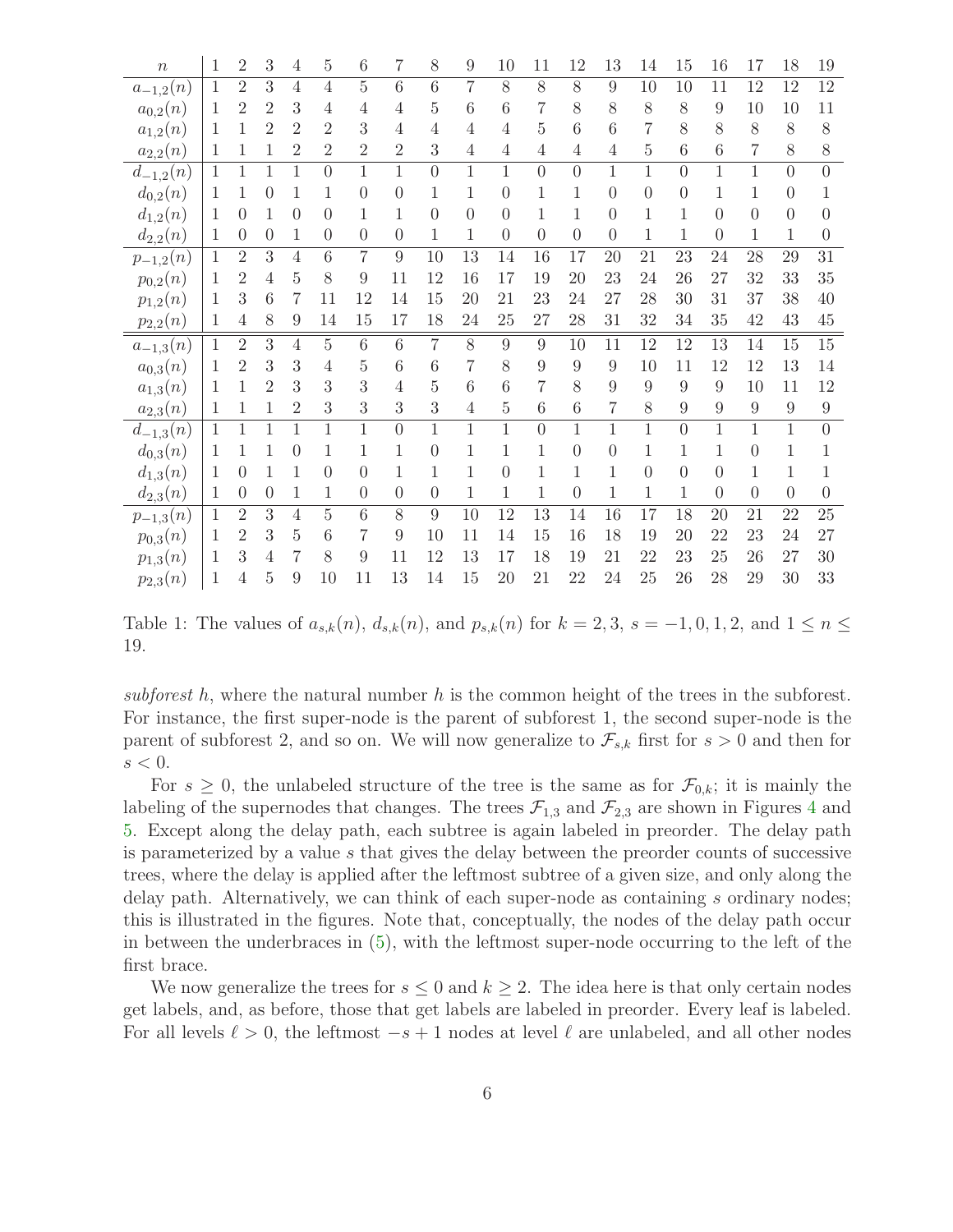

<span id="page-6-1"></span><span id="page-6-0"></span>Figure 7: The tree  $\mathcal{F}_{-2,2}$ .



<span id="page-6-2"></span>Figure 8: The tree  $\mathcal{F}_{-1,3}$ .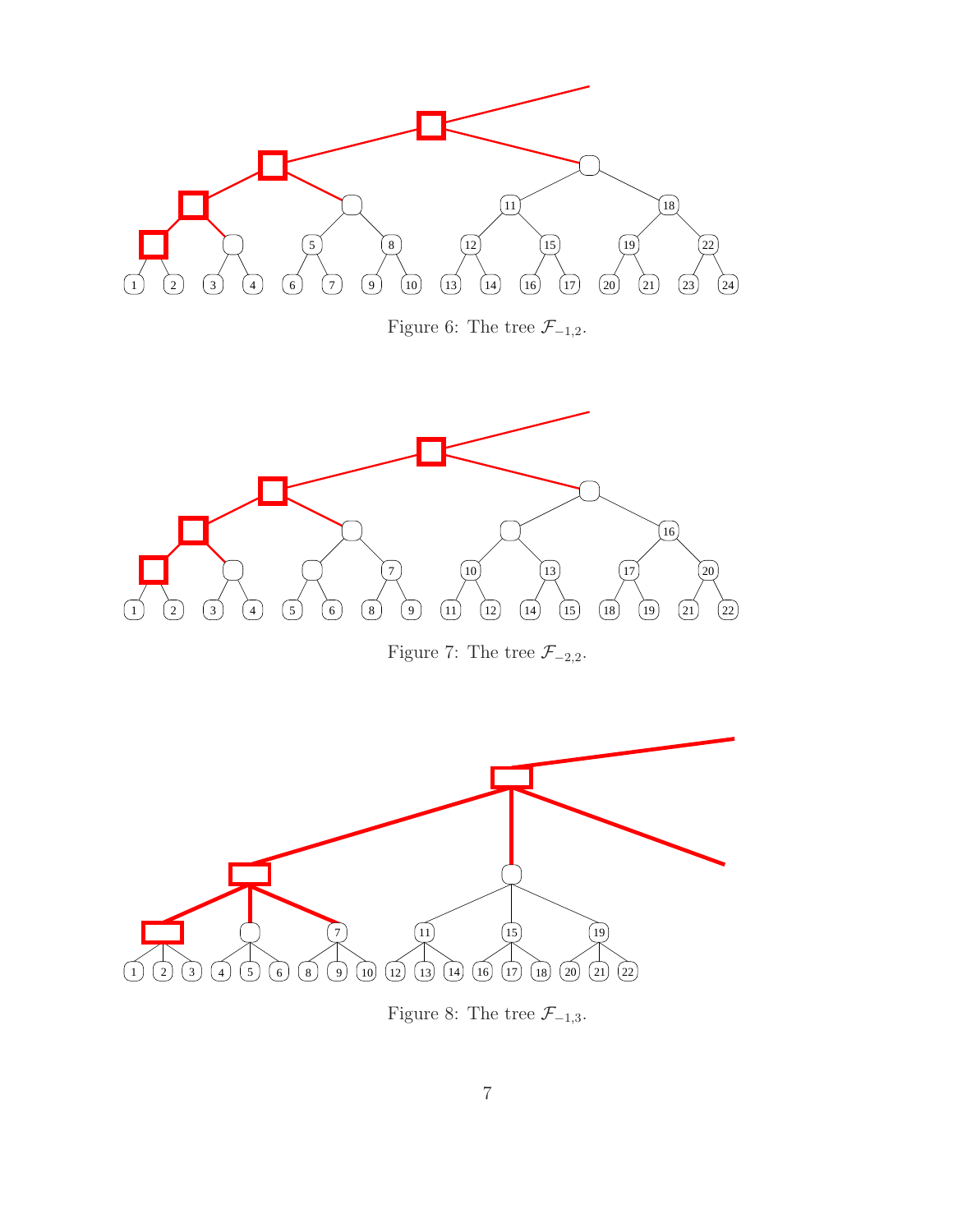are labeled. We sometimes say that an unlabeled node is *empty*. The trees  $\mathcal{F}_{-1,2}$ ,  $\mathcal{F}_{-2,2}$ , and  $\mathcal{F}_{-1,3}$ , are shown in Figures [6,](#page-6-0) [7,](#page-6-1) and [8,](#page-6-2) respectively.

Denote by  $\mathcal{T}_{s,k}(n)$  the tree induced from  $\mathcal{F}_{s,k}$  by the nodes with labels  $1, 2, \ldots, n$ . The actual number of nodes in  $\mathcal{T}_{s,k}(n)$  could be more or less than n depending on the values of s and n. When we use the term "n-th node" or "node n", we mean the node whose label includes n. Define  $a_{s,k}(n)$  to be the number of nodes at the bottom level (i.e., level 0) in  $\mathcal{T}_{s,k}(n)$ . Also define  $d_{s,k}(n)$  to be 1 if the *n*-th node is a leaf and to be 0 if the *n*-th node is an internal node. Finally, define  $p_{s,k}(n)$  to be the positions occupied by the 1's in the  $d_{s,k}(n)$ sequence. Since  $\mathcal{T}_{s,k}(0)$  is an empty tree, it has no nodes at the bottom level. Therefore, it makes sense to define  $a_{s,k}(0) = d_{s,k}(0) = p_{s,k}(0) = 0$ . Table [1](#page-5-0) gives the values of  $a_{s,k}(n)$ ,  $d_{s,k}(n)$ , and  $p_{s,k}(n)$  for  $k = 2,3$ ,  $s = -1,0,1,2$  and  $1 \leq n \leq 19$ . The values of all of these table entries for  $s \geq 0$ , as well as values for  $k = 4$ , are in the OEIS (as sequences [A006949,](http://www.research.att.com/cgi-bin/access.cgi/as/~njas/sequences/eisA.cgi?Anum=A006949) [A046699,](http://www.research.att.com/cgi-bin/access.cgi/as/~njas/sequences/eisA.cgi?Anum=A046699) [A079559,](http://www.research.att.com/cgi-bin/access.cgi/as/~njas/sequences/eisA.cgi?Anum=A079559) [A101925,](http://www.research.att.com/cgi-bin/access.cgi/as/~njas/sequences/eisA.cgi?Anum=A101925) and [A120501](http://www.research.att.com/cgi-bin/access.cgi/as/~njas/sequences/eisA.cgi?Anum=A120501)[–A120532\)](http://www.research.att.com/cgi-bin/access.cgi/as/~njas/sequences/eisA.cgi?Anum=A120532). For fixed s these numbers are related as follows,

$$
a_{s,k}(n) = \sum_{j=0}^{n} d_{s,k}(j) \text{ and } p_{s,k}(n) = \min\{j : a_{s,k}(j) = n\}.
$$
 (6)

In the sequel we will often drop the s, k subscripts or only the k subscript, since our discussion will be for fixed values of these parameters, and it will make the notation less cumbersome; for example, we do so in the next lemma.

<span id="page-7-0"></span>**Lemma 1.** Let  $1 \leq i \leq k$ . The quantity

$$
a(n-i-(s-1)-a(n-i))
$$

is the number of leaves in  $\mathcal{T}_{s,k}(n)$  that are the *i*-th child of their parent, if

- $s \geq 0$  and  $n > s + k$ , or
- $s \leq 0$  and  $n > k(-s+1)$ .

*Proof.* Let  $f(i)$  denote the number of leaves that are the *i*-th child of their parent in  $\mathcal{T}_{s,k}(n)$ , and define  $\overline{a}(n) = a(n - (s-1) - a(n))$ . We will show that  $f(i) = \overline{a}(n - i)$  for  $1 \le i \le k$ .

First, observe that if all the leaves at the last level are removed from the infinite tree  $\mathcal{F}_{s,k}$ , then the same unlabeled infinite tree structure remains. We now define a process, called *chopping*, that takes  $\mathcal{T}_{s,k}(n)$  and returns the tree **chop** $(\mathcal{T}_{s,k}(n))$  obtained by removing all the  $a(n)$  leaves at the last level, and then relabeling so that  $\textsf{chop}(\mathcal{T}_{s,k}(n)) = \mathcal{T}_{s,k}(n')$  for some n'. If  $s > 0$  and  $n > s + k$ , the leftmost super-node is made into an ordinary node by subtracting by  $s-1$  from the number of labels in the tree; if  $s \leq 0$  and  $n > k(-s+1)$ , the bottom  $-(s-1)$  empty nodes are made into labeled leaves, again by subtracting  $s-1$ from the number of nodes in the tree. Recall that  $\mathcal{T}_{s,k}(n)$  contains n labels, although the number of nodes that it contains will be different unless  $s = 1$ . By our discussion above, in  $\mathsf{chop}(\mathcal{T}_{s,k}(n)) = \mathcal{T}_{s,k}(n')$ 

- the number of labels is  $n' = n (s 1) a(n)$ , and
- the number of nodes is  $n a(n)$ .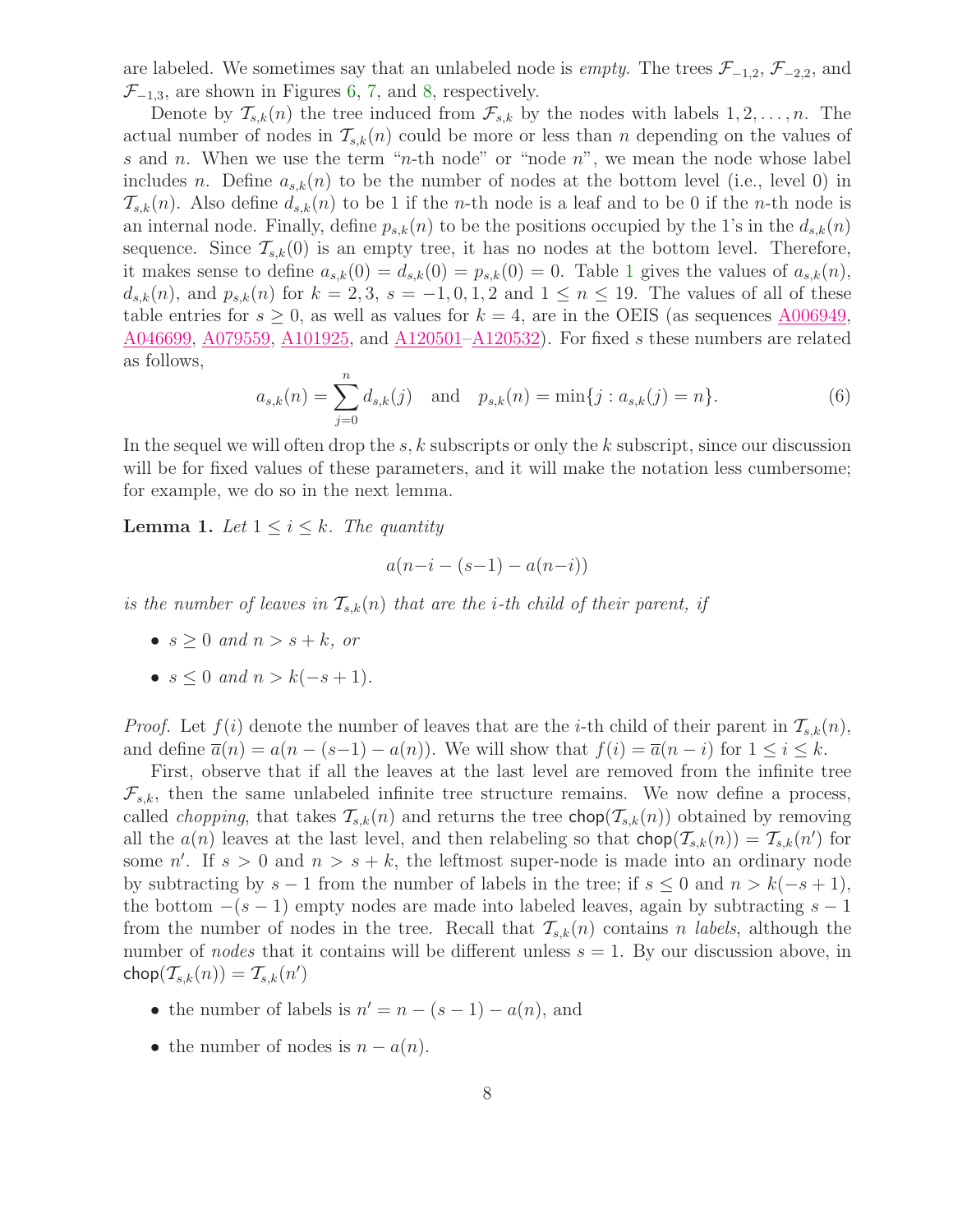It therefore follows that at the penultimate level in  $\mathcal{T}_{s,k}(n)$ 

- the number of labels is  $\overline{a}(n) + (s-1)$ , and
- the number of nodes is  $\overline{a}(n) = a(n (s-1) a(n)).$

The latter statement is used below.

We now break the proof into two cases, depending on whether the *n*-th node is a leaf or not. If the n-th node is not a leaf, then

$$
f(1) = f(2) = \dots = f(k) = \overline{a}(n-1),
$$

because every leaf has all k siblings and the number of parents of those leaves is  $\bar{a}(n-1)$ , the number of penultimate nodes in  $\mathcal{T}_{s,k}(n-1)$ . We must use  $\overline{a}(n-1)$  and not  $\overline{a}(n)$  because n could be a penultimate node, but then it has no children in  $\mathcal{T}_{s,k}(n)$ ; however, every other penultimate node has  $k$  leaves. On the other hand,

$$
\overline{a}(n-1) = \overline{a}(n-2) = \dots = \overline{a}(n-k)
$$

because none of the nodes  $n-1, n-2, \ldots, n-k$  can be penultimate nodes (note that every penultimate node is followed by k leaves). Thus  $f(i) = \overline{a}(n - i)$  for  $1 \leq i \leq k$  in this case.

In the other case, node  $n$  is a leaf. Assume that  $n$  is the r-th child of its parent. Then

$$
f(1) = \cdots = f(r)
$$
 and  $f(r+1) = \cdots = f(k)$ ,

where  $f(r) = 1+f(r+1)$ . Since *n* is the last leaf, its parent is the last penultimate node; thus  $f(r) = \overline{a}(n) = \overline{a}(n-1)$ . Note that  $\overline{a}(n-1) = \cdots = \overline{a}(n-r)$  because nodes  $n, \ldots, n-r+1$ are all leaves, and so their removal does not change the number of penultimate nodes. Also,  $\overline{a}(n-r-1) = \cdots = \overline{a}(n-k)$ , because node  $n-r$  is at the penultimate level and nodes  $n-r-1,\ldots,n-k+1$  are not. Since,  $\overline{a}(n-r)=1+\overline{a}(n-r-1)$ , we have shown that  $f(i) = \overline{a}(n - i)$  for  $1 \leq i \leq k$ , which finishes the proof.

<span id="page-8-0"></span> $\Box$ 

**Theorem 2.** If  $(s \geq 0$  and  $n > s+k$ ) or  $(s \leq 0$  and  $n > k(-s+1)$ , then

$$
a(n) = \sum_{i=1}^{k} a(n-i-(s-1)-a(n-i)).
$$
\n(7)

If  $s \geq 0$ , then the base cases are  $a(n) = 1$  for  $1 \leq n \leq s+1$ , and  $a(n) = n - s$  for  $s+1 < n \leq s+k$ . If  $s \leq 0$ , then the base cases are  $a(n) = n$  for  $1 \leq n \leq k(-s+1)$ .

Proof. The base cases are easy to check. Equation [\(7\)](#page-8-0) follows immediately from Lemma [1,](#page-7-0) since every leaf is the *i*-th child of its parent for some unique *i*, where  $1 \le i \le k$ .  $\Box$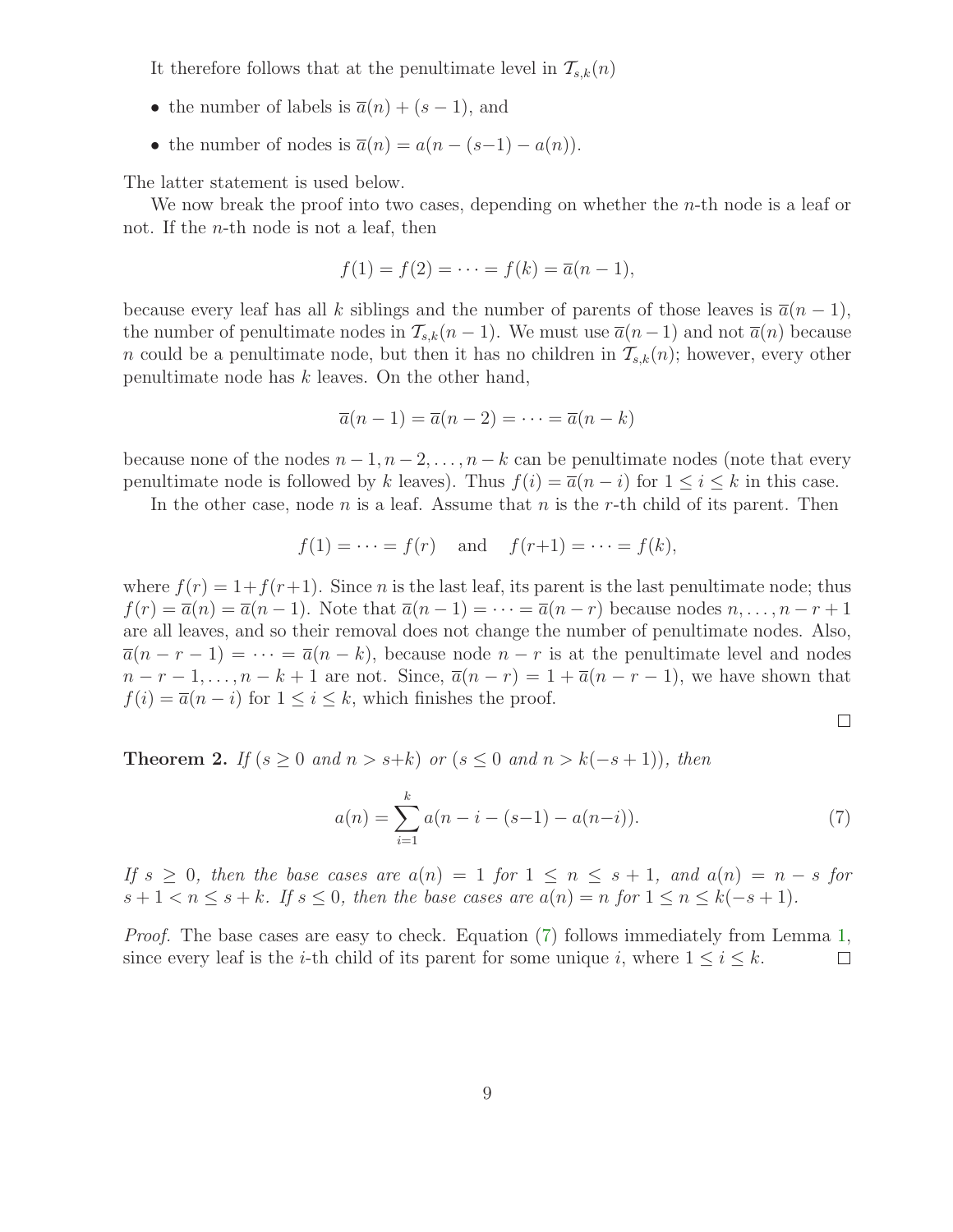## <span id="page-9-4"></span>3 Binary strings, morphisms, and  $\mathcal{D}_{s,k}$

Define  $\mathcal{D}_{s,k}$  to be the infinite string  $d_{s,k}(1)d_{s,k}(2)d_{s,k}(3)\cdots$ . In this section we will uncover the recursive structure of this sequence.

Let  $D_{n,k}$  be the finite string defined by  $D_{0,k} = 1$  and  $D_{n+1,k} = 0(D_{n,k})^k$ , the string with 0 at the start, followed by k repetitions of  $D_{n,k}$ . Let  $E_{n,k}$  be the finite string defined by  $E_{0,k} = 1$  and  $E_{n+1,k} = (E_{n,k})^k 0$ , the string starting with k repetitions of  $E_{n,k}$  followed by 0. As before, we will often drop the subscripts  $s$  and/or  $k$  when no confusion can arise.

<span id="page-9-3"></span>**Lemma 3.** For all  $n \geq 0$ , we have  $0^n E_n = D_n 0^n$ .

*Proof.* Our proof is by induction on n. The statement is true if  $n = 0$  since  $D_0 = E_0 = 1$ . Assuming that it is true for n, for  $n + 1$  we have

<span id="page-9-2"></span>
$$
0^{n+1}E_{n+1} = 0 \t 0^n(E_n)^{k}0 = 0 \t 0^nE_n(E_n)^{k-1}0 = 0 \t D_n 0^n(E_n)^{k-1}0 = \cdots
$$

$$
\cdots = 0 \t (D_n)^{k} \t 0^n \t 0 = D_{n+1} \t 0^{n+1}.
$$

**Lemma 4.** For  $n \geq 0$  and  $k \geq 2$ ,

$$
D_0(D_0)^{k-1}(D_1)^{k-1}\cdots (D_n)^{k-1} = (E_n)^{k-1}(E_{n-1})^{k-1}\cdots (E_1)^{k-1}(E_0)^{k-1}E_0.
$$
 (8)

*Proof.* Our proof is by induction on n. If  $n = 0$ , then  $(D_0)^k = (E_0)^k = 1^k$ . For the general case we will first prove, also by induction on  $n$ , that

<span id="page-9-0"></span>
$$
(D_n)^{k-1} = 0^n (E_n)^{k-2} (E_{n-1})^{k-1} \cdots (E_1)^{k-1} (E_0)^{k-1} E_0
$$
\n(9)

 $\Box$ 

Equation [\(9\)](#page-9-0) is true if  $n = 0$ . For  $n + 1$  we have

$$
(D_{n+1})^{k-1} = (D_{n+1})^{k-2} D_{n+1}
$$
  
\n
$$
= (D_{n+1})^{k-2} 0 (D_n)^k
$$
  
\n
$$
= (D_{n+1})^{k-2} 0 D_n (D_n)^{k-1}
$$
  
\n
$$
= (D_{n+1})^{k-2} 0 D_n 0^n (E_n)^{k-2} (E_{n-1})^{k-1} \cdots (E_1)^{k-1} (E_0)^{k-1} E_0
$$
  
\n
$$
= (D_{n+1})^{k-2} 0^{n+1} E_n (E_n)^{k-2} (E_{n-1})^{k-1} \cdots (E_1)^{k-1} (E_0)^{k-1} E_0
$$
  
\n
$$
= 0^{n+1} (E_{n+1})^{k-2} (E_n)^{k-1} (E_{n-1})^{k-1} \cdots (E_1)^{k-1} (E_0)^{k-1} E_0.
$$

In a somewhat similar fashion we may also prove by induction on  $n$  that

<span id="page-9-1"></span>
$$
(E_n)^{k-1} (E_{n-1})^{k-1} \cdots (E_1)^{k-1} (E_0)^{k-1} E_0 0^{n+1} = E_{n+1}.
$$
 (10)

Now back to the proof of the lemma. Assuming that it is true for n, then for  $n + 1$ ,

$$
D_0(D_0)^{k-1}(D_1)^{k-1}\cdots (D_n)^{k-1}(D_{n+1})^{k-1}
$$
  
\n
$$
= (E_n)^{k-1}(E_{n-1})^{k-1}\cdots (E_1)^{k-1}(E_0)^k (D_{n+1})^{k-1}
$$
  
\n
$$
= (E_n)^{k-1}(E_{n-1})^{k-1}\cdots (E_1)^{k-1}(E_0)^k 0^{n+1} (E_{n+1})^{k-2}(E_n)^{k-1}\cdots (E_1)^{k-1}(E_0)^{k-1}E_0
$$
  
\n
$$
= E_{n+1} (E_{n+1})^{k-2}(E_n)^{k-1}\cdots (E_1)^{k-1}(E_0)^{k-1}E_0
$$
  
\n
$$
= (E_{n+1})^{k-1}(E_n)^{k-1}\cdots (E_1)^{k-1}(E_0)^{k-1}E_0.
$$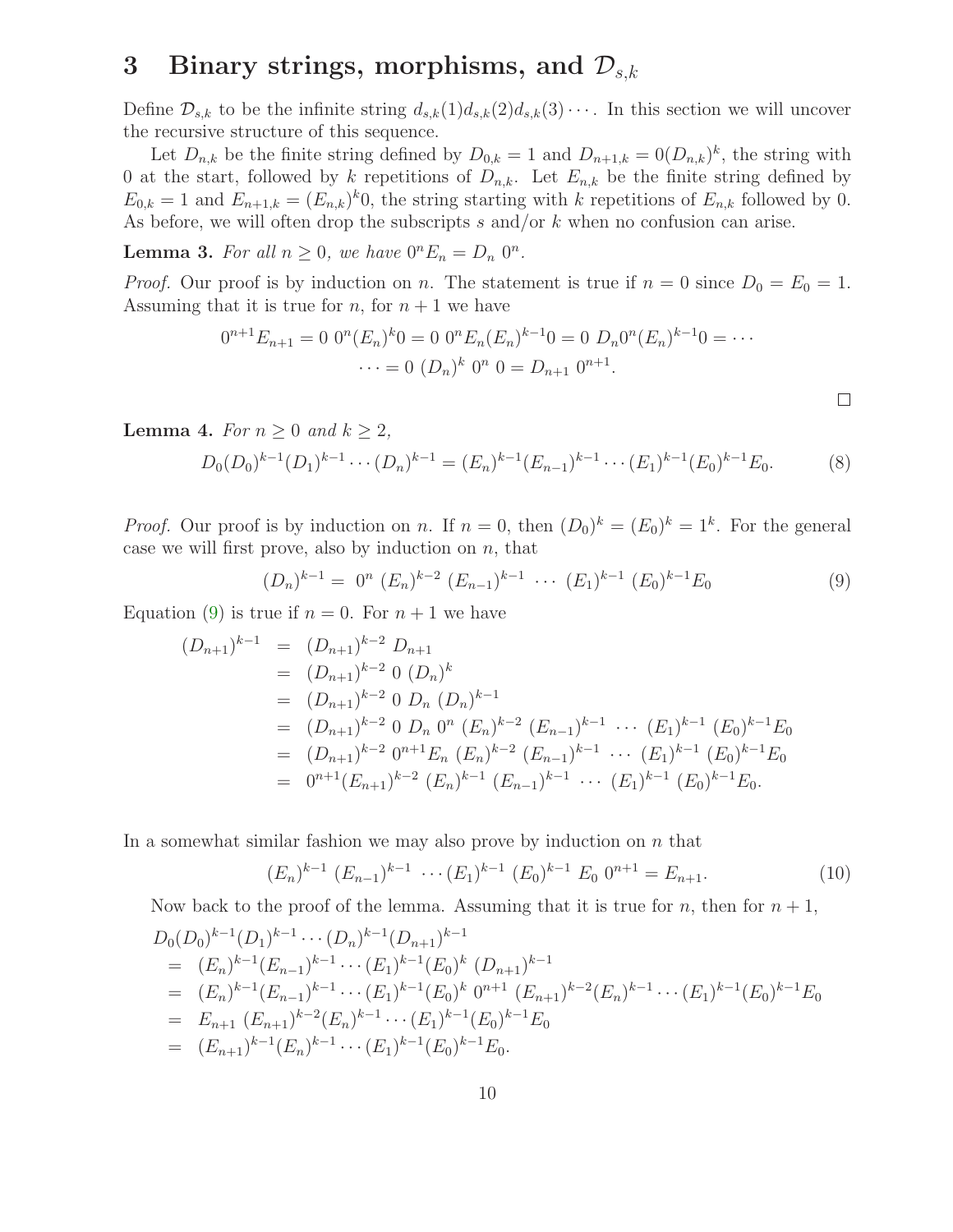The first equality follows from the inductive assumption; the second follows from [\(9\)](#page-9-0); the third follows from [\(10\)](#page-9-1).  $\Box$ 

The following Theorem gives explicit expressions for  $\mathcal{D}_s$  in terms of  $D_n$ . In a sense, it provides string representations of the tree structures  $\mathcal{F}_{s,k}$  introduced earlier.

#### **Theorem 5.** For all  $k \geq 2$  and  $s \geq 0$ ,

<span id="page-10-0"></span>
$$
\mathcal{D}_{s,k} = D_0 0^s (D_0)^{k-1} 0^s (D_1)^{k-1} 0^s (D_2)^{k-1} \cdots \tag{11}
$$

<span id="page-10-1"></span>If  $s = 0$ , then

<span id="page-10-2"></span>
$$
\mathcal{D}_{0,k} = D_0(D_0)^{k-1} (D_1)^{k-1} (D_2)^{k-1} (D_3)^{k-1} \cdots = E_{\infty}.
$$
\n(12)

For all  $k \geq 2$  and  $s \leq 0$ ,

$$
\mathcal{D}_{s,k} = D_0^{-s+1} (D_0)^r (D_1)^r (D_2)^r (D_3)^r \cdots, \qquad (13)
$$

where  $r = (-s + 1)(k - 1)$ .

*Proof.* Equation [\(11\)](#page-10-0) comes from the definition of  $\mathcal{F}_{s,k}$ . The 0<sup>s</sup> factors represent the placement of the super-nodes.

The first equality in  $(12)$  is implied by  $(13)$ . The second equality in  $(12)$  comes from Lemma [4.](#page-9-2) Since  $E_n$  is a prefix of  $E_{n+1}$ , the expression  $E_{\infty}$  is well-defined. Hence  $\mathcal{D}_{0,k} = E_{\infty}$ .

Define a node in  $\mathcal{F}_{s,k}$  to be a *root* if it is not empty but its parent is empty. At level 0 there are  $(-s+1)k$  roots (i.e., the  $(-s+1)k$  leaves have no parents). At level  $\ell > 0$  there are  $(-s+1)k - (-s+1) = (-s+1)(k-1) = r$  roots. Note that in a preorder traversal, we encounter all subtrees with roots at level  $\ell$  before encountering any with roots at level  $\ell+1$ . Furthermore, each subtree with a root at level  $\ell$  produces the sequence  $D_{\ell}$ . Thus overall, we get the sequence on the righthand side of the equality [\(13\)](#page-10-2).  $\Box$ 

#### 3.1 Using morphisms to describe  $\mathcal{D}_s$

Let  $\varepsilon$  denote the empty string. A *morphism* is a function  $f: \Sigma \to \Sigma^*$ , where  $\Sigma$  is an alphabet and  $\Sigma^*$  is the set of all strings over that alphabet. The function f is extended to a mapping over  $\Sigma^*$  by application to each symbol of the string: if  $a_1 a_2 \cdots a_n \in \Sigma^*$ , then  $f(a_1a_2\cdots a_n) = f(a_1)f(a_2)\cdots f(a_n)$ . Also,  $f(\varepsilon) = \varepsilon$ .

It is worth observing that  $D_n$  is the *n*-th iterate of the morphism  $0 \mapsto 0$  and  $1 \mapsto 01^k$ , with  $D_0 = 1$ ; let us call this morphism  $\sigma$ . Similarly,  $E_n$  is the *n*-th iterate of the morphism  $0 \mapsto 0$  and  $1 \mapsto 1^k 0$ , with  $E_0 = 1$ ; let us call this morphism  $\tau$ . Various properties of this morphism, particularly in the case where  $k = 2$ , are explored in Allouche, Betrema, and Shallit [\[2\]](#page-34-9). Here's the induction proof of the crucial property,  $E_n = \tau^n(1)$ , of  $\tau$ .

$$
E_{n+1} = (E_n)^k 0 = (\tau^n(1))^k 0 = \tau^n(1^k 0) = \tau^n(\tau(1)) = \tau^{n+1}(1).
$$

Note that  $E_{n+1} = \tau(E_n)$ .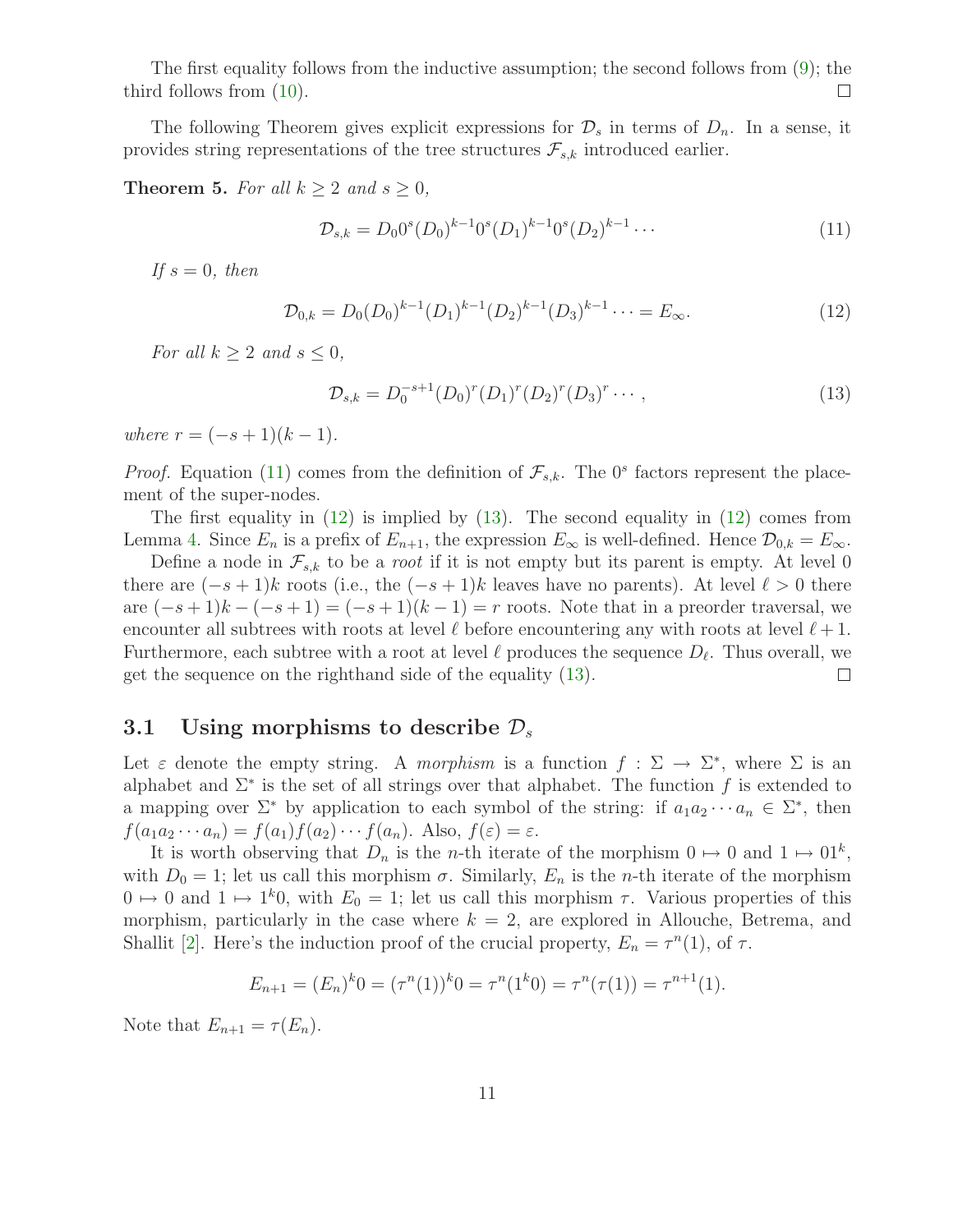For a binary string  $u$ , define

<span id="page-11-0"></span>
$$
\xi_{s,k}(u) = \begin{cases} 0^s 1^{k-1}, \cdot \sigma(u) & \text{if } s \ge 0; \\ 1^{(-s+1)(k-1)}, \cdot \sigma(u) & \text{if } s \le 0. \end{cases}
$$
 (14)

As usual, the k will be dropped from the subscript if no confusion can arise. Consider the calculation of  $\xi_{-2,2}^4(\varepsilon)$  shown below.

ξ 4 −2 (ε) = ξ 3 −2 (111 · σ(ε) ) = ξ 3 −2 (111 ) = ξ 2 −2 (111 · σ(111) ) = ξ 2 −2 (111 011 011 011 ) = ξ 1 −2 (111 011011011 0011011 0011011 0011011 ) = 111 011011011 001101100110110011011 000110110011011 000110110011011 000110110011011.

This is a prefix of  $\mathcal{D}_{-2,2}$ , except for a missing 111 at the front. Below we show that this holds in general.

<span id="page-11-1"></span>**Theorem 6.** For all  $k \geq 2$ 

$$
\mathcal{D}_{s,k} = \begin{cases} 1, \cdot \xi_s^{\infty}(\varepsilon) & \text{if } s \ge 0; \\ 1^{-s+1} \cdot \xi_s^{\infty}(\varepsilon), & \text{if } s \le 0. \end{cases} \tag{15}
$$

*Proof.* For this proof we employ the tree interpretation of  $\mathcal{D}_s$  in a new way. Imagine that instead of chopping the last level, we are instead grafting on a new level of leaves by transforming each existing leaf into an internal node and  $k$  leaves. In general, this process is described by  $\sigma$ ; a 1 is transformed into a  $01^k$ . However, it does not describe what happens at the very leftmost part of the tree; we must be careful about supernodes (for  $s > 0$ ) and empty nodes (for  $s \leq 0$ ).

If  $s > 0$  and we are grafting a new level, then the leftmost leaf becomes a supernode with s labels and k children, all of whom are leaves. By the way supernodes are labeled, that initial 1 becomes  $10^{s}1^{k-1}$ . Since the initial 1 is expanded in a special way, we do the overall expansion by prepending  $0<sup>s</sup>1<sup>k-1</sup>$  before applying  $\sigma$  in [\(14\)](#page-11-0), and then tacking on the initial 1 as a final step in  $(15)$ .

If  $s \leq 0$  and we are grafting a new level, then the leftmost  $-s+1$  leaves become empty nodes, each with k children, all of whom are leaves. The remaining  $(-s+1)k - (-s+1) =$  $(-s+1)(k-1)$  leaves that are children of empty nodes before the graft can be expanded in the normal manner on the next grafting. Thus [\(14\)](#page-11-0) holds. Those initial  $-s+1$  leaves are accounted for in  $(15)$  by the  $1^{-s+1}$ .  $\Box$ 

#### 3.2 Generating functions for  $\mathcal{D}_s$

Generally, if  $S = s(1)s(2)s(3) \cdots$  is a string then we use  $S(z)$  to denote the ordinary generating function  $S(z) = \sum_{i \geq 1} s(i)z^i$ . However, for the polynomials  $D_n(z)$  and  $E_n(z)$  we think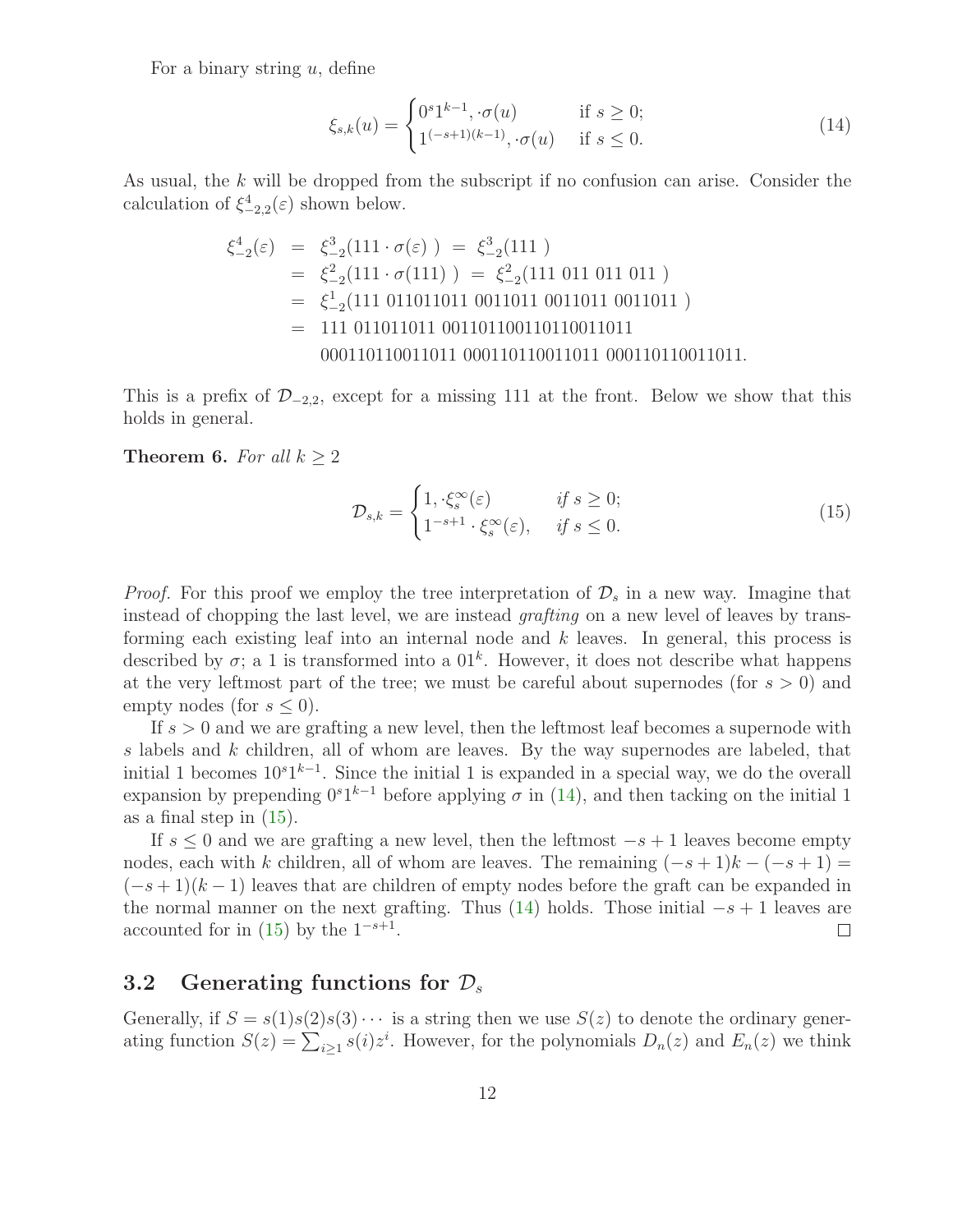of the sequence as being indexed starting at 0. Let  $\mathcal{A}_s(z)$  and  $\mathcal{D}_s(z)$  denote the ordinary generating functions of the  $a_{s,k}(n)$  and  $d_{s,k}(n)$  sequences, respectively. Directly from the definitions we get the equation shown below:

$$
\mathcal{A}_s(z) = \frac{\mathcal{D}_s(z)}{1-z}.
$$

In the notation for the q-binomial coefficients [\[6\]](#page-34-10), we have  $\binom{h}{1}$  = 1 + k + ··· + k<sup>h-1</sup> =  $(k<sup>h</sup> - 1)/(k - 1)$ . In this paper, the bottom term will always be one, so we will use the notation  $[h]_k$  to represent  $\binom{h}{1}$ . When no confusion can arise the subscript k will be dropped. Since  $\mathcal{A}_s(z)$  is determined by  $\mathcal{D}_s(z)$  and  $\mathcal{D}_s(z)$  is easier to treat, we first concentrate our attention on  $\mathcal{D}_s(z)$ . If S is a string, then |S| denotes the number of characters in S.

**Lemma 7.** For  $n \ge 0$ , we have  $|D_n| = |E_n| = [n+1] = 1 + k + \cdots + k^n$ .

*Proof.* From their definitions, it is obvious that  $|D_n| = |E_n|$ . We know that  $D_0 = 1$ , so  $|D_0| = 1 = [0 + 1]$ . Since  $D_{n+1} = 0(D_n)^k$ , inductively,  $|D_{n+1}| = 1 + |(D_n)^k| = 1 + k[n+1] =$  $1 + k(1 + k + \cdots + k^n) = [n + 2].$  $\Box$ 

<span id="page-12-0"></span>Lemma 8.

$$
D_n(z) = z^{n+1} (1 + z^{[1]} + z^{2[1]} + \dots + z^{(k-1)[1]}) \cdots (1 + z^{[n]} + \dots + z^{(k-1)[n]})
$$
  
\n
$$
= z^{n+1} \prod_{i=1}^n \sum_{j=0}^{k-1} z^{j[i]} = z^{n+1} \prod_{i=1}^n \frac{1 - z^{k[i]}}{1 - z^{[i]}},
$$
  
\n
$$
E_n(z) = z (1 + z^{[1]} + z^{2[1]} + \dots + z^{(k-1)[1]}) \cdots (1 + z^{[n]} + \dots + z^{(k-1)[n]})
$$
  
\n
$$
= z \prod_{i=1}^n \sum_{j=0}^{k-1} z^{j[i]} = z \prod_{i=1}^n \frac{1 - z^{k[i]}}{1 - z^{[i]}}.
$$

*Proof.* From the recurrence relation  $D_0 = 1$  and  $D_{n+1} = 0(D_n)^k$  we obtain  $D_0(z) = z$  and

$$
D_{n+1}(z) = zD_n(z) + z^{[0D_n]}D_n(z) + z^{[0(D_n)^2]}D_n(z) + \cdots + z^{[0(D_n)^{k-1}]}D_n(z)
$$
  
=  $zD_n(z) + z^{[n+1]+1}D_n(z) + z^{2[n+1]+1}D_n(z) + \cdots + z^{(k-1)[n+1]+1}D_n(z)$   
=  $z(1 + z^{[n+1]} + z^{2[n+1]} + \cdots + z^{(k-1)[n+1]})D_n(z).$ 

Similarly,  $E_0(z) = z$  and  $E_{n+1}(z) = (1 + z^{[n+1]} + z^{2[n+1]} + \cdots + z^{(k-1)[n+1]})E_n(z)$ . The results now follow by induction.  $\Box$ 

<span id="page-12-1"></span>Observe that Lemma [8](#page-12-0) implies that  $D_n$  is a shifted version of  $E_n$  (move trailing 0's from front to back). This observation gives another proof of Lemma [3.](#page-9-3)

#### Corollary 9.

$$
\mathcal{D}_0(z) = z \prod_{i \geq 1} \sum_{j=0}^{k-1} z^{j[i]} = z \prod_{i \geq 1} \frac{1 - z^{k[i]}}{1 - z^{[i]}}.
$$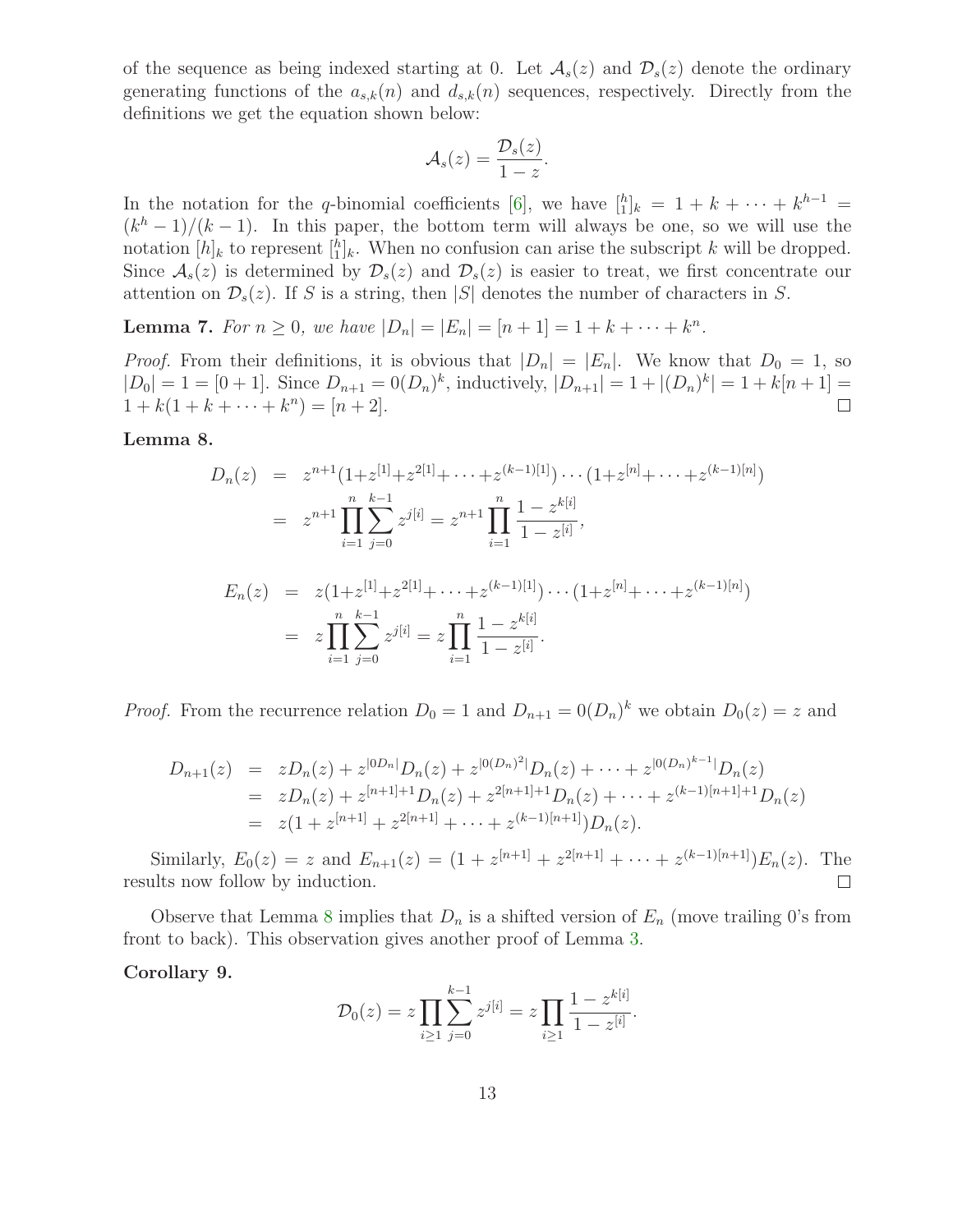*Proof.* Follows from Lemma [8](#page-12-0) and the equation  $\mathcal{D}_0 = E_\infty$  from Lemma [5.](#page-10-2)

**Theorem 10.** The generating function  $\mathcal{D}_{s,k}(z)$ , for  $s \geq 0$ , is equal to

$$
z\left(1+z^{s+k^0}\left(\frac{1-z^{(k-1)[1]}}{1-z^{[1]}}+z^{s+k^1}\frac{1-z^{k[1]}}{1-z^{[1]}}\left(\frac{1-z^{(k-1)[2]}}{1-z^{[2]}}+z^{s+k^2}\frac{1-z^{k[2]}}{1-z^{[2]}}\left(\frac{1-z^{(k-1)[3]}}{1-z^{[3]}}\cdots\right)\right.\right)
$$
(16)

*Proof.* We translate the string  $D_0 0^s (D_0)^{k-1} 0^s (D_1)^{k-1} 0^s (D_2)^{k-1} 0^s \cdots$  from Lemma [21](#page-23-0) into its generating function. Since

$$
|D_00^s(D_0)^{k-1}0^s\cdots(D_{n-1})^{k-1}0^s|=s+1+\sum_{i=0}^{n-1}((k-1)[i+1]+s)=s+n(s-1)+[n+1],
$$

<span id="page-13-0"></span>we can write

$$
\mathcal{D}_s(z) = z + \sum_{n\geq 0} z^{s+n(s-1)+[n+1]} D_n(z) (1 + z^{|D_n|} + \dots + z^{(k-2)|D_n|})
$$
  
\n
$$
= z + \sum_{n\geq 0} \sum_{i=1}^{k-1} z^{s+n(s-1)+i[n+1]} D_n(z)
$$
  
\n
$$
= z + \sum_{n\geq 0} \sum_{i=1}^{k-1} z^{s+n(s-1)+i[n+1]+1} x_1 x_2 \cdots x_n,
$$
\n(17)

where  $x_i = z(1 + z^{[i]} + \cdots + z^{(k-1)[i]}) = z[k]$ . Recall that  $D_n(z) = zx_1x_2\cdots x_n$  and expand the summation to obtain

$$
\mathcal{D}_s(z) = z + (z(z^{s+[1]} + \dots + z^{s+(k-1)[1]})) + (zx_1(z^{2s-1+[2]} + \dots + z^{2s-1+(k-1)[2]})) + \dots
$$
  
\n
$$
= z(1 + (z^{s+[1]} + \dots + z^{s+(k-1)[1]}) + (x_1(z^{2s-1+[2]} + \dots + z^{2s-1+(k-1)[2]})) + \dots
$$
  
\n
$$
= z(1 + z^{s+[1]}((1 + \dots + z^{(k-2)[1]}) + (x_1(z^{s-1+k[1]} + \dots + z^{s-1+(k-2)[2]+k[1]})) + \dots
$$
  
\n
$$
= z(1 + z^{s+k^0}((1 + \dots + z^{(k-2)[1]}) + z^{s-1+k[1]}x_1((1 + \dots + z^{(k-2)[2]}) + \dots
$$
  
\n
$$
= z\left(1 + z^{s+k^0}\left(\frac{1 - z^{(k-1)[1]}}{1 - z^{[1]}} + z^{s+k^1}\frac{1 - z^{k[1]}}{1 - z^{[1]}}\left(\frac{1 - z^{(k-1)[2]}}{1 - z^{[2]}} + z^{s+k^2}\frac{1 - z^{k[2]}}{1 - z^{[2]}}\dots\right)\right)
$$

<span id="page-13-1"></span>**Theorem 11.** For all  $s \geq 0$  and  $k \geq 2$ ,

$$
\mathcal{A}_{s,k}(z) = \begin{cases} \frac{z}{1-z} \prod_{i\geq 1} \frac{1-z^{k[i]}}{1-z^{i]}}, & \text{if } s = 0; \\ z \frac{1-z^s}{1-z} \sum_{n\geq 0} \prod_{i=1}^n z^s \frac{1-z^{k[i]}}{1-z^{[i]}}; & \text{if } s > 0. \end{cases}
$$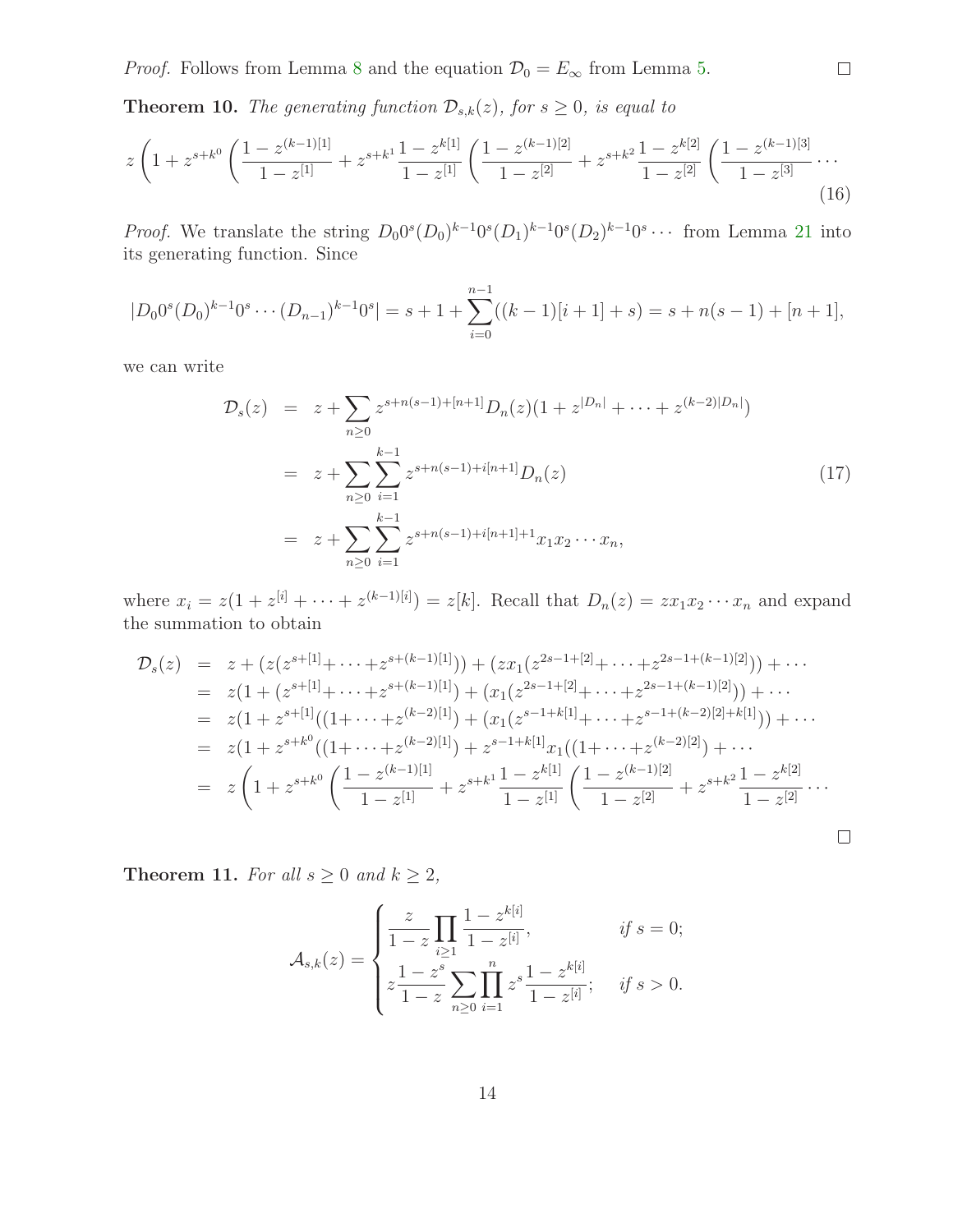*Proof.* The case for  $s = 0$  is simply obtained by dividing  $\mathcal{D}_0(z)$  from Corollary [9](#page-12-1) by  $(1 - z)$ . For the case  $s > 0$ , call the right side of the equation  $R(z)$ , and multiply it by  $(1 - z)$ . We get

$$
(1-z)R(z) = z(1-z^{s})\sum_{n\geq 0} \prod_{i=1}^{n} z^{s} \frac{1-z^{k[i]}}{1-z^{[i]}}
$$
  
\n
$$
= z + z\sum_{n\geq 1} z^{sn} \prod_{i=1}^{n} \frac{1-z^{k[i]}}{1-z^{[i]}} - z^{s+1} \sum_{n\geq 0} \prod_{i=1}^{n} z^{s} \frac{1-z^{k[i]}}{1-z^{[i]}}
$$
  
\n
$$
= z + z\sum_{n\geq 1} z^{sn} \prod_{i=1}^{n} \frac{1-z^{k[i]}}{1-z^{[i]}} - z^{s+1} \sum_{n\geq 1} \prod_{i=1}^{n-1} z^{s} \frac{1-z^{k[i]}}{1-z^{[i]}}
$$
  
\n
$$
= z + z\sum_{n\geq 1} z^{sn} \left( \prod_{i=1}^{n} \frac{1-z^{k[i]}}{1-z^{[i]}} - \prod_{i=1}^{n-1} \frac{1-z^{k[i]}}{1-z^{[i]}} \right)
$$
  
\n
$$
= z + z\sum_{n\geq 1} z^{sn} \left( \frac{1-z^{n[i]}}{1-z^{[i]}} - 1 \right) \left( \prod_{i=1}^{n-1} \frac{1-z^{k[i]}}{1-z^{[i]}} \right)
$$
  
\n
$$
= z + \sum_{n\geq 1} z^{sn+1} \sum_{j=1}^{k-1} z^{j[n]} \prod_{i=1}^{n-1} \frac{1-z^{k[i]}}{1-z^{[i]}}
$$
  
\n
$$
= z + \sum_{n\geq 0} z^{sn+s+1} \sum_{j=1}^{k-1} z^{j[n+1]} \prod_{i=1}^{n} \frac{1-z^{k[i]}}{1-z^{[i]}},
$$

where the third equality comes from taking the  $n = 0$  term out of the first summation, the fourth equality comes from substituting  $n - 1$  for n, the seventh equality comes from collecting like terms, the eighth comes from factoring, the ninth comes from the fact that  $\frac{k^{h}-1}{k-1} = 1 + k + \cdots + k^{h-1}$ , and the final equality comes from substituting  $n + 1$  for n. The remaining equation after the last step is equal to  $\mathcal{D}_s(z)$  by  $(17)$ , and therefore we have the generating function for  $A_s(z)$  as determined above.  $\Box$ 

We have not managed to find a particularly nice form of  $\mathcal{D}_s(z)$  for  $s < 0$ . However, it is possible to derive that, for  $s < 0$ ,

$$
\mathcal{D}_s(z)/z = \frac{1-z^{-s+1}}{1-z} + z^{-s+1} \sum_{n\geq 0} z^{r([1]+[2]+\cdots+[n])} \frac{1-z^{r[n+1]}}{1-z^{[n+1]}} \prod_{i=1}^n \frac{1-z^{k[i]}}{1-z^{[i]}},
$$

by using [\(13\)](#page-10-2), the expression for  $D_n(z)$  in Lemma [8,](#page-12-0) and the fact that  $|D_n| = [n + 1]$ . As before,  $r = (-s + 1)(k - 1)$ . It would be nice to simplify this generating function.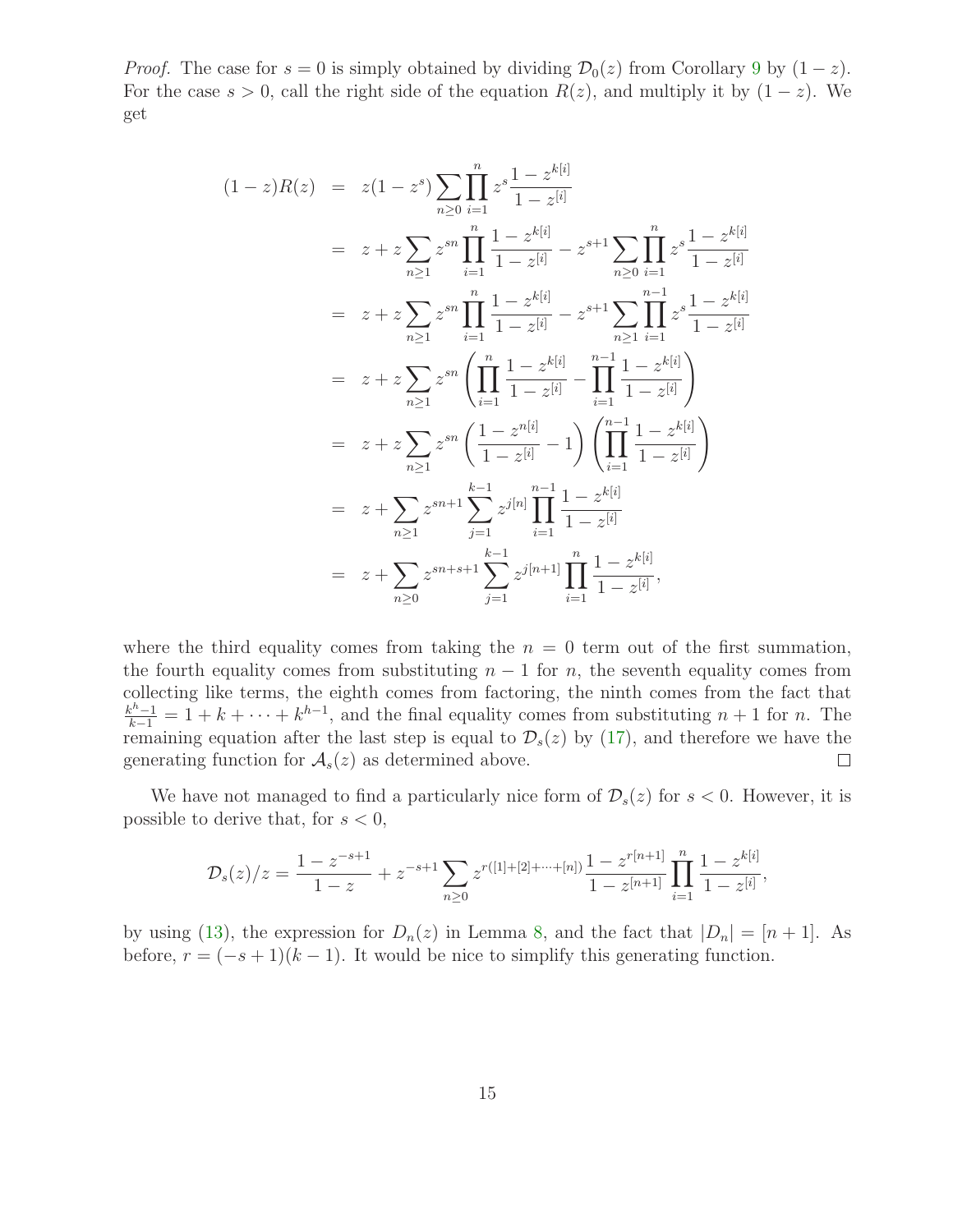### 4 Compositions (and partitions) of an integer

Jon Perry [\[17\]](#page-34-11) has observed experimentally that  $a_{1,2}(n)$  counts the number of compositions of n such that, for some  $m$ ,

 $n_0 + n_1 + \cdots + n_m = n$  where  $n_i \in \{1, 2^i\}$  for  $i = 0, 1, \ldots, m$ .

He uses a notation similar to  $\langle 1 \rangle + \langle 1, 2 \rangle + \langle 1, 4 \rangle + \langle 1, 8 \rangle + \cdots$  to denote the set of such compositions and notes that many other combinatorial objects are in one-to-one correspondence with similar composition rules [\[17\]](#page-34-11). We call these rules specifications. Jackson and Ruskey [\[15\]](#page-34-2) showed that if  $s > 0$ , then  $a_{s,2}(n)$  counted the number of compositions of n with specification

$$
\langle 1,2,\ldots,s\rangle + \langle s,2+s-1\rangle + \langle s,4+s-1\rangle + \langle s,8+s-1\rangle + \cdots.
$$

<span id="page-15-0"></span>We extend this result to any  $k > 1$  and to  $s = 0$ . So far, we have been unable to find a composition interpretation for  $s < 0$ .

**Corollary 12.** If  $s = 0$ , then the number of compositions of n with specification

$$
\mathbb{Z}^+ + \langle 0, [1], \dots, (k-1)[1] \rangle + \langle 0, [2], \dots, (k-1)[2] \rangle + \cdots
$$

is  $a_{0,k}(n)$ . For  $s \geq 1$ , the number of compositions of n with specification

$$
\langle 1,2,\ldots,s\rangle + \langle s,s+ [1],\ldots,s+ (k-1)[1]\rangle + \langle s,s+ [2],\ldots,s+ (k-1)[2]\rangle + \cdots
$$

is  $a_{s,k}(n)$ .

*Proof.* This is clear from the generating function of  $A_{s,k}(z)$  given in Theorem [11](#page-13-1) by observing that  $z(1-z^s)/(1-z) = (z + z^2 + \cdots + z^s)$ . Substituting into our summation gives

$$
(z+z^2+\cdots+z^s)(1+z^s(1+z^{[1]}+\cdots+z^{k[1]})+z^s(1+\cdots+z^{k[1]})z^s(1+\cdots+z^{k[2]})+\cdots
$$

As an example,  $a_{2,3}(20) = 10$ , and the 10 corresponding compositions are given below:

 $\Box$ 

1+2+2+15, 1+3+2+2+2+2+2+2+2+2, 1+3+6+2+2+2+2+2, 1+3+10+2+2+2, 1+4+15,  $2+2+2+2+2+2+2+2+2$ ,  $2+2+6+2+2+2+2+2$ ,  $2+2+10+2+2+2$ , 2+4+6+2+2+2+2, 2+4+2+2+2+2+2+2+2.

Since  $a_{2,3}(n)$  counts both the number of bottom level nodes of the tree  $\mathcal{T}_{2,3}(n)$  and these compositions, there should be a direct one-to-one correspondence between the bottom level nodes and the compositions. This is the subject of the subsection to follow.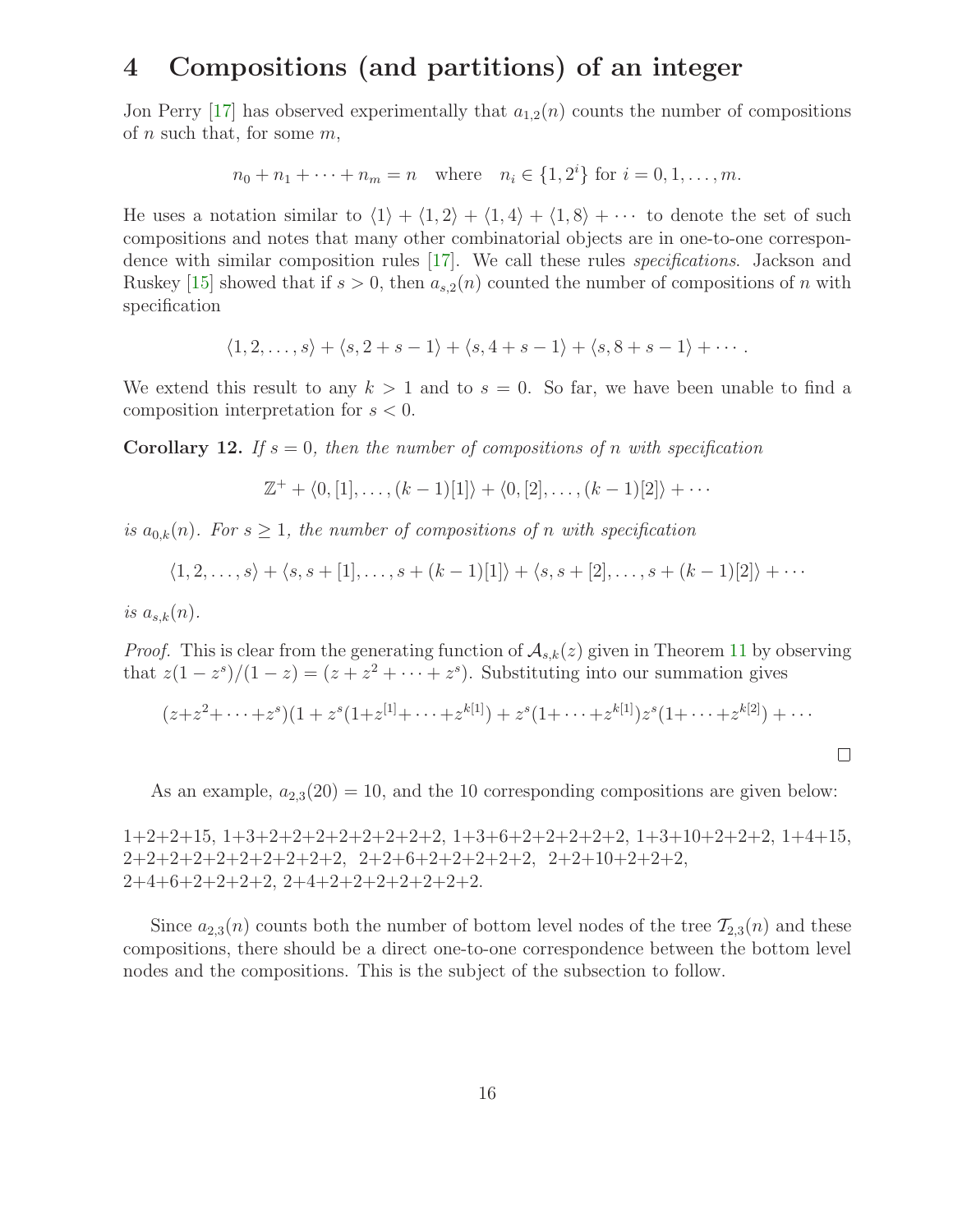#### 4.1 A result of Allouche, Betrema, and Shallit

The generating function for  $\mathcal{D}_0(z)/z$  given in Corollary [9](#page-12-1) can be written as

$$
\prod_{i\geq 1} \frac{1-z^{k[i]}}{1-z^{[i]}} = \prod_{i\geq 1} (1+z^{[i]}+z^{2[i]}+\cdots+z^{(k-1)[i]}).
$$

This is the generating function for the number of partitions of  $n$  of the form

<span id="page-16-0"></span>
$$
n = \varepsilon_1[1] + \varepsilon_2[2] + \varepsilon_3[3] + \cdots, \tag{18}
$$

where  $\varepsilon_i \in \{0, 1, \ldots, k-1\}$ . Since  $(k-1)[1] + (k-1)[2] + \cdots + (k-1)[m] < [m+1]$ , if there is a partition of the form  $(18)$ , then it is unique (of course, we already know this since  $\mathcal{D}_s$  is a 0-1 sequence). The values of n expressible as in [\(18\)](#page-16-0) are exactly the numbers of the form  $p_0(m) - 1$ . This relation between partitions of the form [\(18\)](#page-16-0) and the  $\mathcal{D}_0$  sequence (as generated by the morphism  $\rho$ ) was noted in [\[2\]](#page-34-9) for general k and proven in the case  $k = 2$ (see the "Remarque" on page 241). Suppose that  $n$  can be written as [\(18\)](#page-16-0). Then

$$
(k-1)n = \sum_{i\geq 1} \varepsilon_i (k^i - 1)
$$

$$
= \sum_{i\geq 1} \varepsilon_i k^i - \sum_{i\geq 1} \varepsilon_i
$$

$$
= m - \nu_k(m),
$$

where m is the integer  $\sum_{k\geq 1} \varepsilon_i k^i$ ; note that m is divisible by k. Conversely, given the k-ary representation of an integer m divisible by k, we can recover an n expressible as in  $(18)$ .

#### <span id="page-16-1"></span>4.2 A one-to-one correspondence

This correspondence was discovered in collaboration with Carla Savage.

In the tree  $\mathcal{T}_{s,k}(n)$  a path from a leaf to the root can be considered as a k-ary number  $m = (b_d \cdots b_1 b_0)_k$ , so that

$$
m = \sum_{j=0}^{d} b_j k^j,
$$

where  $b_i \in \{0, 1, \ldots, k-1\}$  and  $d+1$  is the length of the path. At the j-th edge of the path the child is the  $b_j$ -th child of its parent — counting from 0 and from left-to-right. For example, the leftmost path corresponds to  $(0 \cdots 00)_k$ , and the right-most path to the k-ary representation of  $n-1$ .

Define the mapping  $\psi$  that takes this k-ary number and returns the composition

$$
\psi(m) = \sum_{j=0}^{d} (s + b_j(1 + k + \dots + k^j)) = \sum_{j=0}^{d} (s + b_j[j]).
$$

If  $s = 0$ , then transforming  $\psi(m)$  into a composition of n is simple:

$$
n = (n - \psi(m)) + \psi(m).
$$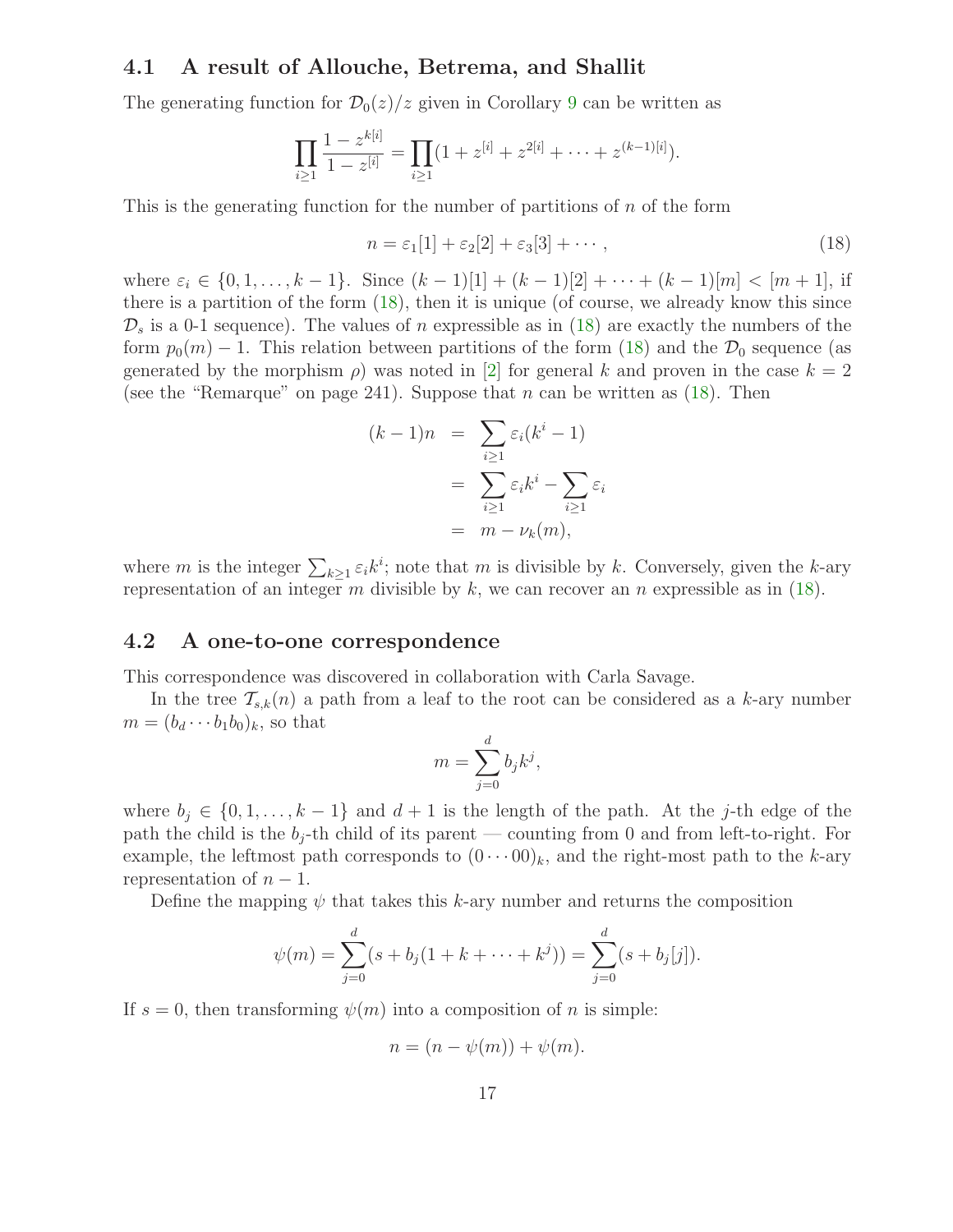This composition has the required specification.

<span id="page-17-1"></span>Otherwise, assume that  $s > 0$ . We can now transform  $\psi(m)$  into a composition of n as follows:  $\sqrt{2}$ 

<span id="page-17-2"></span>
$$
n = (1 + ((n - \psi(m)) \bmod s)) + \psi(m) + s \left[ \frac{n - \psi(m)}{s} \right];
$$
 (19)

that is, take  $\psi(m)$ , add  $|(n-\psi(m))/s|$  parts s, and an initial part  $(1+(\sqrt{(n-\psi(m))} \mod s))$ . Note that the resulting composition is of specification

$$
\langle 1, 2, \ldots, s \rangle + \langle s, s + [1], \ldots, s + (k-1)[1] \rangle + \langle s, s + [2], \ldots, s + (k-1)[2] \rangle + \cdots. \tag{20}
$$

Below we continue the example that follows Corollary [12.](#page-15-0)

| m              | $(b_2b_1b_0)_3$ | $\psi(m)$    | $n=20$                |
|----------------|-----------------|--------------|-----------------------|
| $\overline{0}$ | 000             | $2 + 2 + 2$  | $2+2+2+2+2+2+2+2+2+2$ |
| 1              | 001             | $3 + 2 + 2$  | $1+3+2+2+2+2+2+2+2+2$ |
| 2              | 002             | $4 + 2 + 2$  | $2+4+2+2+2+2+2+2+2$   |
| 3              | 010             | $2+6+2$      | $2+2+6+2+2+2+2+2$     |
| 4              | 011             | $3+6+2$      | $1+3+6+2+2+2+2+2$     |
| $\overline{5}$ | 012             | $4+6+2$      | $2+4+6+2+2+2+2$       |
| 6              | 020             | $2+10+2$     | $2+2+10+2+2+2$        |
| 7              | 021             | $3+10+2$     | $1+3+10+2+2+2$        |
| 8              | 022             | $4+10+2$     | $2+4+10+2+2+2$        |
| 9              | 100             | $2 + 2 + 15$ | $1+2+2+15$            |

In order to prove that this is a one-to-one correspondence we need the following lemma.

<span id="page-17-0"></span>**Lemma 13.** If m corresponds to a root-to-leaf path in  $\mathcal{T}_{s,k}(n)$  then  $n > \psi(m)$ .

*Proof.* Let n' be the rightmost leaf in  $\mathcal{T}_{s,k}(n)$ ; thus  $n' \leq n$ . We count the number of nodes in the subtrees to the left of this path and then add in the  $1 + s + d$  nodes on the path. The subtrees to the left of the path are the subtrees that remain when the path is removed. The number of extra nodes in the supernodes along the leftmost path (not counting the root) is  $d(s-1)$ ; taking these nodes into account, each supernode now counts 1. Let  $(b_d \cdots b_1 b_0)_k$  be the k-ary representation of  $n'$ . The number of nodes in the trees with roots at level j is

 $(1 + k + \cdots + k^j)b_j.$ 

Thus the number of nodes to the left of the path is

$$
d(s-1) + \sum_{j=0}^{d} (1 + k + \dots + k^j)b_j.
$$

Therefore,

$$
n' = 1 + s + d + d(s - 1) + \sum_{j=0}^{d} (1 + k + \dots + k^j)b_j = 1 + \sum_{j=0}^{d} s + (1 + k + \dots + k^j)b_j.
$$

 $\Box$ 

Thus  $1 + \psi(m) = n' \leq n$ , which implies that  $n > \psi(m)$ .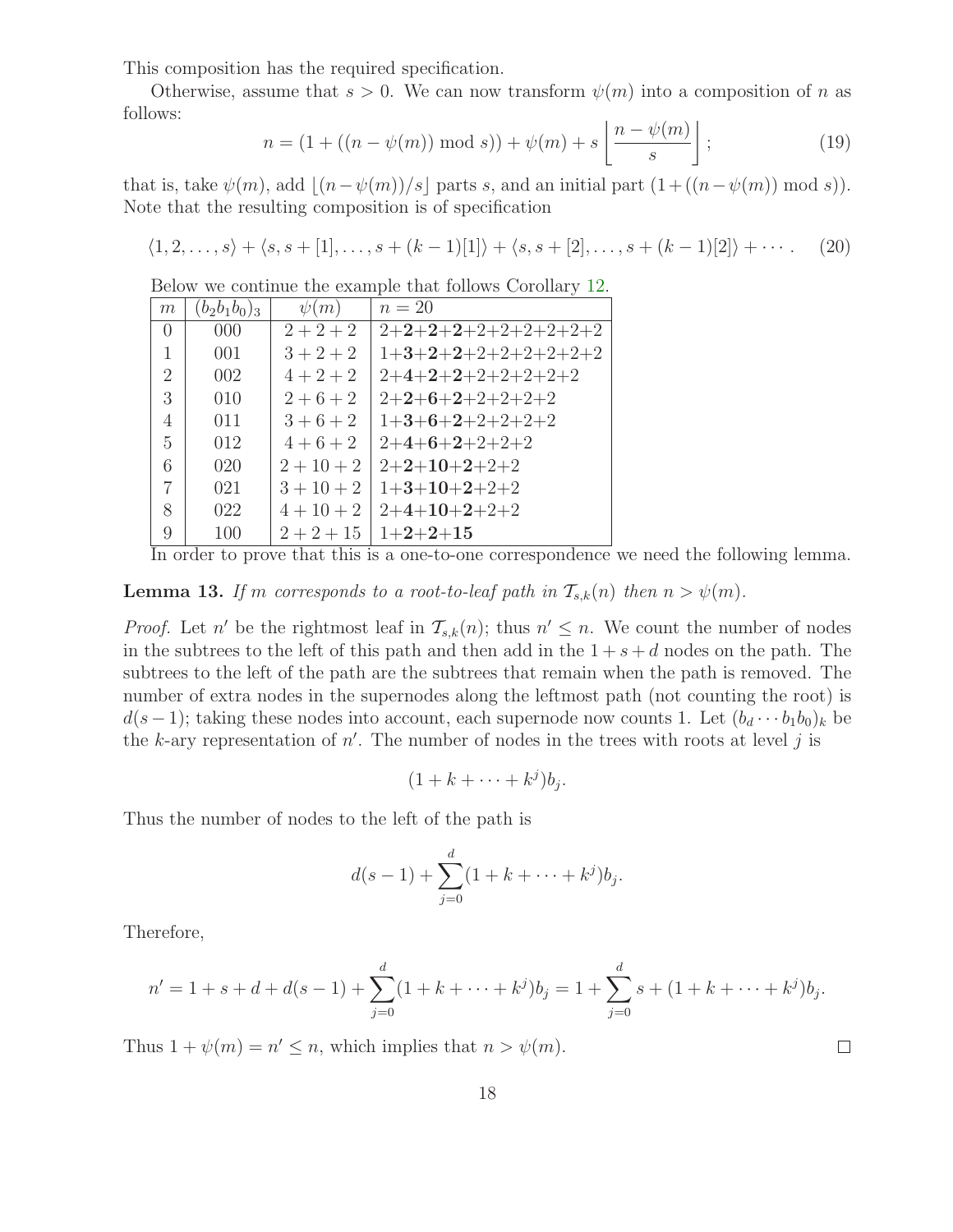Lemma [13](#page-17-0) shows that [\(19\)](#page-17-1) is always well-defined; every leaf corresponds to some unique composition of the correct specification. To go from a composition to a leaf we reverse the process. Given a composition  $x_{-1} + x_0 + \cdots + x_t$  of specification [\(20\)](#page-17-2) consider the subcomposition  $x_0 + \cdots + x_d$  where  $d+1$  is the height of  $\mathcal{T}_{s,k}(n)$ ; that is, d is the largest integer such that

$$
n \le (s-1)d + (1 + k + \dots + k^d).
$$

For  $i = 0, 1, \ldots, d$  we have  $x_i \in \{s, s + [i + 1], \ldots, s + (k - 1)[i + 1]\}$ . If  $x_i = s + j[i + 1]$ , then set  $b_i = j$ . This gives a k-ary number  $(b_d \cdots b_1 b_0)_k$ , which will correspond to a leaf in  $\mathcal{T}_{s,k}(n)$  if n is large enough, which it will be, because of the way that d was chosen.

### 5 A Postorder Labeling

In Section [2,](#page-3-2) we described the labeling of the infinite ordered k-ary trees  $\mathcal{F}_{s,k}$ , and the relationship between these trees and the sequences  $a_{s,k}(n)$ ,  $d_{s,k}(n)$ , and  $p_{s,k}(n)$ . In this section we will describe an alternate labeling of these trees, one based on postorder rather than preorder, and show how this alternate labeling gives rise to the meta-Fibonacci sequences described earlier. The main difference is that the value of s is shifted by 1, in a sense to be made precise later.

We will use the notation  $\mathcal{F}'_{s,k}$  to represent our postorder labeling. The tree  $\mathcal{F}'_{s,k}$  has exactly the same shape as  $\mathcal{F}_{s,k}$ ; that is, it is a k-ary tree with all leaves at the same level and the number of labels assigned to each node is the same in both types of trees. However, the way that the labels are assigned is different. As before, the labels are the non-negative integers.

For  $s \leq 0$ , the change is very simple; each subtree is labeled in postorder, not preorder.

For  $s \geq 0$ , each subtree that is not along the delay path is labeled in postorder. Let v be a super-node along the delay path. We first label the left-most subtree of v. After the left-most subtree of v is labeled, v is labeled an additional  $s - 1$  times (as opposed to previously, when we would label the super-node s times), increasing the label by one each time. Now we label the  $k-1$  remaining k-trees with a postorder traversal. After labeling the subtrees, we then finish labeling  $v$  by giving it 1 more label (so we have now labeled the super-node  $s-1+1=s$  times). Figures [9](#page-19-0) and [10](#page-19-1) show the start of  $\mathcal{F}'_{1,3}$  and  $\mathcal{F}'_{2,3}$  respectively.

Define  $a'_{s,k}(n)$  to be the number of nodes at the bottom level of the tree  $\mathcal{T}'_{s,k}(n)$ , where  $\mathcal{T}'_{s,k}(n)$  is the forest induced by the first n labeled nodes of  $\mathcal{F}'_{s,k}$ . For example, referring to Figure [9,](#page-19-0) we see that  $a'_{1,3}(n)$  is

 $1, 2, 3, 3, 4, 5, 6, 6, 7, 8, 9, 9, 9, 10, 11, 12, 12, 13, 14, 15, 15, 16, 17, 18, 18, \ldots$ 

which is equal to the sequence  $a_{0,3}(n)$  (See Table [1\)](#page-5-0). Similarly, observe that  $a'_{2,3}(n) = a_{1,3}(n)$ . The remainder of this section is devoted to proving that  $a'_{s,k} = a_{s-1,k}$  in general.

Let  $\mathcal{D}'_{s,k}$  be the infinite string  $d'_{s,k}(1)d'_{s,k}(2)d'_{s,k}(3)\cdots$ , where  $d'_{s,k}(n)$  is 0 if node n in  $\mathcal{F}'_{s,k}$ is an internal node, and is  $1$  if node  $n$  is a leaf node.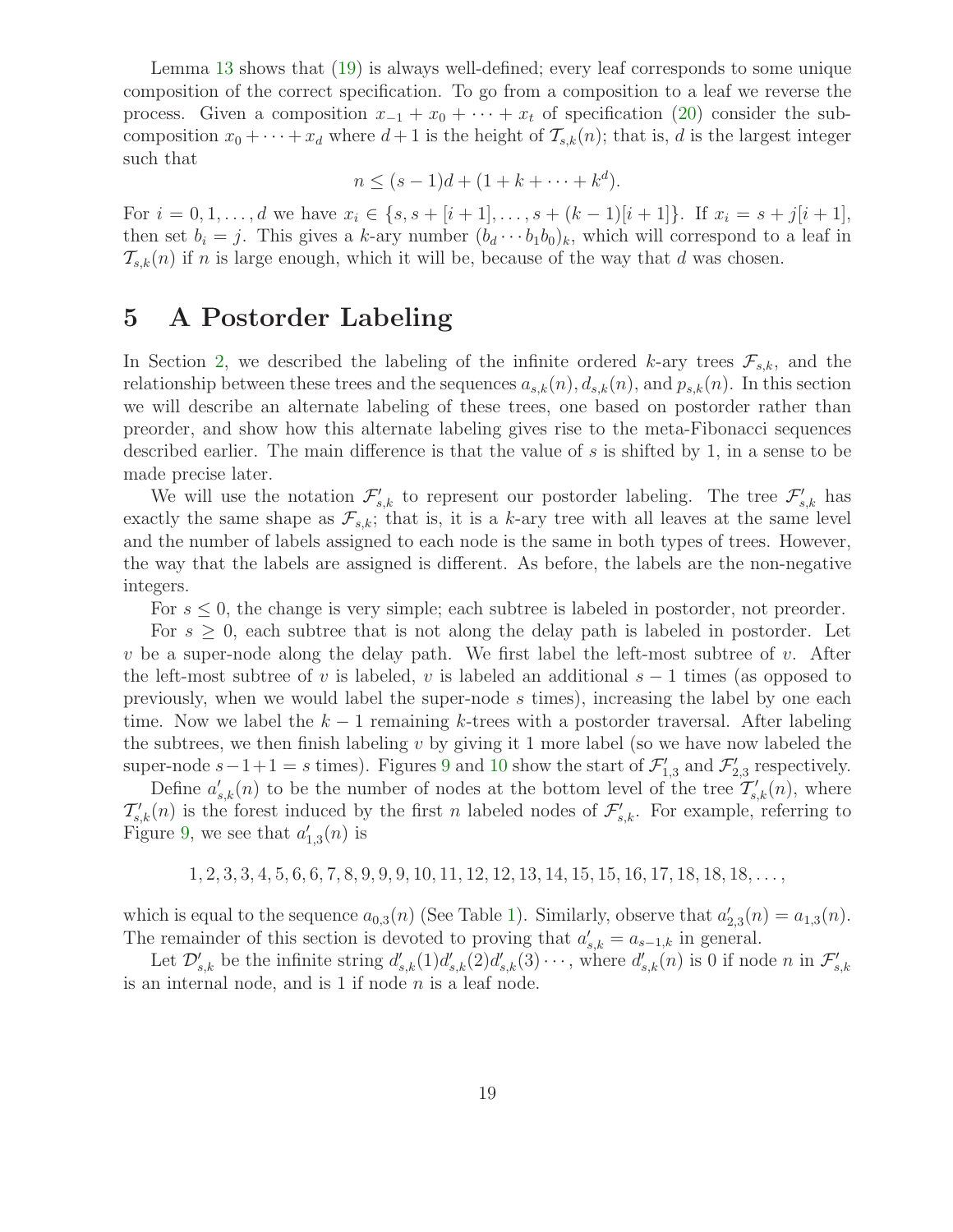

<span id="page-19-1"></span><span id="page-19-0"></span>Figure 10: The tree  $\mathcal{F}'_{2,3}$ .

<span id="page-19-2"></span>Theorem 14. For  $s \geq 1$ ,

$$
\mathcal{D}'_{s,k} = E_0 0^{s-1} (E_0)^{k-1} 0^s (E_1)^{k-1} 0^s (E_2)^{k-1} 0^s (E_3)^{k-1} 0^s \cdots \n= D_0 0^{s-1} (D_0)^{k-1} 0^{s-1} (D_1)^{k-1} 0^{s-1} (D_2)^{k-1} \cdots
$$
\n(21)

For 
$$
s \le 0
$$
, with  $r' = (-s+1)(k-1)$  and  $r = (-s+2)(k-1)$ ,  
\n
$$
\mathcal{D}'_{s,k} = (E_0)^{-s+1} (E_0)^{r'} (E_1)^{r'} (E_2)^{r'} (E_3)^{r'} \cdots
$$
\n
$$
= (D_0)^{-s+2} (D_0)^{r} (D_1)^{r} (D_2)^{r} (D_3)^{r} \cdots
$$
\n(22)

*Proof.* We first deal with the case where  $s \geq 1$  and then the case where  $s \leq 0$ .

Assume that  $s \geq 1$ . The first equality comes from the definition of  $\mathcal{F}'_{s,k}$ . First, notice that the  $E_n$  we defined at the beginning of Section [3](#page-9-4) is equivalent to a postorder traversal of a  $k$ -tree of height  $n$ , with 1 representing the leaf nodes and 0 representing the internal nodes. For example, if  $k = 3$ , then  $E_2 = 1110111011100$  is obtained from the first 13 nodes of the tree in Figure [9,](#page-19-0) with the 0's occuring in positions 4, 8, 12, 13.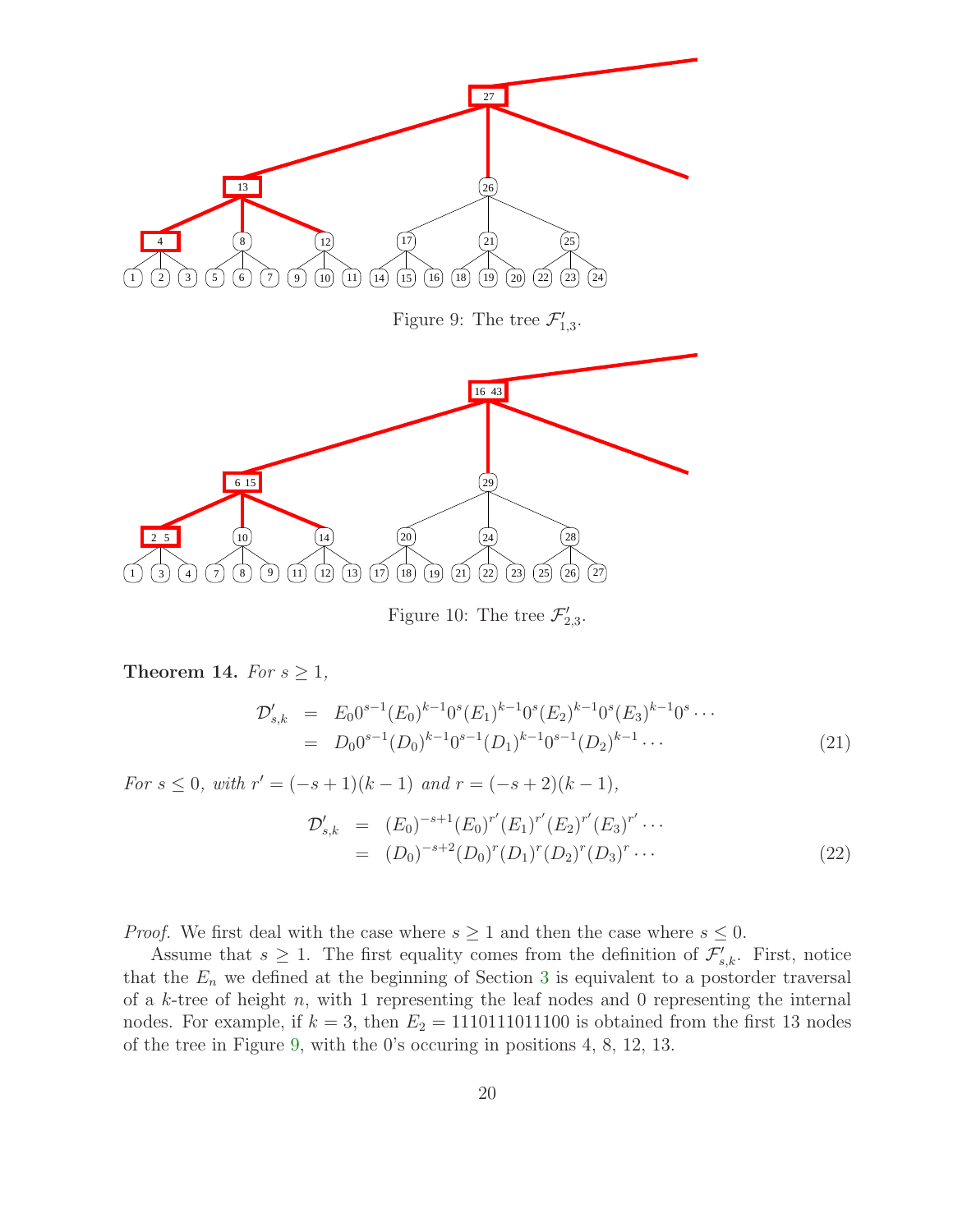We start with a single leaf node.

Then, we label the super-node  $s - 1$  times, followed by labeling  $k - 1$  k-trees of height 1, followed by labeling the super-node one last time. After labeling the first super-node we move on to the second one, where we again label the super-node  $s - 1$  times, but now we have to label  $k-1$  k-trees of height 2 before labeling the super-node one last time. We continue in this manner, labeling every node in  $\mathcal{F}'_{s,k}$ .

We now prove [\(21\)](#page-19-2). It is easily seen that  $E_0$   $0^{s-1}$   $(E_0)^{k-1} = D_0$   $0^{s-1}$   $(D_0)^{k-1}$  since  $E_0 = D_0$ . Now, using Lemma [3,](#page-9-3) we have

$$
E_0 0^{s-1} (E_0)^{k-1} 0^s (E_1)^{k-1} 0^s (E_2)^{k-1} 0^s (E_3)^{k-1} \cdots
$$
  
\n
$$
= D_0 0^{s-1} (D_0)^{k-1} 0^s (E_1)^{k-1} 0^s (E_2)^{k-1} 0^s (E_3)^{k-1} \cdots
$$
  
\n
$$
= D_0 0^{s-1} (D_0)^{k-1} 0^{s-1} (D_1)^{k-1} 0^{s+1} (E_2)^{k-1} 0^s (E_3)^{k-1} \cdots
$$
  
\n
$$
= D_0 0^{s-1} (D_0)^{k-1} 0^{s-1} (D_1)^{k-1} 0^{s-1} (D_2)^{k-1} 0^{s+2} (E_3)^{k-1} \cdots
$$
  
\n
$$
= D_0 0^{s-1} (D_0)^{k-1} 0^{s-1} (D_1)^{k-1} 0^{s-1} (D_2)^{k-1} 0^{s-1} (D_3)^{k-1} \cdots
$$

<span id="page-20-0"></span>We now assume that  $s \leq 0$ . The first equality follows from the definition of  $\mathcal{F}'_{s,k}$ . Note that by Lemma [3,](#page-9-3)

$$
(D_n)^k 0^{n+1} = 0^n (E_n)^k 0 = 0^n E_{n+1}.
$$
\n(23)

We will use  $(23)$  to prove by induction on n that

$$
(D_0)^{-s}(D_0)^r(D_1)^r(D_2)^r\cdots (D_n)^r0^{n+1}=(E_0)^{-s+1}(E_0)^{r'}(E_1)^{r'}(E_2)^{r'}\cdots (E_n)^{r'}E_{n+1}.
$$

When  $n = 0$  then it is easy to check that  $D_0^{-s+2} D_0^r 0 = E_0^{-s+1} E_0^{r'} E_1$ . So assume that the equation above is true (for *n*). Note that  $r' = r - k + 1$ . Then

$$
(D_0)^{-s+2}(D_0)^r(D_1)^r(D_2)^r \cdots (D_n)^r(D_{n+1})^{r}0^{n+2}
$$
  
=  $(D_0)^{-s+2}(D_0)^r(D_1)^r(D_2)^r \cdots (D_n)^r(D_{n+1})^{r-k}0^{n+1}(E_{n+2})$   
=  $(D_0)^{-s+2}(D_0)^r(D_1)^r(D_2)^r \cdots (D_n)^r0^{n+1}(E_{n+1})^{r-k}(E_{n+2})$   
=  $(E_0)^{-s+1}(E_0)^{r'}(E_1)^{r'}(E_2)^{r'} \cdots (E_n)^{r'}E_{n+1}(E_{n+1})^{r-k}(E_{n+2})$   
=  $(E_0)^{-s+1}(E_0)^{r'}(E_1)^{r'}(E_2)^{r'} \cdots (E_n)^{r'}(E_{n+1})^{r'}(E_{n+2})$ 

Thus it is true for  $n+1$  and the proof is completed.

**Corollary 15.** Let  $a'_{s,k}(n)$  be the number of nodes at the bottom level of the tree  $\mathcal{T}'_{s,k}(n)$  and let  $a_{s,k}(n)$  be the number of nodes at the bottom level of the tree  $\mathcal{T}_{s,k}(n)$ . Then, for all integers s,

$$
a'_{s,k}(n) = a_{s-1,k}(n).
$$

*Proof.* This follows from the above theorem. Notice that the second equality is the same as the sequence for  $\mathcal{D}_{s-1,k}$  given in Lemma [21.](#page-23-0) It follows that the  $d(n)$  sequence for  $a'_{s,k}$  and  $a_{s-1,k}$  are the same, and therefore, the sequences are the same.  $\Box$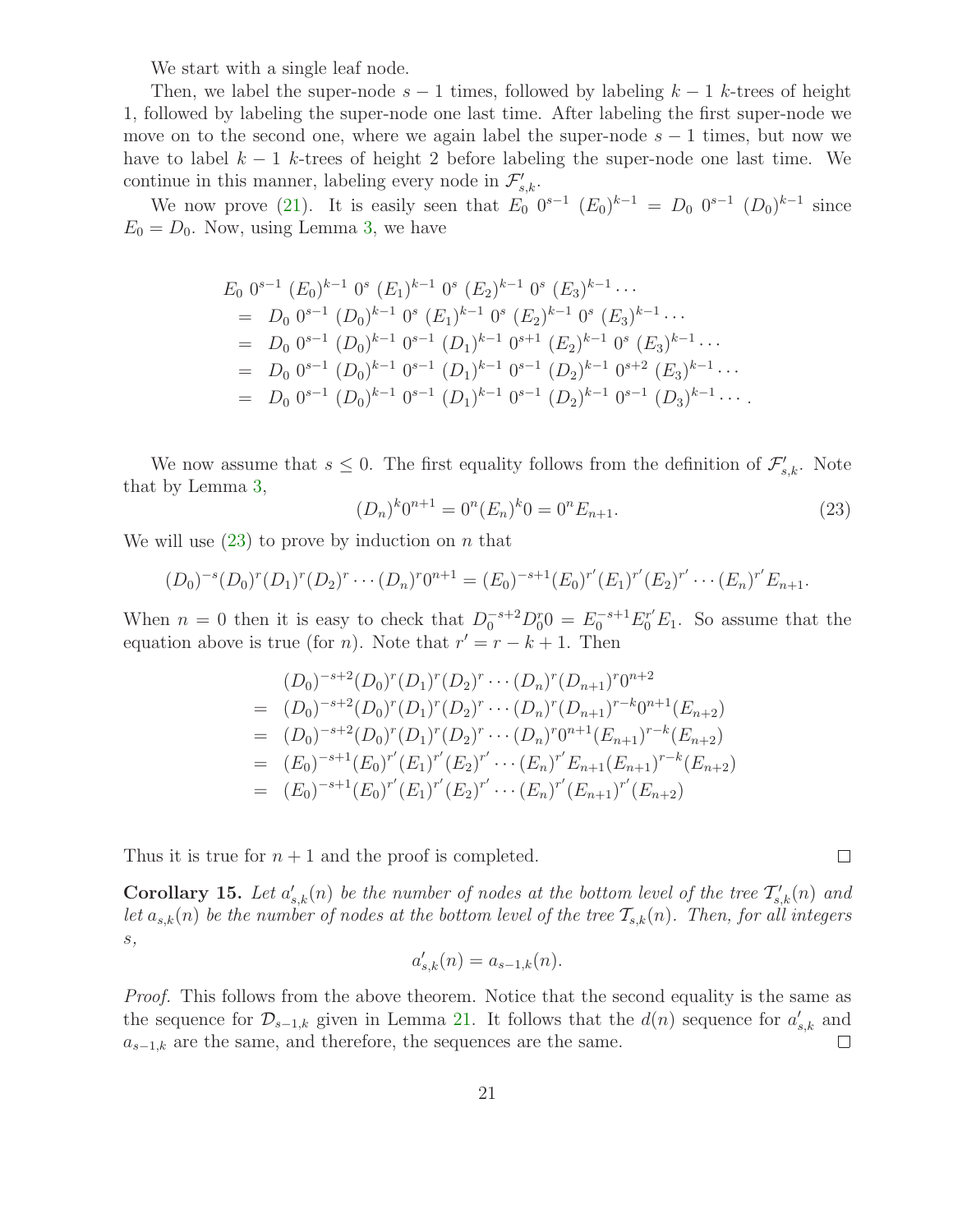### 6 Analysis of labels on the leaves

The labels on the leaves of  $\mathcal{T}_{s,k}$  are given by the sequences  $p_{s,k}$  (some examples are given in Table [1\)](#page-5-0). In this section we determine an exact expression for these numbers and also a generating function for them. Using this exact expression we can determine their asymptotic value, and hence the asymptotic value of the  $a_{s,k}$  numbers. A number of connections with previous results in the literature are noted. Central to our results is the generalized ruler function.

#### 6.1 The ruler function and its generalizations

Let  $r_1, r_2, r_3, r_4, \cdots$  be the transition sequence of the k-ary reflected Gray code; in the case of  $k = 2$  this sequence is also known as the "ruler function" (A001511). The generalized ruler sequence is  $R_{\infty}$  where  $R_1 = 1^{k-1}$  and  $R_{n+1} = (R_n, n+1)^{k-1}, R_n$ .

**Lemma 16.** The ordinary generating function,  $R(z)$ , of the generalized ruler function is

<span id="page-21-0"></span>
$$
\sum_{j\geq 1} r_j z^j = \sum_{n\geq 0} \frac{z^{k^n}}{1 - z^{k^n}}.
$$
\n(24)

*Proof.* Observe that if all the 0's are removed from the sequence  $r_1-1, r_2-1, r_3-1, r_4-1, \ldots$ then the ruler function is again obtained. The non-zero values occur in the positions that are divisible by  $k$ . Thus the ruler function satisfies

<span id="page-21-1"></span>
$$
R(z) = \frac{z}{1 - z} + R(z^k).
$$
 (25)

Equation  $(24)$  is obtained by iterating  $(25)$ .

For further generating functions of this type, see the paper of Stephan [\[20\]](#page-35-3).

### 6.2 A "morphism" related to the run lengths of the 0's

We will now try to determine the sequence of integers, call it  $\mathcal{Z}_s$ , of the lengths of runs of 0's that occur in  $\mathcal{D}_s$ . This sequence will effectively provide another characterization of  $\mathcal{D}_s$  since the lengths of the runs of 1's is k, except at the very beginning. We will employ Theorem [6.](#page-11-1) Let  $\rho$  denote the "morphism" that maps the integer t to the sequence of k integers  $t + 1, 1, \ldots, 1$ , and let  $\rho'$  map t to the sequence of k integers  $1, \ldots, 1, t + 1$ . Let  $\overline{\xi}$  be the following mapping of strings of integers to strings of integers.

<span id="page-21-2"></span>
$$
\bar{\xi}_s(u) = \begin{cases} (s+1) \cdot 1^{k-2} \cdot \rho(u), & \text{if } s \ge 0; \\ 1^{(-s+1)(k-1)} \cdot \rho(u), & \text{if } s \le 0. \end{cases}
$$
 (26)

<span id="page-21-3"></span>The infinite sequence  $\bar{\xi}_s^{\infty}(\varepsilon)$  is often used so we give it a name:  $\bar{\mathcal{X}}_s := \bar{\xi}_s^{\infty}(\varepsilon)$ . For example,

$$
\bar{\mathcal{X}}_{-1,2} = 1121213121312141213121\cdots \tag{27}
$$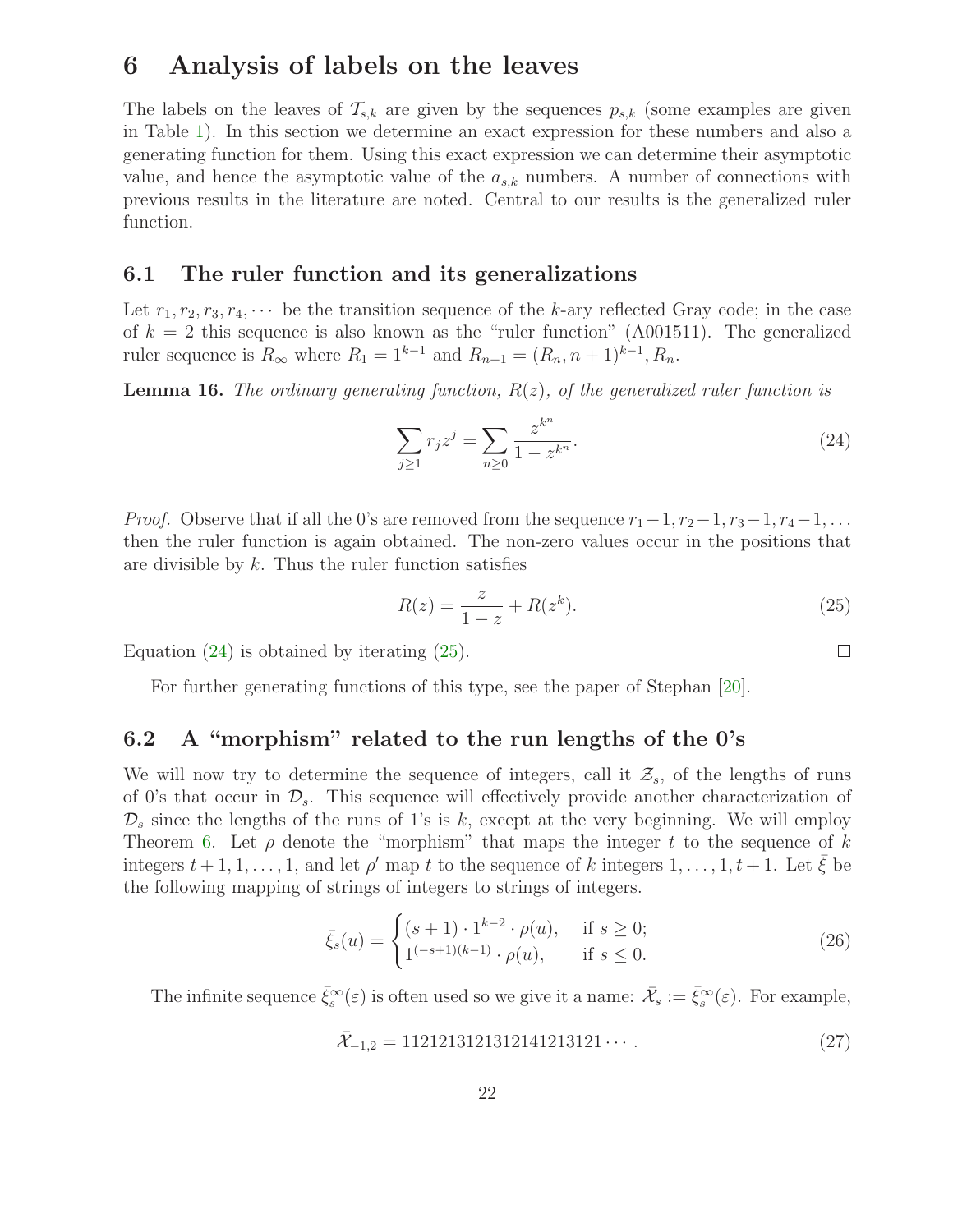**Theorem 17.** The sequence of run lengths of 0's in  $\mathcal{D}_{s,k}$  is

$$
\mathcal{Z}_s = \begin{cases} s \cdot \bar{\mathcal{X}}_s, & \text{if } s \ge 0; \\ \bar{\mathcal{X}}_s, & \text{if } s \le 0. \end{cases}
$$

Proof. We again think of growing the tree by repeatedly grafting on a new level. We first explain [\(26\)](#page-21-2) and then the expression for  $\mathcal{Z}_s(n)$ .

Consider a penultimate node  $x$  which is the leftmost child of its parent, and suppose that t internal nodes are between it and the previous leaf; i.e., it corresponds to the final 0 in a maximal run of t 0's. After the graft x is replaced with an internal node and k internal nodes  $y_1, y_2, \ldots, y_k$ . There are now  $t + 1$  internal nodes between  $y_1$  and the previous leaf, and each of  $y_2, \ldots, y_k$  have leaves following and preceding them; i.e., they correspond to runs consisting of a single 0. The previous discussion explains the occurrence of  $\rho(u)$  in [\(26\)](#page-21-2). In the case where  $s \geq 0$ , when we graft it is only the leftmost penultimate node that does not follow the pattern, but its parent and siblings do follow the pattern, and the length of their runs of 0's are  $s + 1$  followed by  $k - 2$  1's. In the case where  $s \leq 0$ , when we graft the first  $(-s+1)(k-1)$  internal nodes do not follow the pattern since they are the only ones without internal nodes as parents. Clearly their corresponding run lengths are one.

In our discussion above, when  $s \geq 0$  we ignored the leftmost internal node. Clearly, it contributes a run of s 0's. This accounts for the extra s in the expression for  $\mathcal{Z}_s(n)$ .  $\Box$ 

<span id="page-22-0"></span>**Corollary 18.** The sequence of lengths of successive maximal runs of the form  $10 \cdots 0$  in  $\mathcal{D}_{s,k}$  is

$$
\mathcal{Z}_s = \begin{cases} \bar{\mathcal{X}}_s, & \text{if } s \ge 0; \\ 1^{-s} \cdot \bar{\mathcal{X}}_s, & \text{if } s \le 0. \end{cases}
$$

Proof. This can be proven using the same sort of reasoning used in Theorem [17.](#page-21-3)

In the corollary below we state the relationship between  $\bar{\mathcal{X}}_s(n)$  and  $p_s(n)$ .

<span id="page-22-2"></span>Corollary 19. For  $n \geq 1$ ,

$$
p_s(n) = \begin{cases} 1 + \sum_{j=1}^{n-1} \bar{\mathcal{X}}_s(j), & \text{if } s \ge 0 \text{ and } n \ge 1; \\ n, & \text{if } s \le 0 \text{ and } n \le (-s+1); \\ (-s+1) + \sum_{j=1}^{n-(-s+1)} \bar{\mathcal{X}}_s(j), & \text{if } s \le 0 \text{ and } n \ge (-s+1). \end{cases}
$$

*Proof.* The key observation is that  $p_s(n)$  is one plus the sum the lengths of the first  $n-1$ maximal substrings of the form  $10 \cdots 0$ . Thus the result follows by an application of Corollary [18.](#page-22-0)  $\Box$ 

**Lemma 20.** For all  $k \geq 2$ ,

<span id="page-22-1"></span>
$$
\mathcal{D}_0 = 1^k 0^{r_1} 1^k 0^{r_2} 1^k 0^{r_3} 1^k 0^{r_4} \cdots \tag{28}
$$

$$
= 10^{r_1 - 1} 10^{r_2 - 1} 10^{r_3 - 1} 10^{r_4 - 1} \cdots \tag{29}
$$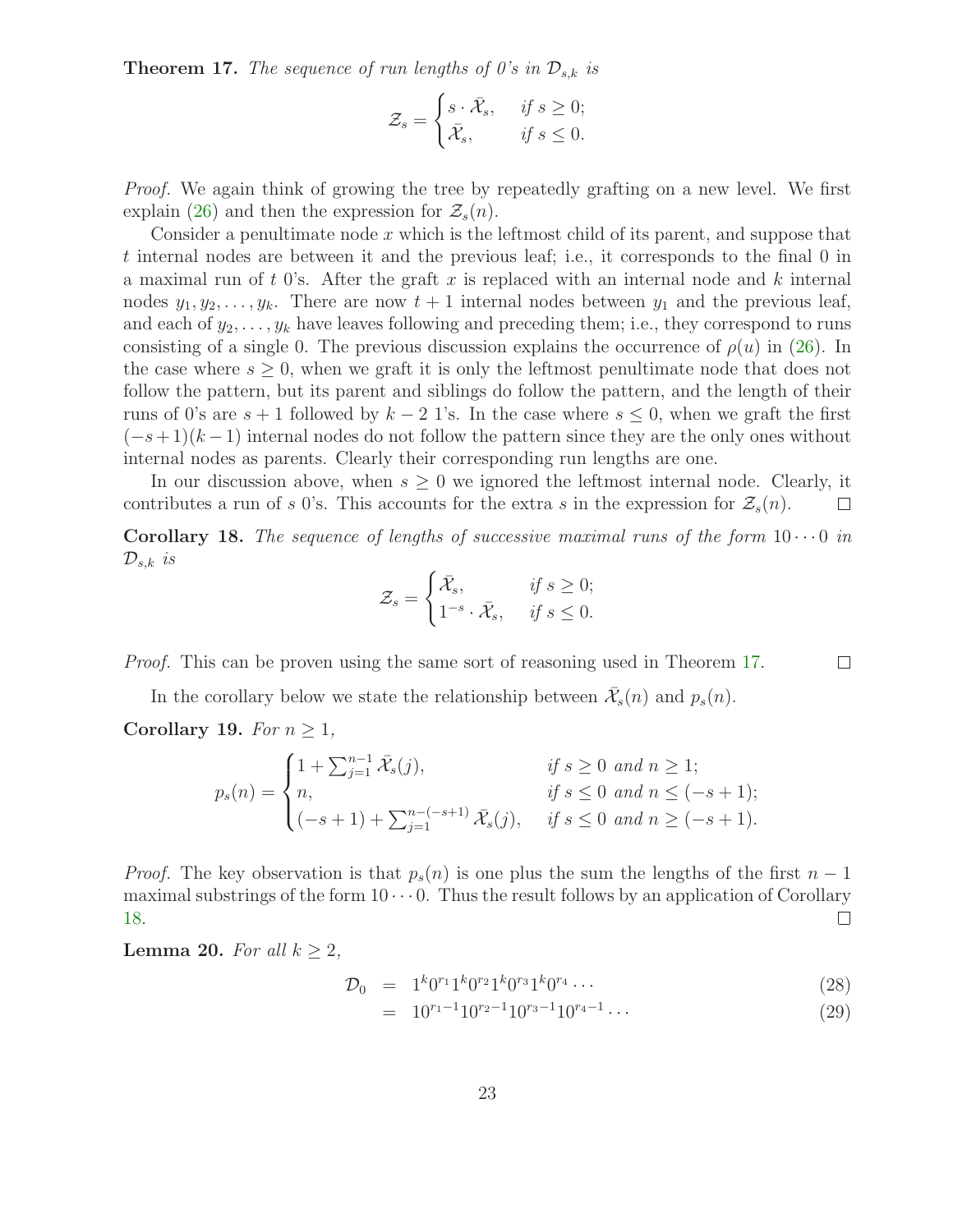Proof. Equation [\(29\)](#page-22-1) is true by the observation made in the proof of Lemma [16.](#page-21-0) Since  $|R_n| = k^n - 1$ , we have  $r_{k^n + i} = r_i$  for  $1 \le i \le k^{n+1} - k^n - 1$  and  $r_{k^n} = n + 1$ . We will show that

$$
E_n = 1^k 0^{r_1} 1^k 0^{r_2} \cdots 1^k 0^{r_{k^{n-1}}},\tag{30}
$$

which will finish the proof of [\(28\)](#page-22-1) since  $\mathcal{D}_0 = E_\infty$  by Lemma [5.](#page-10-2) Since we know for  $n = 0$ that  $E_1 = E_0^k 0$ , we can proceed by induction and find

$$
E_{n+1} = (E_n)^k 0
$$
  
=  $1^k 0^{r_1} 1^k 0^{r_2} \cdots 1^k 0^{r_{k^{n-1}}} 1^k 0^{r_1} 1^k 0^{r_2} \cdots 1^k 0^{r_{k^{n-1}}} 0$   
=  $1^k 0^{r_1} 1^k 0^{r_2} \cdots 1^k 0^{r_{k^{n-1}}} 1^k 0^{r_{k^{n-1}+1}} 1^k 0^{r_{k^{n-1}+2}} \cdots 1^k 0^{r_{k^{n-1}}} 1^k 0^{r_{k^{n-1}}}$   
=  $1^k 0^{r_1} 1^k 0^{r_2} \cdots 1^k 0^{r_{k^{n-1}}} 1^k 0^{r_{k^{n-1}+1}} 1^k 0^{r_{k^{n-1}+2}} \cdots 1^k 0^{r_{k^{n-1}}} 1^k 0^{n+1}$ .

We can extend some of the previous results about  $\mathcal{D}_0$  to  $\mathcal{D}_s$ . For proposition P the notation  $\llbracket P \rrbracket$  means 1 if P is true and 0 if P is false.

**Lemma 21.** Let  $s_j = r_j + s[j]$  is a power of  $k$ ]. Then for any  $s \geq 0$ ,

<span id="page-23-0"></span>
$$
\mathcal{D}_s = 10^{s_1 - 1} 10^{s_2 - 1} 10^{s_3 - 1} 10^{s_4 - 1} \cdots \tag{31}
$$

 $\Box$ 

Proof. Equation [\(31\)](#page-23-0) comes from the second equality [\(29\)](#page-22-1) in Lemma [20,](#page-22-1) and the fact that a new super-node will be added after we have seen a complete left subtree, which will have  $k^i$  leaf nodes, for some integer i. Therefore, we need to add s 0's after every  $k^i$ -th leaf node, for each integer  $i$ . This gives us

$$
\mathcal{D}_s = 10^s 0^{r_1 - 1} 10^{r_2 - 1} \cdots 10^s 0^{r_k - 1} 1 \cdots 10^s 0^{r_{k^2} - 1} \cdots
$$
  
\n
$$
= 10^{s + r_1 - 1} 10^{r_2 - 1} \cdots 10^{s + r_k - 1} 1 \cdots 10^{s + r_{k^2} - 1} \cdots
$$
  
\n
$$
= 10^{s_1 - 1} 10^{s_2 - 1} 10^{s_3 - 1} 10^{s_4 - 1} 10^{s_5 - 1} 10^{s_6 - 1} 10^{s_7 - 1} 10^{s_8 - 1} 10^{s_9 - 1} \cdots
$$

### 6.3 An exact expression for  $p_s(n)$  for  $s \geq 0$ .

Since the  $p_{s,k}(n)$  numbers give the positions of the 1's in  $\mathcal{D}_s$  the following corollary is true. The  $s = 1$  case of this corollary is implicit in Proposition 4.1 of [\[13\]](#page-34-5). They use the notation  $\#\mathcal{S}(N)$  for the number of occurrences of N in the infinite sequence  $a(1), a(2), \ldots$  Clearly,  $\#\mathcal{S}(N) = p_1(n+1) - p_1(n).$ 

<span id="page-23-1"></span>Corollary 22. For all  $n \geq 1$  and  $s \geq 0$ ,

$$
p_s(n+1) - p_s(n) = r_n + s[n \text{ is a power of } k].
$$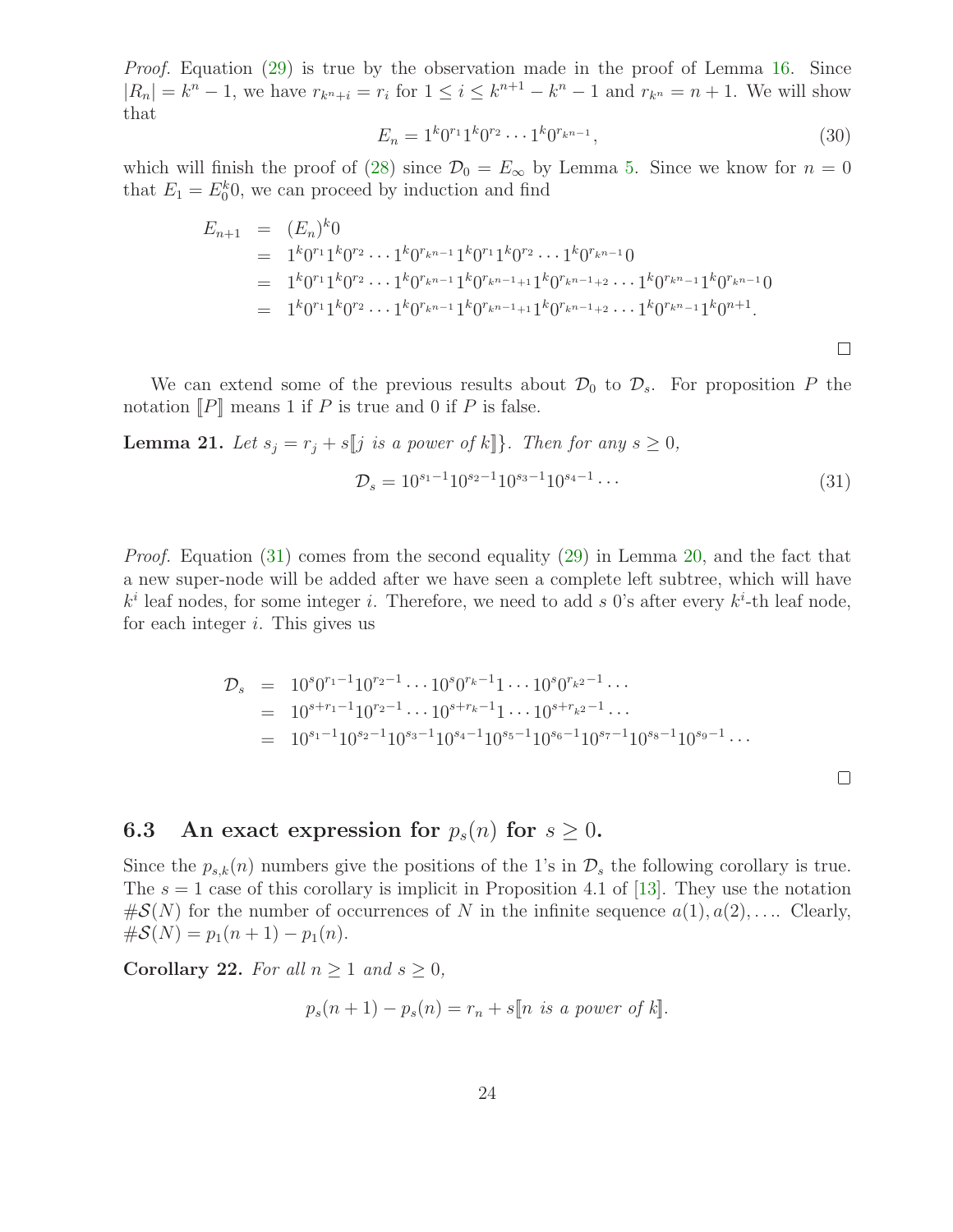<span id="page-24-2"></span>Let  $\epsilon_k(q)$  denote the largest power of k that divides q (see [\[11\]](#page-34-12), pg. 114). In [11] it is shown for k prime that

$$
\epsilon_k(n!) \ = \ \sum_{j\geq 1} \left\lfloor \frac{n}{k^j} \right\rfloor, \tag{32}
$$

but it is easy to see that the expression is correct for any positive integer k. Let  $\nu_k(n)$  denote the sum of the base  $k$  digits of  $n$ . The following result is due to Legendre [\[11,](#page-34-12) [16\]](#page-34-13). A different proof also appears in Boros and Moll [\[4\]](#page-34-14), but the one below is particularly nice.

<span id="page-24-1"></span>**Lemma 23.** Let  $n = (b_0b_1 \cdots b_m)_k$ , so that  $\nu_k(n) = \sum_{i=0}^m b_i$ . Then,

$$
\sum_{j\geq 0} \left\lfloor \frac{n}{k^j} \right\rfloor = \frac{k n - \nu_k(n)}{k - 1}.
$$
\n(33)

 $\Box$ 

*Proof.* Multiply the left-hand side of the equation by  $k - 1$  and simplify:

$$
(k-1)\sum_{j\geq 0} \left\lfloor \frac{n}{k^j} \right\rfloor = (k-1)\sum_{j=0}^m (b_0b_1\cdots b_j)_k
$$
  
=  $kn + \sum_{j=0}^{m-1} (b_0b_1\cdots b_j0)_k - \sum_{j=0}^{m-1} (b_0b_1\cdots b_j b_{j+1})_k - (b_0)_k$   
=  $kn - (b_0 + b_1 + \cdots + b_m)$   
=  $kn - \nu_k(n).$ 

<span id="page-24-0"></span>**Lemma 24.** For all  $n \geq 1$ ,

$$
\sum_{j=1}^{n} r_j = n + \epsilon_k(n!).
$$

<span id="page-24-3"></span>*Proof.* This follows by the same sort of reasoning used in [\[11\]](#page-34-12) in the case  $k = 2$ .  $\Box$ **Theorem 25.** For all  $n \ge 1$  and  $s \ge 0$ ,

$$
p_s(n) = s[\log_k n] + n + \epsilon_k((n-1)!)
$$
  
=  $s[\log_k n] + 1 + \sum_{j\geq 0} \left\lfloor \frac{n-1}{k^j} \right\rfloor$   
=  $s[\log_k n] + \frac{kn - \nu_k(n-1) - 1}{k - 1}.$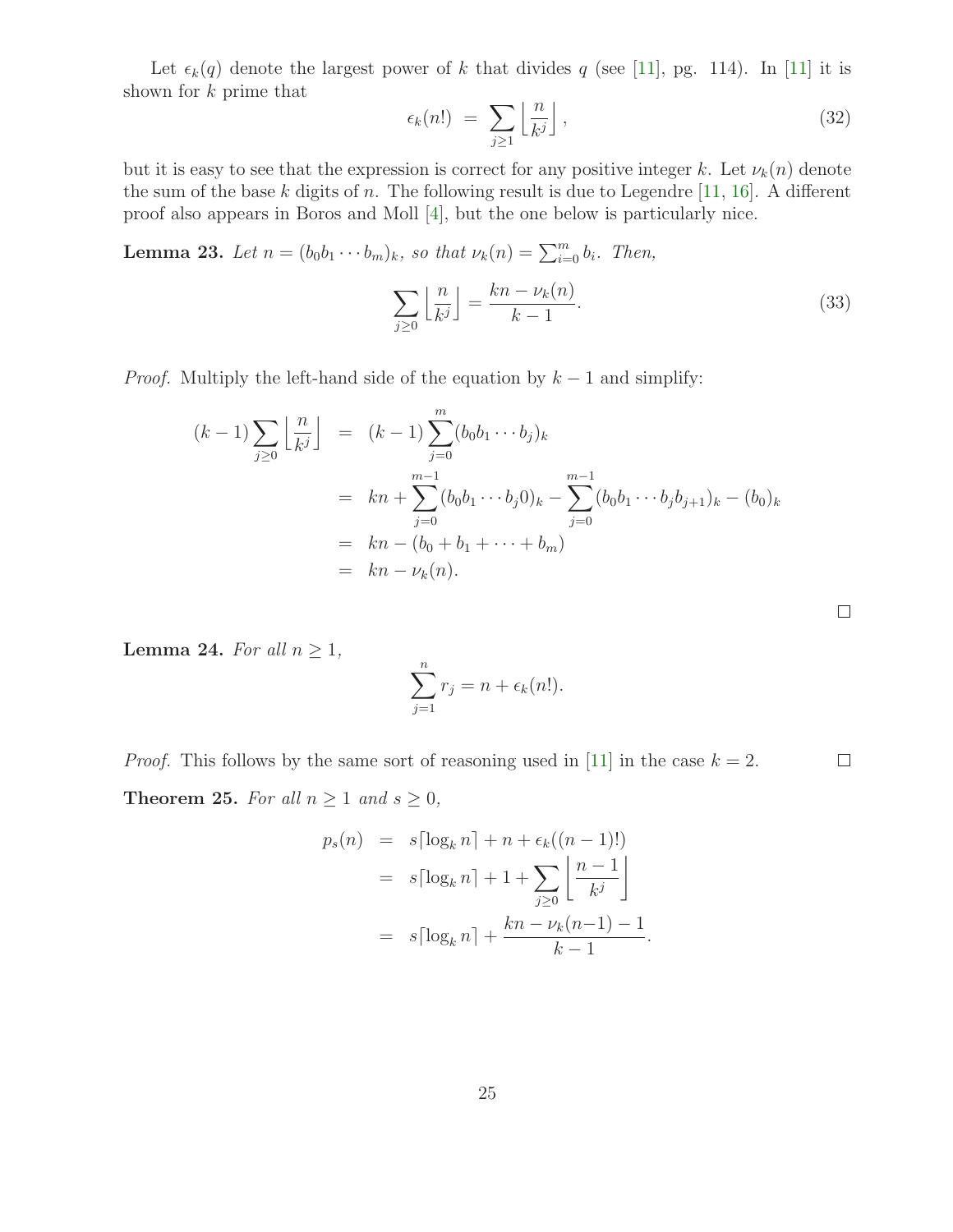*Proof.* By summing the equation in Corollary [22](#page-23-1) and applying Lemma [24](#page-24-0) we obtain

$$
p_s(n+1) = 1 + \sum_{j=0}^{n} r_j + s \sum_{j=0}^{n} [n \text{ is a power of } k]
$$
  
= 1 + n +  $\epsilon_k(n!) + s(1 + \lfloor \log_k(n) \rfloor)$ .

Observing that  $1 + \lfloor \log_k(n) \rfloor = \lceil \log_k(n+1) \rceil$  and substituting  $n-1$  for n gives us the first equation of the theorem. The other equations follow from Lemma [23](#page-24-1) and [\(32\)](#page-24-2).  $\Box$ 

For  $s = 1$ , this result is closely related to Proposition 4.1 of [\[13\]](#page-34-5). In Proposition 4.1, Higham and Tanny consider the quantity max $\{m : a(m) = n\}$ , call it  $M(n)$ . Clearly,  $p_1(n) = 1 + M(n-1).$ 

### 6.4 An exact expression for  $p_s(n)$  for  $s \leq 0$ .

It is also possible to derive an exact expression for  $p_s(n)$  for  $s < 0$ , but it is less elegant than the expression given in Theorem [25.](#page-24-3) However, is does rely on a nice decomposition of the sequence  $p_s(n)$ . Decompose the k-ruler function as  $P_1P_2P_3\cdots$  where  $|P_i|=k^{i-1}$ . For example, with  $k = 2$ ,

$$
\underbrace{1}_{P_1} \underbrace{21}_{P_2} \underbrace{3121}_{P_3} \underbrace{41213121}_{P_4} \underbrace{5121312141213121}_{P_5} \cdots
$$

**Lemma 26.** For all  $s \leq 0$ ,

$$
\bar{\mathcal{X}}_s = 1^{-s+1} P_1^{-s+1} P_2^{-s+1} P_3^{-s+1} \cdots \tag{34}
$$

*Proof.* Note in [\(26\)](#page-21-2) that only difference between the  $s = 0$  cases and the  $s < 0$  cases is the number of blocks of  $1^{k-1}$  that are prepended to the string before  $\rho$  is applied. Since the  $s = 0$  case gives the k-ruler function and each successive generation is k times as large as the previous, we get the type of interleaving stated in the lemma.  $\Box$ 

<span id="page-25-0"></span>**Theorem 27.** Let  $m = \lceil \log_k(1 + n/(-s + 1)) \rceil$  and  $n' = (n - s) \mod k^{m-1}$ . Then, for  $n \ge 1$ and  $s < 0$ , we have

$$
p_s(n + (-s+1)) = sm + [m] \left\lfloor \frac{n-s}{k^{m-1}} \right\rfloor + \frac{kn' + \nu_k(n')}{k-1}.
$$
 (35)

*Proof.* We omit the details, but outline some of the basic ideas. We will show that  $p_s(n +$  $(-s+1)) = (-s+1) + A + B + C$ , where the values of A, B, and C are given below.

$$
A = (-s+1)([m]-m), \qquad B = [m] \left( \left\lfloor \frac{n-s}{k^{m-1}} \right\rfloor - (-s+1) \right),
$$
  
and 
$$
C = m + \frac{k n' - \nu_k(n')}{k-1}.
$$

First note that m is such that n (as an index) lies somewhere in  $R_m^{-s+1}$ . Then A accounts for the sum of all the integers in  $R_0^{-s+1}R_1^{-s+1}\cdots R_{m-1}^{-s+1}$ . Within  $R_m^{-s+1}$ , the index n lies within the  $\lfloor \frac{n-s}{k^{m-1}} \rfloor$ -th  $R_m$ . Finally, within that  $R_m$  the additional sum to get to the index n is given by  $C$ .  $\Box$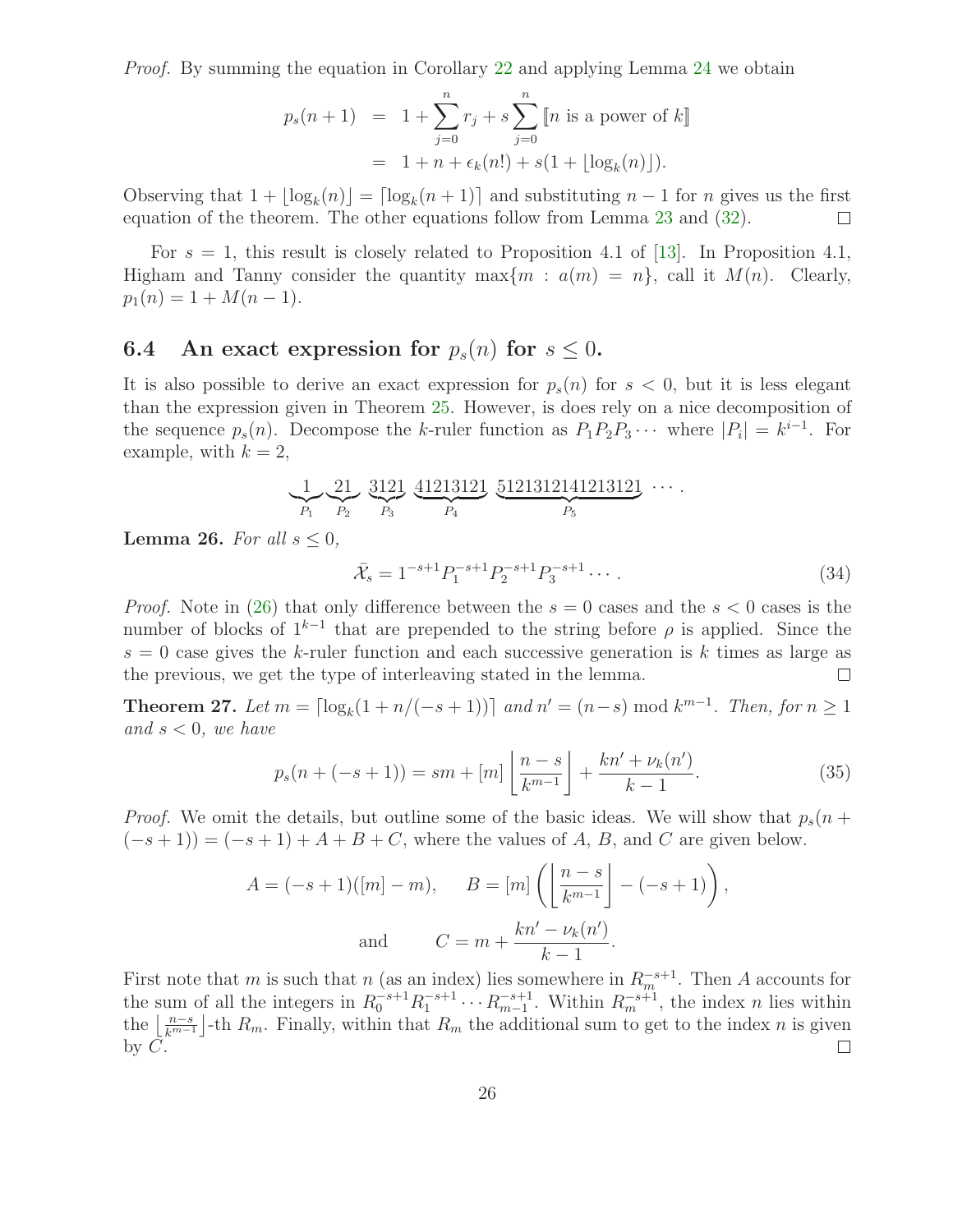The table below shows some of the quantities discussed in the proof above for the case where  $s = -2$  and  $k = 2$ .

|  | $ R_1 \t R_1^2 \t R_1^3 \t R_2^3 \t R_2^2 \t R_2^3$ |  |  |  |  |  |  |
|--|-----------------------------------------------------|--|--|--|--|--|--|
|  | $ A $ 0 0 0 3 3 3 3 3 3 12 12 12 12 1               |  |  |  |  |  |  |
|  |                                                     |  |  |  |  |  |  |
|  |                                                     |  |  |  |  |  |  |

<span id="page-26-0"></span>**Theorem 28.** Asymptotically, given constants  $k > 2$  and integer s, for increasing n,

$$
p_s(n) \sim \frac{k}{k-1}n
$$
 and  $a_s(n) \sim \frac{k-1}{k}n$ .

*Proof.* We first consider the case where  $s \geq 0$ . Since d is the sum of base k digits of n, we have  $d = O(\log_k n)$ . Thus by Theorem [25,](#page-24-3)

$$
p_s(n) = s\lceil \log_k n \rceil + \frac{kn - d - 1}{k - 1} = \frac{kn}{k - 1} + O(\log n) \sim \frac{kn}{k - 1}.
$$

Let  $n = km/(k-1)$ . Since  $a_s$  is a well-behaved function and  $a_s(p_s(m)) = m$ , we have  $a_s(km/(k-1)) \sim m$ . In other words  $a_s(n) \sim (k-1)n/k$ .

For the case where  $s < 0$  we use [\(35\)](#page-25-0). The three terms there for large n are  $O(\log n)$  +  $(n + O(1))k/(k-1) + O(1)$ . Thus,  $p_s(n) \sim nk/(k-1)$ , and as before we can conclude also that  $a_s(n) \sim (k-1)n/k$ .  $\Box$ 

#### 6.5 Generating Functions

In this subsection we determine the generating function of  $\bar{\mathcal{X}}_s$ , which we denote  $\bar{\mathcal{X}}_s(z)$ , and use it to determine the ordinary generating function of the  $p_s$  sequence.

Consider again [\(26\)](#page-21-2). Observe that subtracting 1 from each element of  $(s+1) \cdot 1^{k-2} \cdot \rho(u)$ results in an s in position 1, the sequence u in positions  $k, 2k, 3k, \ldots$ , and 0's elsewhere. Thus, for  $s \geq 0$  we get that  $\bar{\mathcal{X}}_s(z)$  satisfies the equation

$$
\bar{\mathcal{X}}_s(z) = sz + \frac{z}{1-z} + \bar{\mathcal{X}}_s(z^k),
$$

which can be iterated to obtain

<span id="page-26-1"></span>
$$
\bar{\mathcal{X}}_s(z) = \sum_{m \ge 0} \left( s z^{k^m} + \frac{z^{k^m}}{1 - z^{k^m}} \right). \tag{36}
$$

For  $s \leq 0$ , similar reasoning reveals that, with  $r' = (-s)(k-1)$ ,

$$
\bar{\mathcal{X}}_s(z) = \frac{z}{1-z} + z^{r'} \bar{\mathcal{X}}_s(z^k),
$$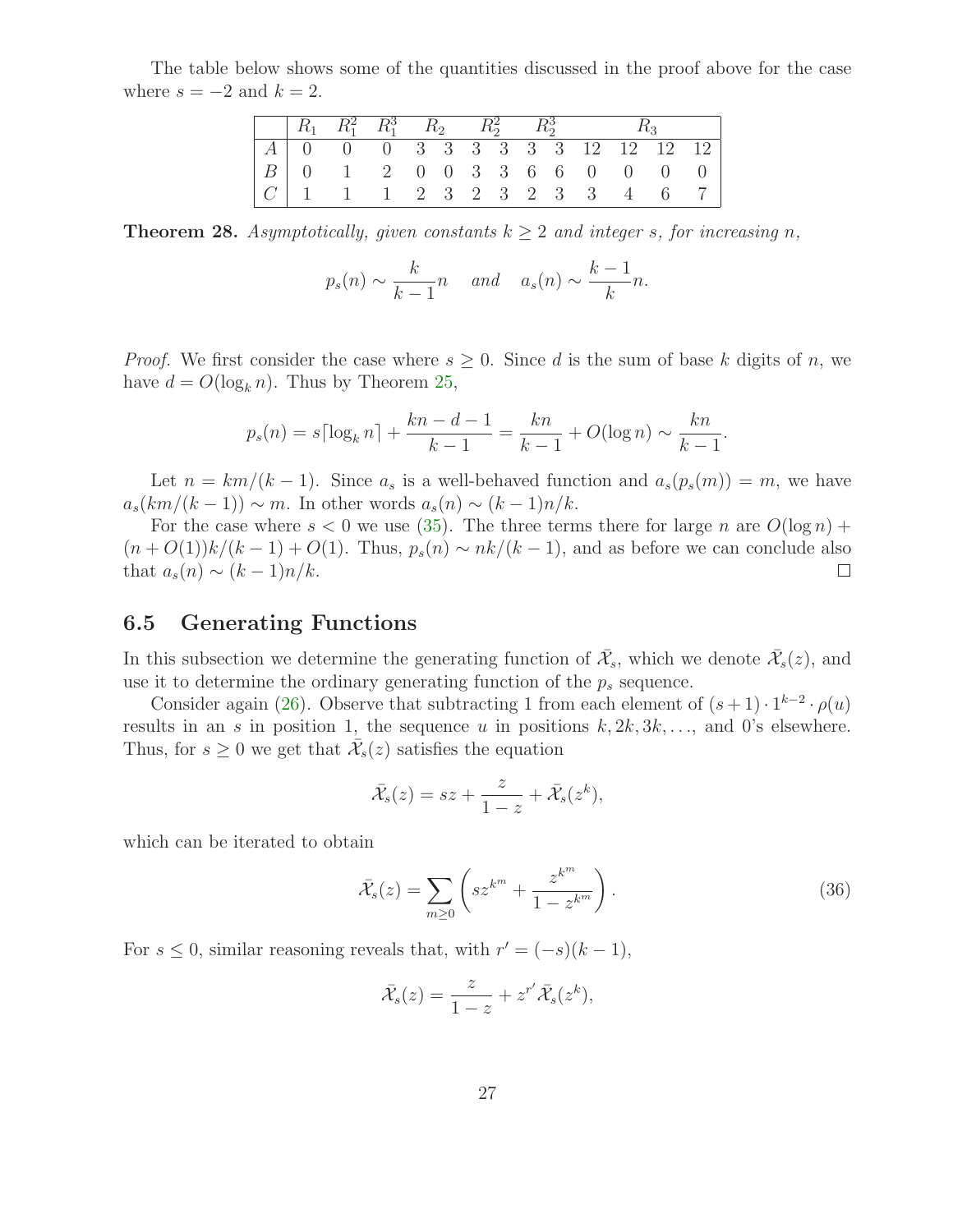which can be iterated to obtain

<span id="page-27-0"></span>
$$
\bar{\mathcal{X}}_s(z) = \sum_{m \ge 0} \frac{z^{r'(1+k+\dots+k^{m-1})+k^m}}{1-z^{k^m}}
$$
\n
$$
= \sum_{m \ge 0} \frac{z^{(-s+1)k^m+s}}{1-z^{k^m}}.
$$
\n(37)

Note that the two generating functions [\(36\)](#page-26-1) and [\(37\)](#page-27-0) coincide when  $s = 0$ .

**Theorem 29.** For all  $s \geq 0$  and  $k \geq 2$ ,

<span id="page-27-1"></span>
$$
\sum_{n\geq 0} p_s(n) z^n = \frac{z}{1-z} \left( 1 + \sum_{m\geq 0} z^{k^m} \left( s + \frac{1}{1-z^{k^m}} \right) \right).
$$

For all  $s \leq 0$  and  $k \geq 2$ ,

$$
\sum_{n\geq 0} p_s(n) z^n = \frac{z}{1-z} \left( \frac{1}{1-z} + \sum_{m\geq 1} \frac{z^{(-s+1)k^m}}{1-z^{k^m}} \right). \tag{38}
$$

*Proof.* Assume first that  $s \geq 0$ . From Corollary [19](#page-22-2) we obtain the first equality below.

$$
\sum_{n\geq 0} p_s(n) z^n = \frac{z}{1-z} + \frac{z}{1-z} \bar{\mathcal{X}}(z)
$$
  
= 
$$
\frac{z}{1-z} \left( 1 + \sum_{m\geq 0} \left( s z^{k^m} + \frac{z^{k^m}}{1-z^{k^m}} \right) \right).
$$

Now assume that  $s \leq 0$ . From Corollary [19](#page-22-2) we obtain the first equality below. The second follows by simplifying the first two terms and using [\(37\)](#page-27-0).

$$
\sum_{n\geq 0} p_s(n) z^n = (z + 2z^2 + \dots + (-s+1)z^{-s+1}) + \frac{(-s+1)z^{-s+2}}{1-z} + \frac{z^{-s+1}}{1-z} \overline{\mathcal{X}}(z)
$$
  
= 
$$
\frac{z(1-z^{-s+1})}{(1-z)^2} + \frac{z^{-s+1}}{1-z} \sum_{m\geq 0} \frac{z^{(-s+1)k^m+s}}{1-z^{k^m}}
$$
  
= 
$$
\frac{z}{1-z} \left( \frac{1-z^{-s+1}}{1-z} + \sum_{m\geq 0} \frac{z^{(-s+1)k^m}}{1-z^{k^m}} \right),
$$

which is equal to the sum in the statement of the theorem (note that sum is over  $m \ge 1$ ).  $\Box$ 

# 6.6 Some comments on the difference  $p(n + 1) - p(n)$

The sequence  $p(n + 1) - p(n)$  for  $s = -1$  and  $k = 2$  is

$$
1, 1, 1, 2, 1, 2, 1, 3, 1, 2, 1, 3, 1, 2, 1, 4, 1, 2, 1, 3, \dots
$$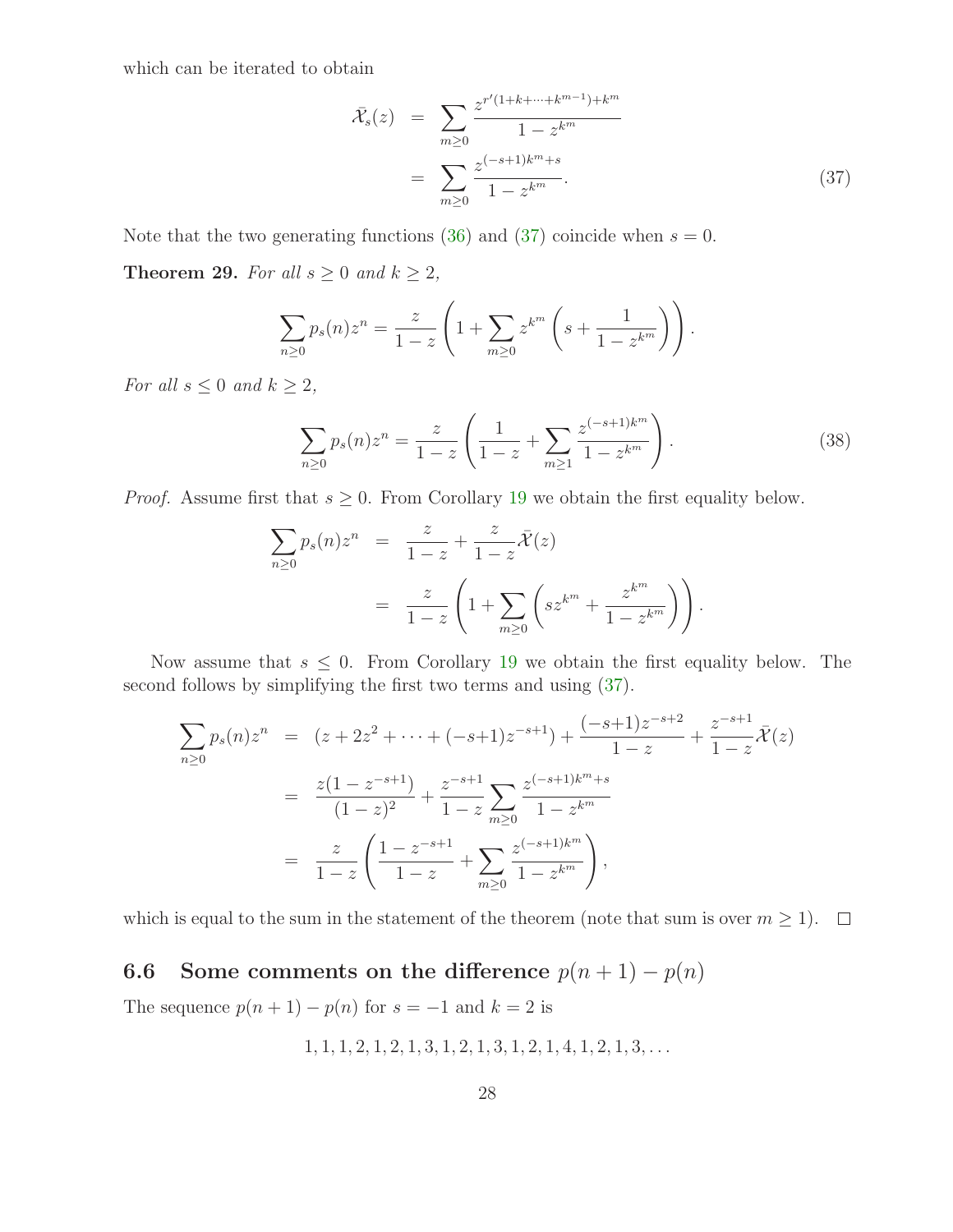and is describing in the OEIS entry [A091090](http://www.research.att.com/cgi-bin/access.cgi/as/~njas/sequences/eisA.cgi?Anum=A091090) as "in binary representation: number of editing steps (delete, insert, or substitute) to transform n into  $n + 1$ ". It is characterized by the recurrence relation  $a(2n) = 1, a(2n + 1) = a(n) + 1$  with  $a(0) = a(1) = 1$ . I.e., if a number is even then it can be transformed into its successor by changing the final 0 to a 1; but if it is odd, then the final bit changes from 1 to 0, and the remaining bits need to change to their successor. The initial condition is very important, since it is only the change from 1 to 2 where the "insert" operation is used; i.e., in taking  $(1)_2$  to  $(10)_2$ . The delete operation need never be used. The ordinary generating function thus satisfies the recurrence relation

$$
A(z) = \frac{z}{1-z} + zA(z^2),
$$

Iterating, we obtain

$$
A(z) = \sum_{m\geq 0} \frac{z^{1+2+\dots+2^m}}{1-z^{2^m}} = \sum_{m\geq 0} \frac{z^{2^{m+1}-1}}{1-z^{2^m}}.
$$

This later expression is attributed to Vladeta Jovovic (2004) in OEIS [A091090.](http://www.research.att.com/cgi-bin/access.cgi/as/~njas/sequences/eisA.cgi?Anum=A091090) The sequence itself was submitted by Reinhard Zumkeller in 2003. A comparison of  $A(z)$  with [\(38\)](#page-27-1) reveals that  $A(z)$  is indeed (a shifted version of) the generating function of  $p(n+1) - p(n)$ , or that is exactly  $\mathcal{X}_{-1}(z)$  (see [\(37\)](#page-27-0)).

We can generalize this example as follows to larger values of k, but again with  $s = -1$ . In k-ary representation, transform n into  $n + 1$  where the allowed editing steps are substitute, delete, and change  $(k-1)_k$  to  $(10)_k$ . The recurrence relation becomes  $a(kn) = a(kn+1)$ 1) =  $\cdots$  =  $a(kn + k - 2)$  = 1 and  $a(kn + k - 1) = a(n) + 1$ , with initial conditions  $a(0) = a(1) = \cdots = a(k-1) = 1.$ 

We do not know how to generalize to other values of s the "edit" interpretation; however, the recurrence relation can be generalized for  $\mathcal{X}(n)$  as follows.

 $\overline{\mathcal{X}}(n) =$  $\sqrt{ }$  $\int$  $\overline{\mathcal{L}}$ 1, if  $1 \le n \le (-s+1)(k-1);$ 1, if  $n - (-s + 1)(k - 1) - 1 \not\equiv 0 \pmod{k}$ ;  $1 + \overline{\mathcal{X}}(1 + (n - (-s + 1)(k - 1) - 1)/k)$ , otherwise.

<span id="page-28-0"></span>The proof follows from the definition of  $\bar{\mathcal{X}}(n)$  in [\(26\)](#page-21-2).

### 7 Cloitre/Sloane Self-referential Sequence

In this section we consider the recurrence relation

<span id="page-28-1"></span>
$$
b_k(n) = \begin{cases} k+1, & \text{if } n = 1; \\ 1 + b_k(n-1), & \text{if } n \in \{b_k(1), \dots, b_k(n-1)\}; \\ k+1 + b_k(n-1), & \text{if } n \notin \{b_k(1), \dots, b_k(n-1)\}. \end{cases} \tag{39}
$$

Note that [\(4\)](#page-3-0) is obtained when  $k = 2$ .

Let  $\mathcal{C}_k$  be the tree  $\mathcal{F}_{0,k}$  after the bottom level is removed, but the remaining labels are left intact (the leftmost leaf is also made into an ordinary node). We identify nodes with their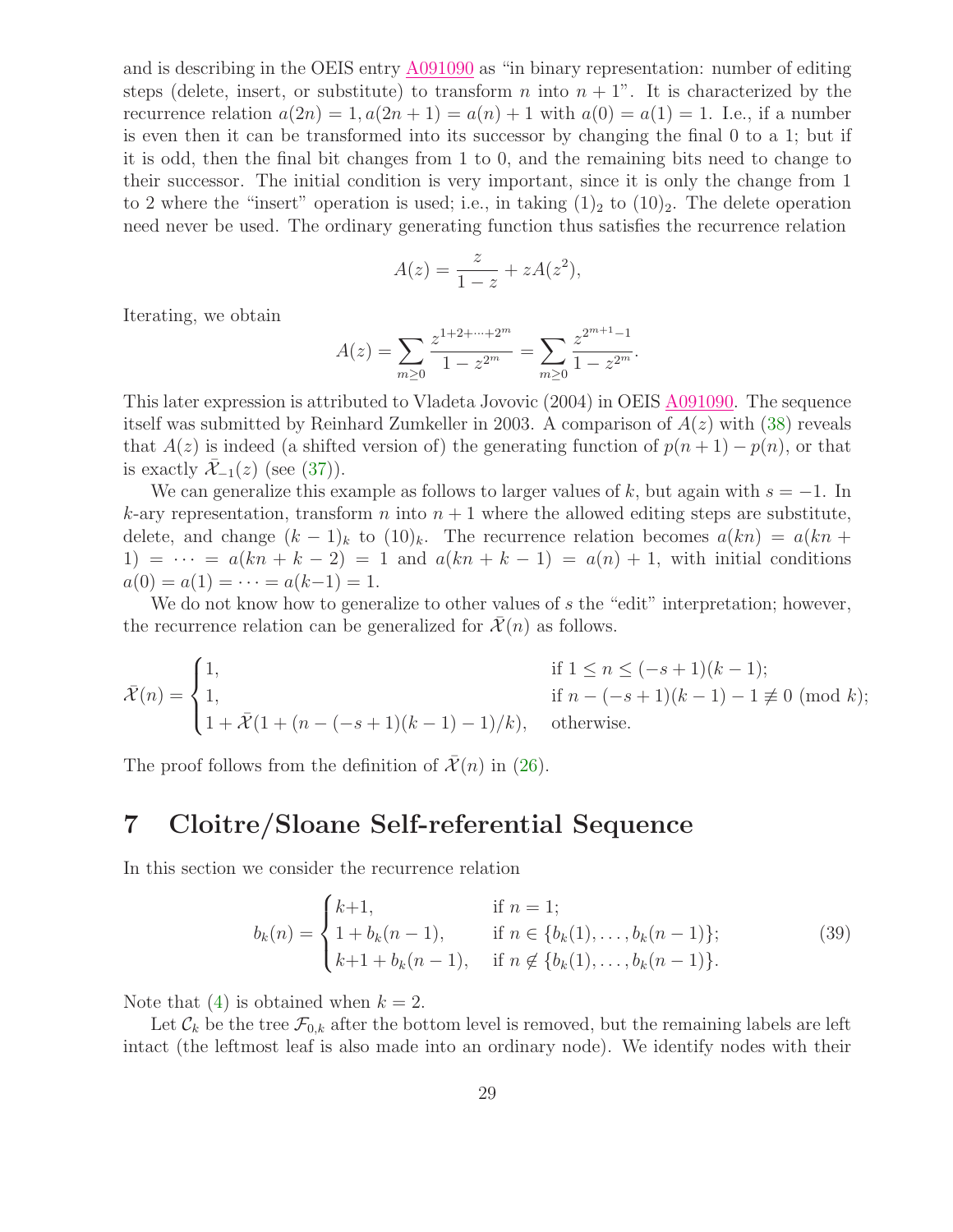labels. Figure [11](#page-30-0) shows  $C_3$  (compare with  $\mathcal{F}_{0,3}$  in Figure [3\)](#page-4-0). Let  $\phi_k = \phi_k(1), \phi_k(2), \phi_k(3), \ldots$ be the sequence of labels of nodes of  $\mathcal{C}_k$  when read off in preorder. Thus  $\phi_3$  is the sequence that starts

 $4, 8, 12, 13, 17, 21, 25, 26, 30, 34, 38, 39, 40, 44, 48, 52, 53, 57, 61, \ldots$ 

Observe that  $\phi_3$  appears to be the same as  $b_3$ ; we prove this below for general k. It is interesting to note that the sequences  $p_{0,k}(n)$  and  $\phi_k(n)$  partition the positive integers, since each positive integer occurs uniquely as the label of a node in  $\mathcal{F}_{0,k}$ .

#### <span id="page-29-0"></span>Lemma 30.

 $\phi_k(n) =$  $\sqrt{ }$  $\int$  $\overline{\mathcal{L}}$  $k+1,$  if  $k = 1;$  $1 + \phi_k(n-1)$ , if  $\phi_k(n)$  is a leftmost child in  $\mathcal{C}_k$ ;  $k+1 + \phi_k(n-1)$ , if  $\phi_k(n)$  is not a leftmost child in  $\mathcal{C}_k$ .

*Proof.* Clearly  $\phi_k(1) = k + 1$ .

Consider the node x labeled  $\phi_k(n)$  in  $\mathcal{C}_k$ . We consider two cases depending on whether x is the leftmost child of its parent, or not.

Since the tree is labeled in preorder, the predecessor of a leftmost child is its parent in  $\mathcal{F}_{0,k}$ , namely  $\phi_k(n-1)$ . Thus  $\phi_k(n) = 1 + \phi_k(n-1)$ .

The predecessor of a non-leftmost child in  $\mathcal{F}_{0,k}$  is a leaf (this is a general property of trees labeled in preorder). The predecessor of a non-leftmost child in  $\mathcal{C}_k$  is thus also a leaf. Hence if x is a non-leftmost child of its parent, then in  $\mathcal{F}_{0,k}$  the k predecessors of  $\phi_k(n)$  are the (bottom level) leaves  $\phi_k(n) - k, \ldots, \phi_k(n) - 2, \phi_k(n) - 1$ , from left to right. The predecessor of (the leftmost-child)  $\phi_k(n) - k$  is the node  $\phi_k(n) - k - 1$ , which is a leaf in  $\mathcal{C}_k$ . In  $\mathcal{C}_k$  the nodes  $\phi_k(n)-1, \phi_k(n)-2,\ldots, \phi_k(n)-k$  have been removed from  $\mathcal{F}_{0,k}$ , and  $k+1 + \phi_k(n-1)$ is a leaf; thus  $\phi_k(n) = k + 1 + \phi_k(n - 1)$ .  $\Box$ 

We now show that  $(\phi_k(n) - n)/k$  satisfies a meta-Fibonacci recurrence relation.

### **Theorem 31.** For all  $n \ge 1$ ,  $b_k(n) = \phi_k(n) = n + ka_{0,k}(n)$ .

*Proof.* Define the infinite tree  $S_k$  obtained by taking  $\mathcal{F}_{0,k}$  and labeling node n with  $\phi_k(n)$ . Another way of obtaining  $S_k$  is by shifting all the labels in the nodes in  $\mathcal{C}_k$  one position earlier in preorder, maintaining the requirement that the super-nodes receive no labels. That is, the empty leaf gets the label  $k + 1 = \phi(1)$ , and in general  $\phi_k(n)$  in  $\mathcal{C}_k$  becomes  $\phi_k(n + 1)$ in  $S_k$ . The tree  $S_3$  is shown in Figure [12.](#page-30-1) Observe that a node is not a leftmost child in  $\mathcal{C}_k$  if and only if that node is a leaf in  $\mathcal{S}_k$ . This is true because the preorder predecessor of a leftmost child is its parent, and the preorder predecessor of a non-leftmost child  $x$  is the rightmost leaf in the subtree rooted at the left sibling of  $x$ .

Now consider node n in  $\mathcal{F}_{0,k}$ . In  $\mathcal{S}_k$  the corresponding node is  $\phi_k(n)$ . By definition, the value *n* occurs in  $\phi_k$  exactly when  $\phi_k(n)$  is not a leaf in  $\mathcal{S}_k$ .

Combining our two observations: A node  $\phi_k(n)$  is not a leftmost child in  $\mathcal{C}_k$  if and only if *n* does not occur in  $\phi_k$ .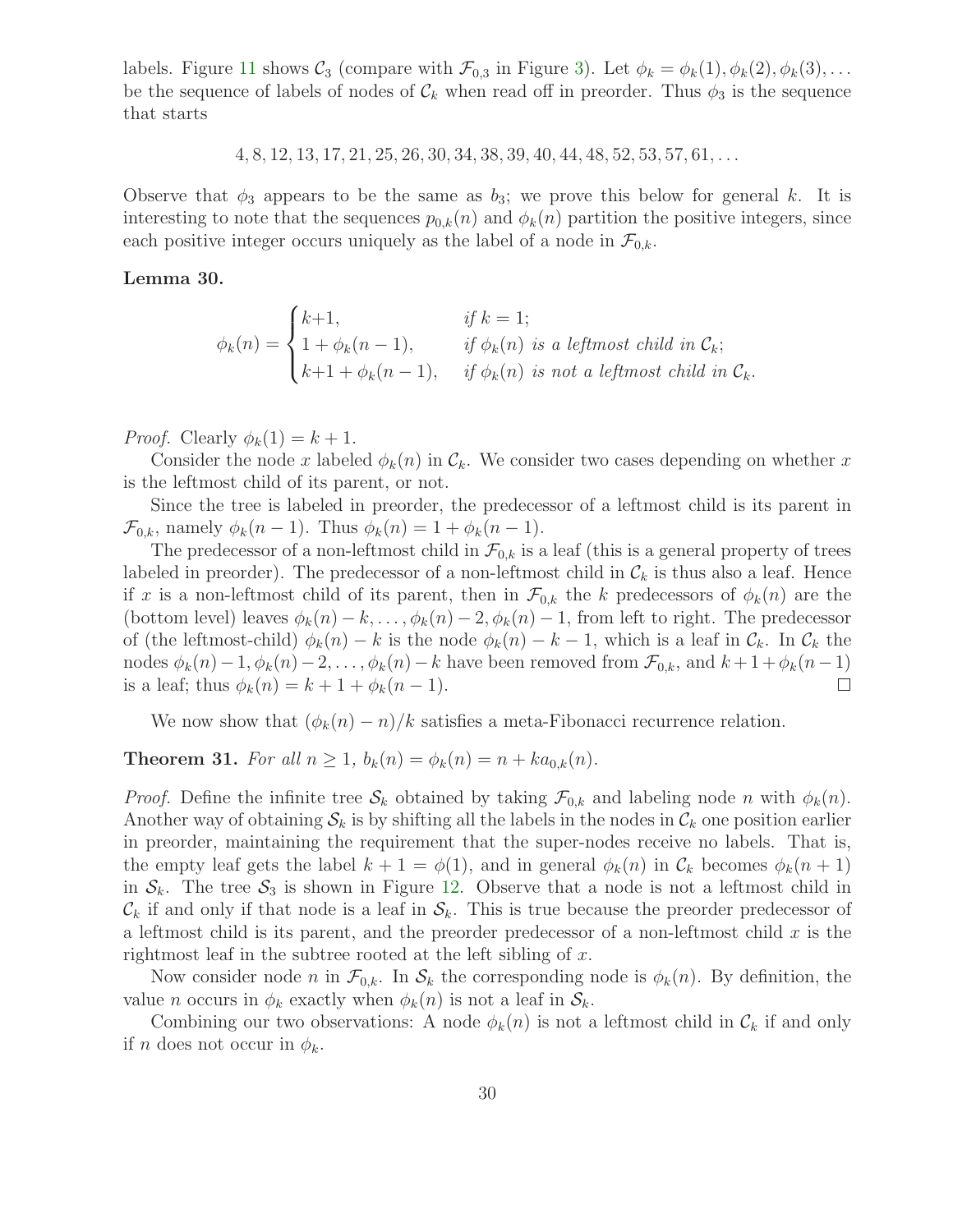

<span id="page-30-0"></span>Figure 11: The tree  $C_3$ .



<span id="page-30-1"></span>Figure 12: The tree  $S_3$ .

It follows, by Lemma [30,](#page-29-0) that

$$
\phi_k(n) = \begin{cases} k+1, & \text{if } n = 1; \\ 1 + \phi_k(n-1), & \text{if } n \in \{\phi_k(1), \dots, \phi_k(n-1)\}; \\ k+1 + \phi_k(n-1), & \text{if } n \notin \{\phi_k(1), \dots, \phi_k(n-1)\}. \end{cases} \tag{40}
$$

 $\Box$ 

Since it satisfies the same recurrence relation,  $\phi_k(n)$  is the same as the self-referential sequence  $b_k(n)$  defined in [\(39\)](#page-28-1).

We know that  $d_{0,k}(n) = a_{0,k}(n) - a_{0,k}(n-1)$  is 1 or 0 according to whether *n* is a leaf or not in  $\mathcal{F}_{0,k}$ . Similarly  $\phi_k(n) - \phi_k(n-1)$  is k or 1 according to whether n is a leaf or not in  $\mathcal{C}_k$ . Thus

$$
\phi_k(n) = \phi_k(n-1) + 1 + k(a_{0,k}(n) - a_{0,k}(n-1)).
$$

Iterating, we obtain  $\phi_k(n) = n + ka_{0,k}(n)$  as claimed.

31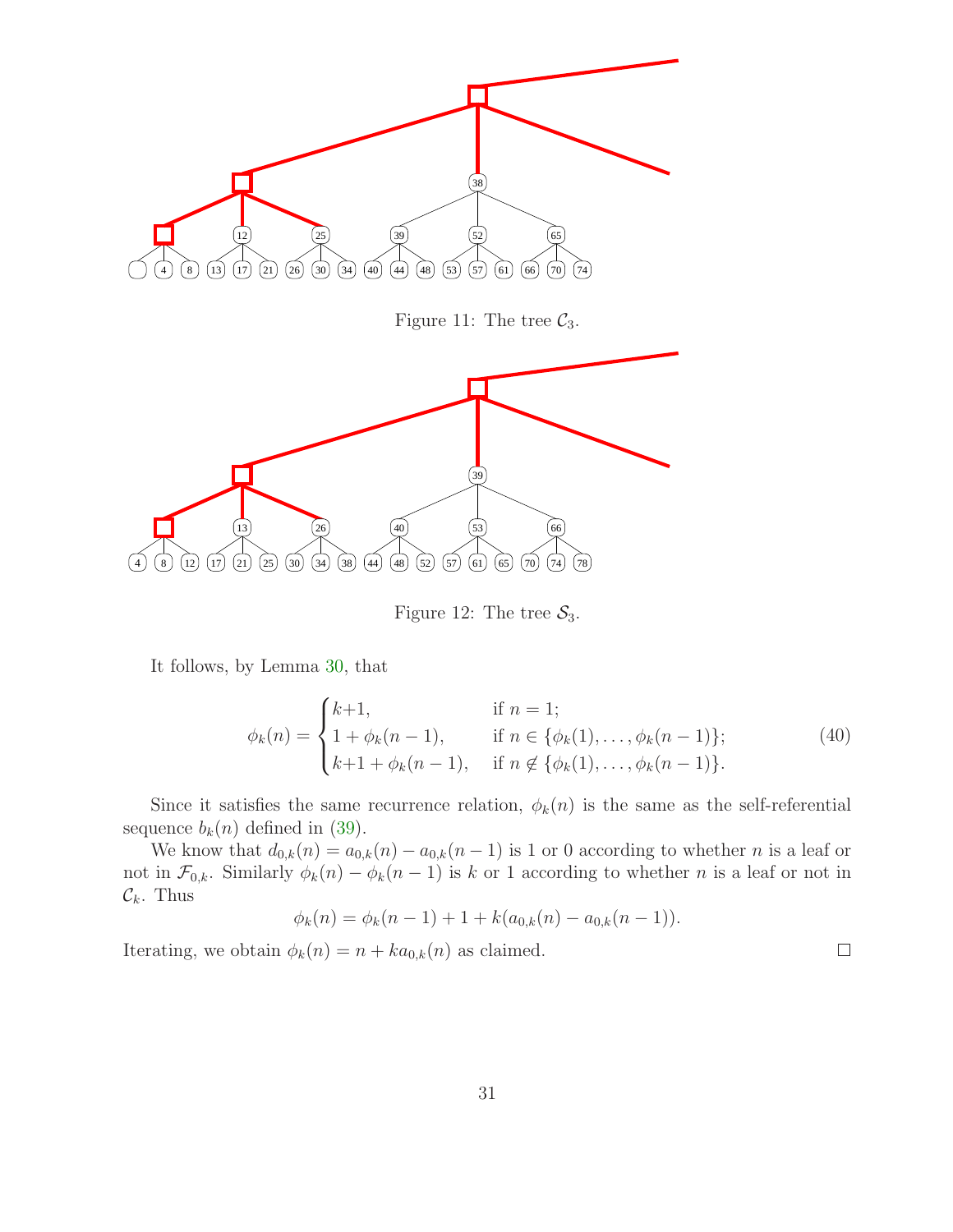### 8 More Recurrence Relations

In this section we develop recurrence relations for  $a_s(n)$  that are not nested. This shows that nesting is not crucial, but the resulting recurrence relations are not nearly as elegant.

**Corollary 32.** The numbers  $a_{0,k}(n)$  satisfy the following recurrence relation for  $0 \leq m < k^h$ ,

$$
a_{0,k}([h]+m) = k^{h-1} + a_{0,k}(m).
$$

*Proof.* Since  $\mathcal{D}_0 = E_h E_h \cdots = (E_{h-1})^k 0 (E_{h-1})^k 0 \cdots$  and  $|E_{h-1}| = [h]$ , the equality  $d([h] +$  $m$ ) =  $d(m)$  holds for  $1 \leq m \leq k^h - 1$ . The range for m comes from the fact that  $|(E_{h-1})^k|$  =  $[h] + (k-1)[h] = [h] + k<sup>h</sup> - 1$ . Since we defined  $d(0) = 0$  the range can be extended to include  $m = 0$ . The number of 1's in  $E_{h-1}$  is  $\#_1(E_{h-1}) = k^{h-1}$ . Thus

$$
a_{0,k}([h]+m) = \sum_{p=0}^{[h]} d(p) + \sum_{p=0}^{m} d([h]+p) = \#_1(E_{h-1}) + \sum_{p=0}^{m} d(p) = k^{h-1} + a_{0,k}(m). \tag{41}
$$

 $\Box$ 

<span id="page-31-0"></span>**Lemma 33.** For  $s \geq 0$  and  $k \geq 2$ ,

$$
a_{s,k}(n) = \begin{cases} a_{0,k}(n - sh), & \text{if } [h] + (s-1)h + 2 \le n \le [h+1] + (s-1)h; \\ k^{h-1}, & \text{if } [h] + (s-1)h - s + 2 \le n \le [h] + (s-1)h + 1. \end{cases}
$$

*Proof.* The labels on the nodes in subforest h in  $\mathcal{F}_{s,k}$  are exactly the values of n lying in the first range above. This is true because the number of ordinary nodes to the left of  $h$  can be found by adding the number of nodes in all of the subtrees. The first subtree is simply one node. The remaining subtrees are k-ary trees of height  $j = 1, 2, \ldots, h-1$ . These k-ary trees each have  $1 + k + \cdots + k^{j-1} = [j]$  nodes. By the construction of  $\mathcal{F}_{s,k}$ , we have  $k-1$  of each subtree of height  $j$  (except, as previously mentioned, the extra tree of height 1). Summing the number of nodes in all of the subtrees gives us

$$
1 + \sum_{j=1}^{h-1} (k-1)[j] = 1 + \sum_{j=1}^{h-1} (k^{j} - 1) = -h + 2 + \sum_{j=1}^{h-1} k^{j} = [h] - h + 1.
$$

The number of super-nodes is sh. Thus, the lowest label of a node in subforest h of our tree is  $[h] + (s-1)h + 1 + 1 = [h] + (s-1)h + 2$  and the highest label is  $[h] + (s-1)h + 1 +$  $(k-1)[h] = (s-1)h + 1 + k(1 + k + \cdots + k^{h-1}) = [h+1] + (s-1)h.$  $\Box$ 

<span id="page-31-2"></span>Corollary 34.  $a_{1,k}(n) = a(n - \lfloor \log_k((n-1)(k-1) + 1) \rfloor)$ 

*Proof.* If  $s = 1$ , the super-nodes of  $\mathcal{F}_{1,k}$  are numbered  $[h] + 1$ . Hence node *n* is contained in subforest  $h = \lfloor \log_k((n-1)(k-1) + 1) \rfloor$ .

<span id="page-31-1"></span>Taking  $s = 1$  in Lemma [33](#page-31-0) we obtain  $a_{1,k}(n) = a_{0,k}(n - h)$  in the range  $[h] + 2 \leq n \leq$ [h+1]. In that range  $h = \lfloor \log_k((n-1)(k-1) + 1) \rfloor$ . We need to check what happens when n is a super-node, in other words, when  $n = [h] + 1$ . By the Lemma [33](#page-31-0)  $a_{1,k}([h] + 1) = k^{h-1}$ . In  $\mathcal{F}_{0,k}$ , the node  $[h]+1-h$  is the rightmost node in subforest  $h-1$ , and thus  $a_{0,k}([h]+1-h)$  $k^{h-1}$ .  $\Box$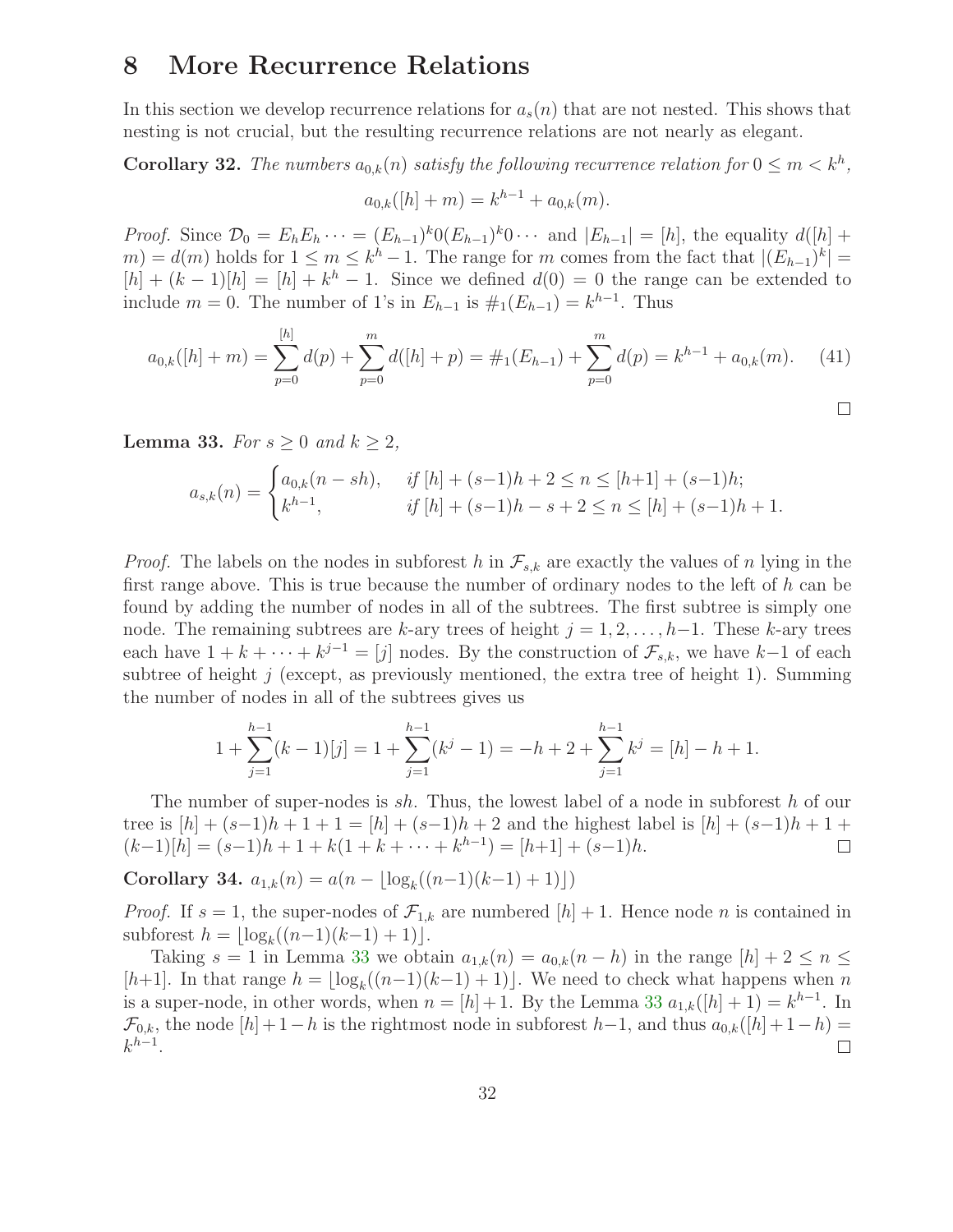**Theorem 35.** If  $1 \le n \le s+1$ , then  $a(n) = 1$ . If  $n = s+i$  and  $2 \le i \le k$  then  $a(n) = i$ . If  $n > s+k$ , then there are four cases, listed below.

If  $[h] + (s-1)h - s + 2 \le n \le [h] + (s-1)h + 2$ , then

$$
a(n) = k^{h-1}.
$$

If  $1 \leq m \leq [h-1]$ , then  $a([h] + (s-1)h + 2 + m) = k^{h-2} + a([h] + 1 + (s-1)h + m - [h-1] - s).$ If  $1 \leq m \leq k^{h-1}-1$ , then  $a([h] + [h-1] + (s-1)h + 2 + m) = k^{h-2} + a([h] + (s-1)h + 2 + m).$ If  $1 \leq m \leq (k-2)[h]$ , then

$$
a(2[h] + (s-1)h + 1 + m) = k^{h-1} + a([h] + (s-1)h + 1 + m).
$$

*Proof.* Let the node n be in the subforest h or in the super-node, call it y, that is the parent of the subforest h. Let  $x_1, \ldots, x_{k-1}$  be the k-1 children of y which are not the left-most child of y, and denote the k subtrees of some  $x_i$  to be  $T_{i,1}, T_{i,2}, \ldots, T_{i,k}$ . We will establish the following recurrence relation.

<span id="page-32-0"></span>
$$
a(n) = \begin{cases} k^{h-1}, & \text{if } n = x_1 \text{ or } n \in y; \\ k^{h-2} + a(n - [h-1] - s - 1), & \text{if } n \in T_{1,1}; \\ k^{h-2} + a(n - [h-1]), & \text{if } n \in T_{1,i} \text{ where } i = 2, 3, \dots, k; \\ k^{h-1} + a(n - [h]); & \text{otherwise.} \end{cases} \tag{42}
$$

Clearly, if  $n = x_1$  or  $n \in y$ ,  $a(n) = k^{h-1}$ . Let T be the subtree whose root is the rightmost child of the leftmost child of y. In the second case above, we are relating the subtree  $T_{1,1}$  to T. In this case we skip over  $k^{h-2}$  leaves and  $[h-1]+s+1$  nodes. In the third case above, we are relating the remaining subtree of  $T_{1,i}$  to  $T_{1,i-1}$ . In this case we skip over  $k^{h-2}$  leaves and  $[h-1]$  nodes. The final case relates the subtree rooted at  $x_i$  to the subtree rooted at  $x_{i-1}$ . In this case we are skipping over  $k^{h-1}$  leaves and [h] nodes.

From the proof Lemma  $33$  we know that the labels in the super-node y are the labels in the range  $[h] + (s-1)h - s + 2$  to  $[h] + (s-1)h + 1$ . Therefore, since  $x_1$  is the next node that is labeled,  $x_1 = [h] + (s-1)h + 2$ . Thus, the leftmost child of  $x_1$ , which is the root of  $T_L$ , is  $x_1 + 1 = [h] + (s-1)h + 3$ . The second child of  $x_1$  would be  $[h] + [h-1] + (s-1)h + 3$ , and  $x_2$  would be  $2[h] + (s-1)h + 2$ . Thus, we know the range of values for each of the cases in  $(42)$ , and we can see that the theorem statement is another way of writing  $(42)$ .  $\Box$ 

It should be clear from Theorem [35](#page-31-1) that there are  $f_{s,k}(n)$  and  $g_{s,k}(n)$  such that  $a(n)$  $f_{s,k}(n) + a(n - g_{s,k}(n))$ ; such an expression for  $s = 1$  is given in Corollary [34.](#page-31-2) However, there does not seem to be any nice way of expressing them in general. As an example of the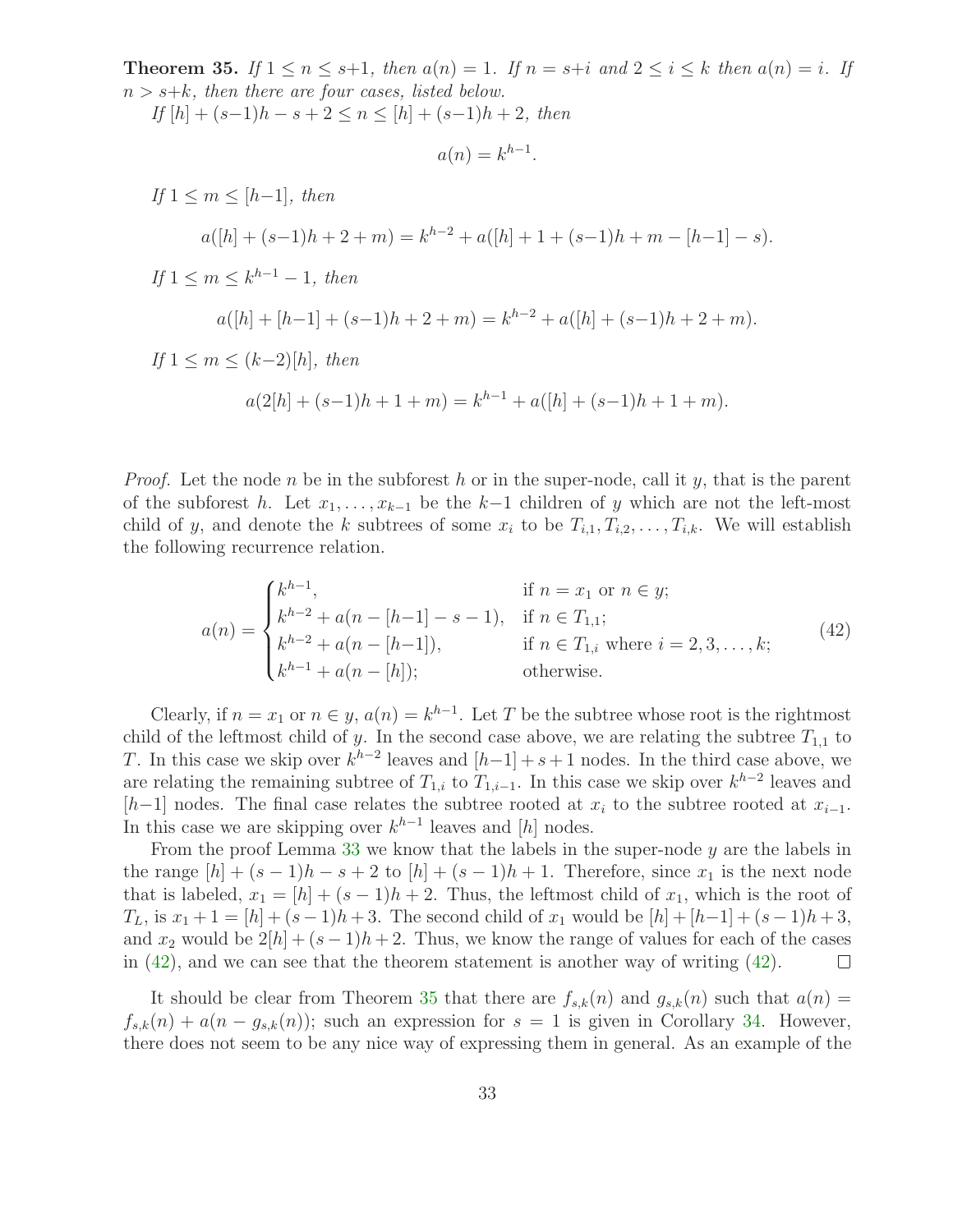challenges involved, one of the breaks in the cases above occurs when  $n = [h] + (s-1)(h-1)+1$ . This can be solved for h to yield

$$
h = \frac{1}{(s-1)k'\ln k} \left( (k'(n-2+s)+1)\ln k - (s-1)k'W\left(\frac{k^{(k'(n-2+s)+1)/((s-1)k')}\ln k}{(s-1)k'}\right) \right),
$$

where W is the Lambert W-function (solution of  $z = W(z)e^{W(z)}$ ), and  $k' = k - 1$ .

# 9 Conclusions and Open Problems

In this paper, we showed three combinatorial interpretations for the sequence  $a_{s,k}(n)$ . The first two are based on our generation of the infinite ordered trees  $\mathcal{F}_{s,k}$  and  $\mathcal{F}'_{s+1,k}$ , and the third is based on integer compositions. We also proved several equations which relate the  $a_{s,k}(n)$  sequences to one another. We also provided generating functions for  $a_{s,k}(n)$ , as well as the related sequences  $d_{s,k}(n)$  and  $p_{s,k}(n)$ .

Listed below are a few open problems related to these sequences.

- If  $A(z)$  is the generating function of an increasing sequence  $a_n$ , is there any general way to determine the generating function  $B(z)$  of the 0,1 sequence where  $b_m = 1$  if and only if there is some *n* for which  $a_n = m$ . Conversely, is there a general way to determine  $A(z)$  from  $B(z)$ .
- It is interesting that  $\phi_3(n) 1$  appears to be OEIS sequence [A096346,](http://www.research.att.com/cgi-bin/access.cgi/as/~njas/sequences/eisA.cgi?Anum=A096346) which is the complement of the sequence  $\underline{A004128}(n) = \sum_{j\geq 0} \lfloor n/3^j \rfloor$ , the 3-adic valuation of 3n!. We conjecture that this is true.
- Find a composition interpretation of  $a_{s,k}$  for  $s < 0$ .
- Are there any nice generalizations of the Cloitre-Sloane style self-referential recurrence relations that are related to  $a_{s,k}$  for  $s \neq 0$ ?

### 10 Acknowledgements

We wish to thank Brad Jackson and Steve Tanny for helpful comments related to this research, and Jeffrey Shallit for pointing us to [\[2\]](#page-34-9). Thanks also to Benoit Cloitre for helpful comments related to the material in Section [7.](#page-28-0) Carla Savage was instrumental in the development of the correspondence in Section [4.2.](#page-16-1) We wish to thank the referees of this paper for their careful reading, which lead to several improvements in the presentation. This research was supported in part by a Discovery Grant from NSERC.

### References

[1] R. B. J. T. Allenby and R. C. Smith, Some sequences resembling Hofstadter's, J. Korean Math. Soc. 40 (1003) 921–932.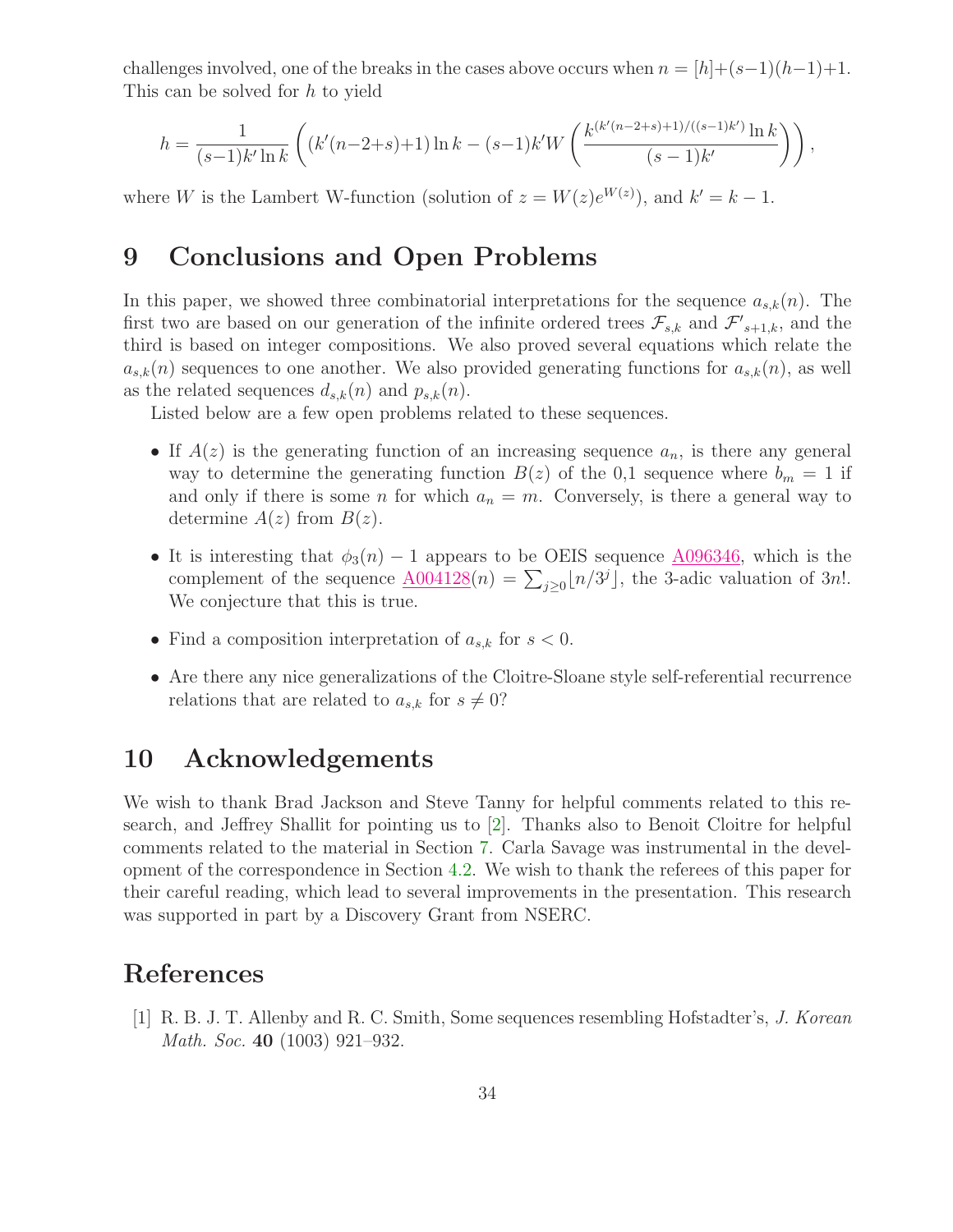- <span id="page-34-9"></span>[2] J.-P. Allouche, J. Betrema, and J. O. Shallit, Sur des points fixes de morphismes d'un monoïde libre, *Informatique théorique et Applications*, **23** (1989) 235–249.
- [3] B. Balamohan, A. Kuznetsov, and S. Tanny, [On the behavior of a variant of Hofstadter's Q-sequence,](http://www.cs.uwaterloo.ca/journals/JIS/VOL10/Tanny/tanny3.html) J. Integer Sequences, 10 (2007), Article 07.7.1.
- <span id="page-34-14"></span><span id="page-34-4"></span>[4] G. Boros and V. Moll, Irresistible Integrals: Symbolics, Analysis and Experiments in the Evaluation of Integrals, Cambridge University Press, 2004.
- <span id="page-34-10"></span>[5] J. Callaghan, J. J. Chew III, and S. M. Tanny, On the behavior of a family of meta-Fibonacci sequences, SIAM J. Discrete Mathematics 18 (2005) 794–824.
- <span id="page-34-6"></span>[6] Peter J. Cameron, Combinatorics: Topics, Techniques, Algorithms, Cambridge University Press, 1994.
- [7] B. Cloitre, N. J. A. Sloane, and M. J. Vandermast, [Numerical analogues of Aronson's sequence,](http://www.cs.uwaterloo.ca/journals/JIS/VOL6/Cloitre/cloitre2.html) J. Integer Sequences, 6 (2003), Article 03.2.2.
- <span id="page-34-7"></span><span id="page-34-3"></span>[8] B. Cloitre and N. J. A. Sloane, Personal communication, March 2007.
- [9] B. W. Conolly, Meta-Fibonacci sequences, Chapter XII in S. Vajda, Fibonacci & Lucas Numbers, and the Golden Section, Ellis Horwood Limited, 1989.
- <span id="page-34-8"></span>[10] C. Deugau and F. Ruskey, Complete k-ary trees and generalized meta-Fibonacci sequences, Fourth Colloquium on Mathematics and Computer Science: Algorithms, Trees, Combinatorics and Probabilities, September 18-22, 2006, Institut Ilie Cartan, Nancy, France, Discrete Mathematics and Theoretical Computer Science (DMTCS) Proceedings Series Volume  $AG$  (2006), 203-214.
- <span id="page-34-12"></span><span id="page-34-0"></span>[11] R. L. Graham, D. E. Knuth, and O. Patashnik, Concrete Mathematics, Addison-Wesley, second edition, 1994.
- <span id="page-34-5"></span>[12] R. K. Guy, Unsolved Problems in Number Theory, Springer, New York, Third Edition, 2004.
- [13] J. Higham and S. Tanny, More well-behaved meta-Fibonacci sequences, Cong. Numerantium, **98** (1993) 3–17.
- <span id="page-34-2"></span><span id="page-34-1"></span>[14] D. R. Hofstadter, *Metamagical Themas*, Basic Books, NY, 1985.
- [15] B. Jackson and F. Ruskey, [Meta-Fibonacci sequences, binary trees and extremal compact](http://www.combinatorics.org/Volume_13/Abstracts/v13i1r26.html) codes, Electronic J. Combin.,  $13$  (2006),  $\#R26$ .
- <span id="page-34-13"></span><span id="page-34-11"></span>[16] A. M. Legendre, *Théorie des Nombres*, Firmin Didot Frères, Paris, 1830.
- [17] Jon Perry, Symmetric Ferrar Diagrams, website, www.users.globalnet.co.uk/<sup>∼</sup>[perry/maths/symmetricferrars/symmetricferrars.htm](www.users.globalnet.co.uk/~perry/maths/symmetricferrars/symmetricferrars.htm), accessed March 2005.